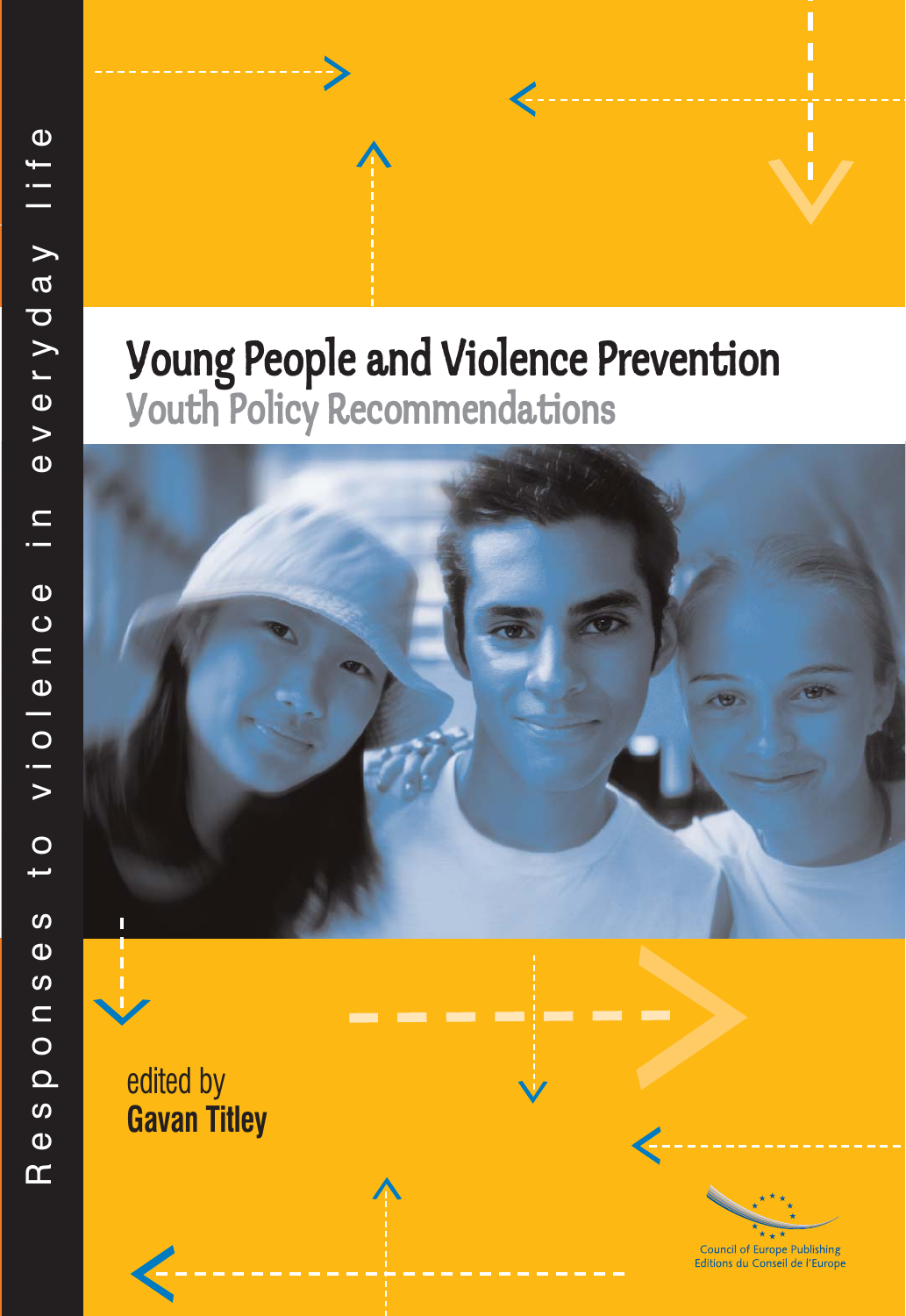# Young People and Violence Prevention Youth Policy Recommendations

edited by **Gavan Titley**

These recommendations were collected from reports and related documentation that employ a synthesis of the experience and good practices of young people, their associations and experienced practitioners in violence prevention and education, and complementary sociological and social psychological research. A full list of these reports and publications can be found in Appendix 1.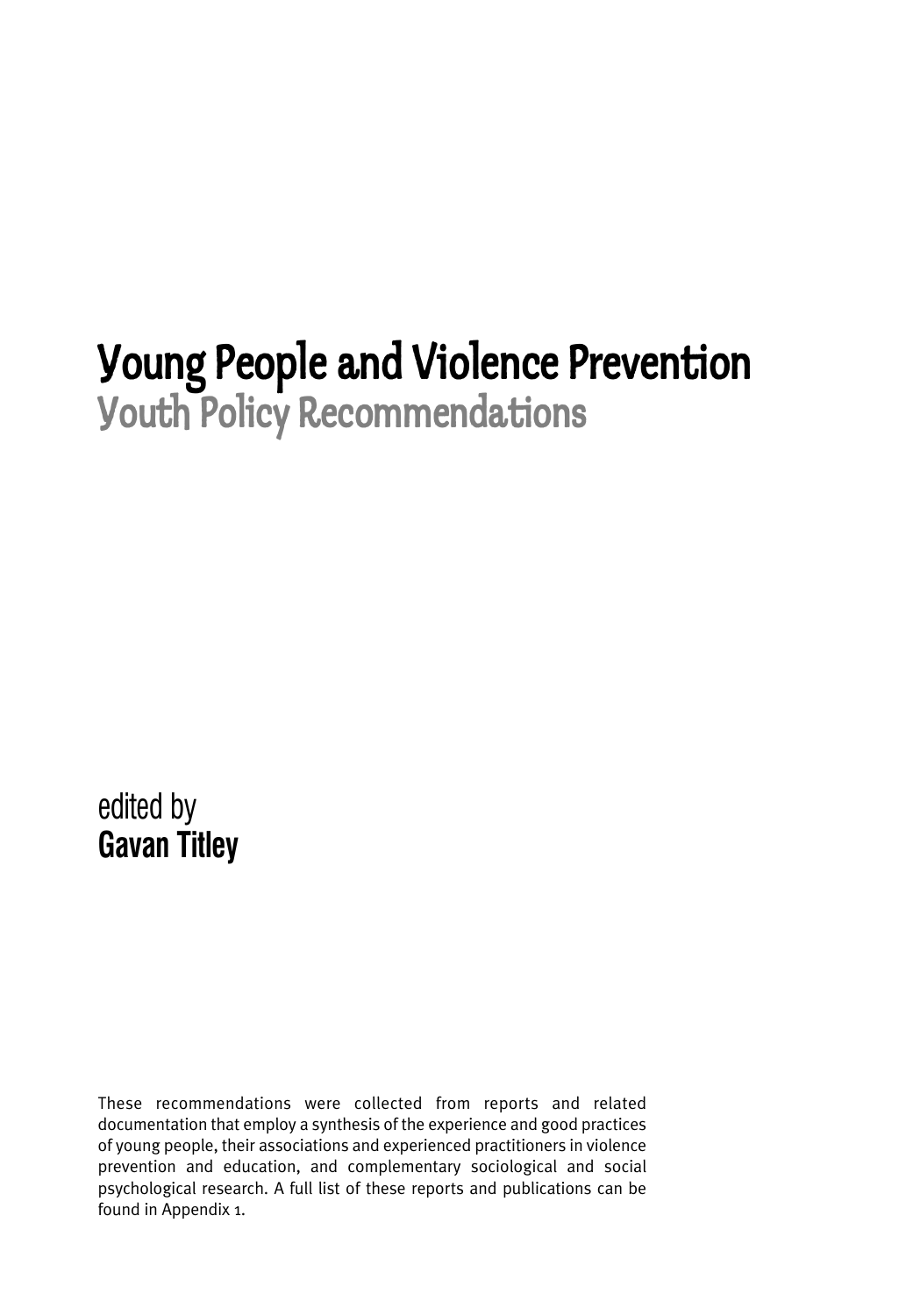The views expressed herein are the responsibility of the author and do not necessarily reflect the opinions of the Council of Europe.

All rights reserved. No parts of this publication may be reproduced or transmitted in any form or by means, electronic (CD-Rom, Internet, etc.) or mechanical, including photocopying, recording or any information storage or retrieval system without the prior permission in writing from the Council of Europe (Communication and Research Directorate, Publishing Division).

Cover design and layout: Merán studios Photos: PhotoAlto Published by the Directorate of Youth and Sport, European Youth Centre Budapest

ISBN 92-871-5619-0 © Council of Europe, 2004 Printed in Hungary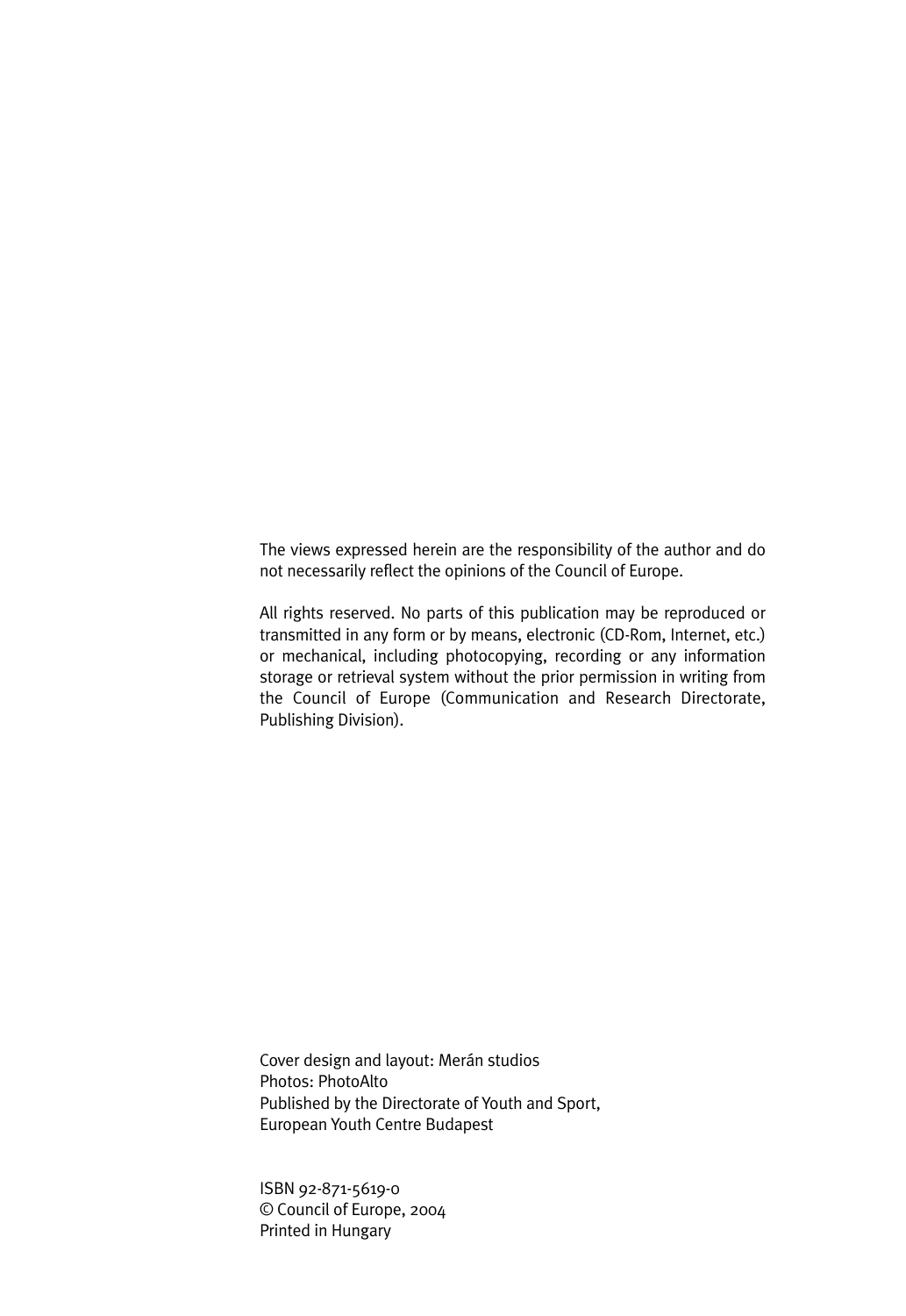The Council of Europe has forty-six member states, covering virtually the entire continent of Europe. It seeks to develop democratic and legal principles based on the European Convention on Human Rights and other reference texts on the protection of individuals. Ever since it was founded in 1949, in the aftermath of the second world war, the Council of Europe has symbolised reconciliation and the promotion of democratic ideals and standards.

The Council of Europe's mission is pursued also by its youth policy and large diversity of programmes with and for young people. Since 2000, the Directorate of Youth and Sport carries out a Europe-wide programme **"Youth promoting human rights and social cohesion"**, which aims to

- >identify responses to persistent violations of human dignity, such as social exclusion, violence, racism, intolerance and discrimination;
- >empower young people to develop activities which address the racism, xenophobia, discrimination and gender-based forms of violence that affect them;
- >develop educational tools and methodological resources for use by practitioners in human rights education;
- >promote and support the pilot projects and training activities on human rights education across Europe;
- >bring together European networks of trainers, multipliers and youth organisations that are active in promoting human rights.

Violence is the most common form of violation of human rights affecting all human beings. Young people's exposure to violence starts at a very young age, often at home and continues throughout the socialisation process. This is why young people's experiences and knowledge is an important contribution to formulate concrete violence prevention strategies.

Therefore, concrete cooperation was established between the human rights education programme of the Council of Europe youth sector and the integrated project **"Responses to violence in everyday life in a democratic society"**, set up by the Secretary General of the Council of Europe to address these widely shared concerns by mobilising the resources of the organisation for a three-year period, 2002-2004. The primary objective of the integrated project was to help decision-makers and other actors in the member states to implement consistent policies on awareness raising, prevention and appropriative punitive measures for combating everyday violence.

This brochure "Young people and Violence Prevention - Youth Policy recommendations" is one contribution to formulate such policies in regard to young people and a concrete result of three years lively dialogue and consolidation of experience of young people and their organisations, public services and representatives of the social, educational and political spheres.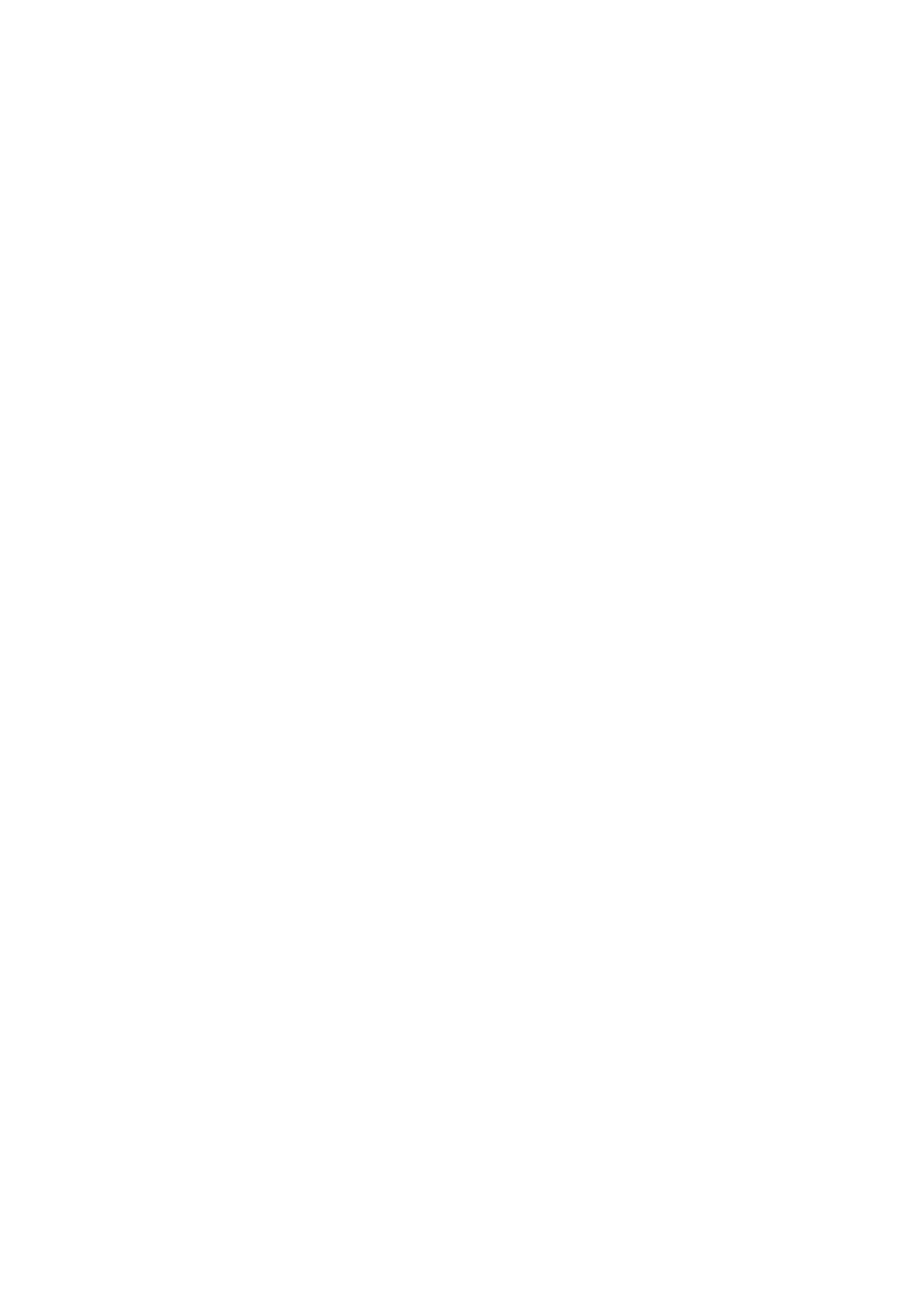## **Contents**

| 1. | <b>INTRODUCTION BY THE EDITOR</b>                                     | 7  |
|----|-----------------------------------------------------------------------|----|
| 2. | <b>GENDER-BASED VIOLENCE</b>                                          | 13 |
|    | 2.1. Domestic violence                                                | 17 |
|    | 2.2. Addressing masculinity                                           | 19 |
|    | 2.3. Homophobic violence                                              | 25 |
| 3. | <b>RACISM AND DISCRIMINATION</b>                                      | 28 |
| 4. | <b>VIOLENCE IN SCHOOLS</b>                                            | 32 |
| 5. | <b>URBAN VIOLENCE AND YOUNG PEOPLE</b>                                | 37 |
|    | 5.1. Youth empowerment                                                | 40 |
|    | 5.2. Decentralisation, integrated policy making and<br>implementation | 42 |
|    | 5.3. Partnership and evaluation                                       | 45 |
|    | 5.4. Violence in and around sports arenas                             | 47 |
|    | 6. APPENDIX 1                                                         | 49 |
| 7. | <b>APPENDIX 2</b>                                                     | 51 |

 $\leftarrow$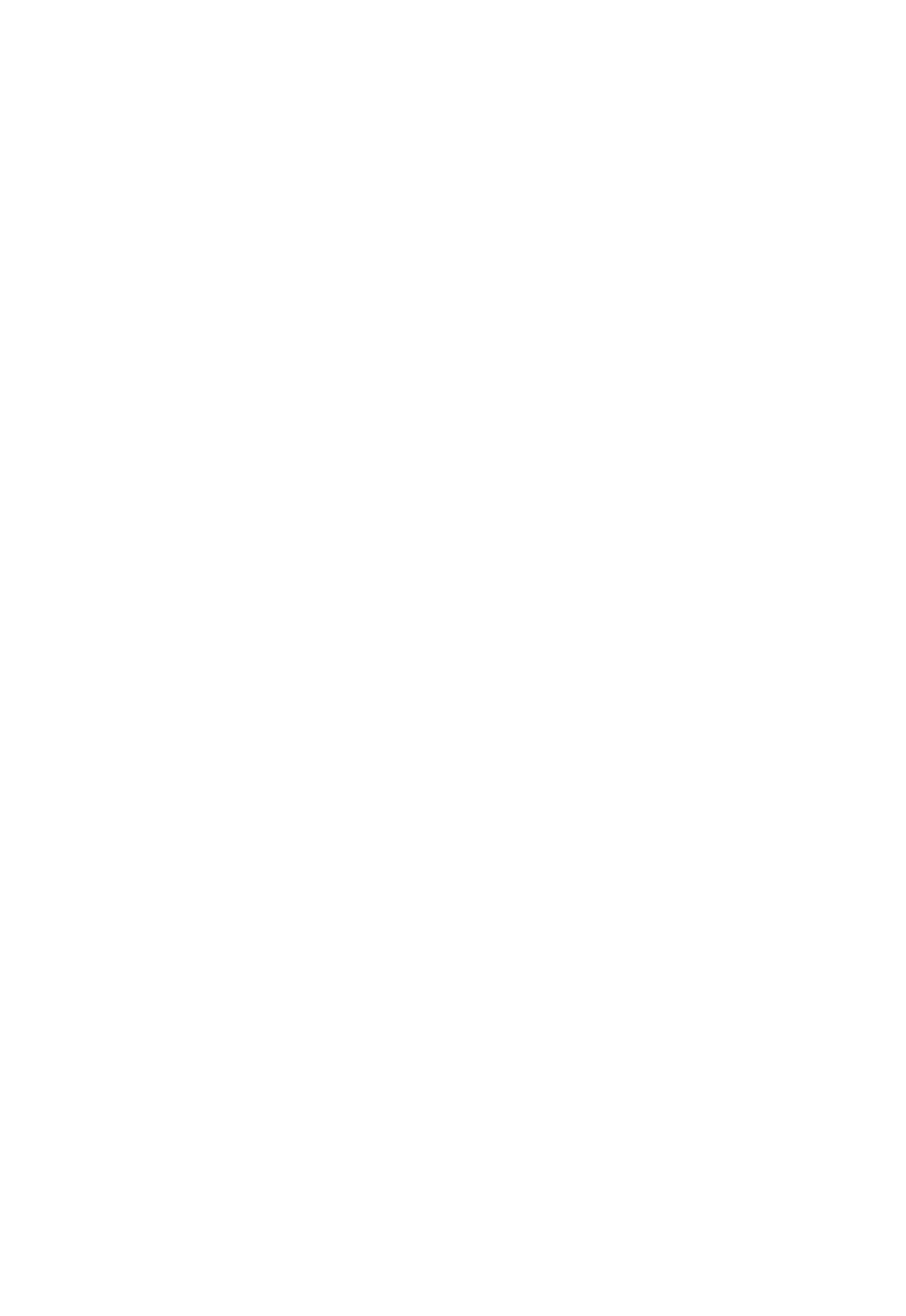# 1. Introduction

*We can aim to inspire the young people with whom we work to act not only on themselves but also on the world around them. We can try to inspire them to become, in their own right, mini-educators and miniactivists who will themselves assist in the defence of human rights - even when the issues do not appear to touch them personally. There is nothing unachievable about that aim: it does not mean that we should expect young people to devote their lives to the defence of human rights, but only that they should be aware of the issues, concerned by the issues, and capable of acting to alter the existing state of affairs where they feel that this is necessary.*

**Compass - Manual on Human Rights Education with Young People**, p18.

Violence is a serious issue in the lives of many young people, and various types of violence inflict crushing damage on their well-being, integrity and life possibilities. In Europe today, many young people are acting to alter this 'the existing state of affairs' by placing violence prevention at the heart of human rights advocacy. This document discusses and presents policy recommendations that can support the work of young people, and aid violence prevention and dealing with the consequences of violence. Based on a Europe-wide synthesis of experience, research and practice, this document refuses simplistic divisions of young people into victims, perpetrators or bystanders. As with every individual in our societies today, any young person can be in any of these roles at one and the same time. Similarly, these recommendations do not equate discussions of youth and violence with a reductive focus on questions of juvenile delinquency. Young people's experiences of the dimensions of violence are far more wide-ranging and involved than this notion suggests.

While these recommendations partially emerge from the experiences of young people as victims and perpetrators of multiple forms of violence, they emphasise the key role that young people can and do play as *protagonists of violence prevention*. While it is something of a generalisation, there is a tendency to see young people as either natural perpetrators of violence in need of correction or maturation, or as helpless victims in need of protection. This is particularly the case with young men, who in many European contexts recur as feared and faceless perpetrators of meaningless violence. Such polarisations are of limited use in analysing the contextual relationships of young people with different forms of violence. Approaching violence needs to analyse its causes and motivations, and develop strategies for dealing with its consequences while concentrating on violence prevention and the promotion of human rights.

Violence is not a theoretical phenomenon; the experiences and stories recounted during the activities of the Human Rights Programme testify to the trauma, anger, fear, secrecy and helplessness that result from being confronted by violence. Furthermore, violence is not an abstract <sup>7</sup>

"My violence infringes your human rights, and yours mine, full stop!" Adapted from Youth Work with Boys and Young Men as a Means to Prevent Violence in Everyday Life Seminar Report, p 6.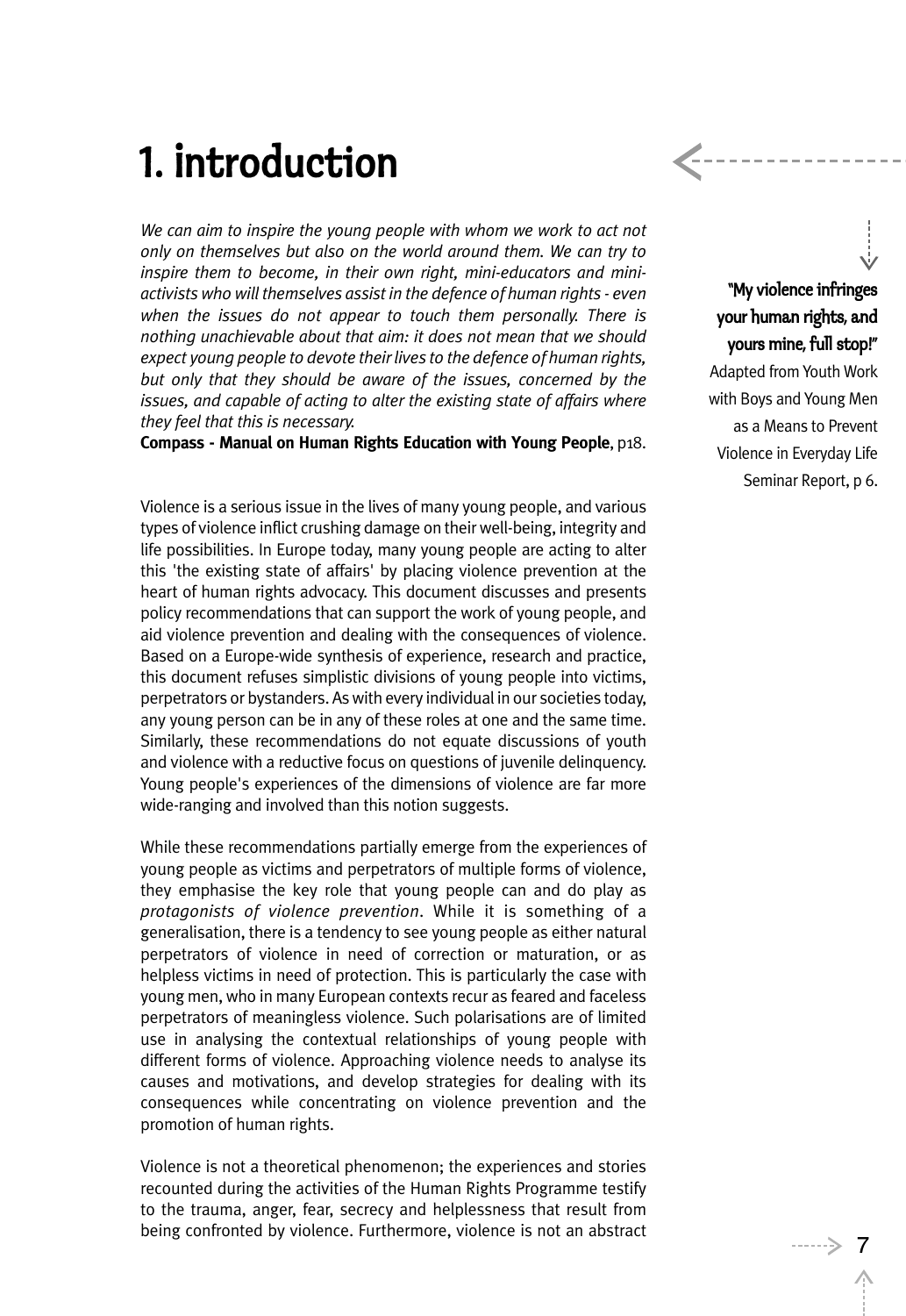phenomenon; it must always be seen and understood in its context. The violence of individuals, institutions and political-economic processes intersect, therefore working with young people and violence entails a commitment to analysing the realities and actions of young people in their social environment. This document, based on the experience and expertise of young people in very different contexts, approaches violence as anything avoidable that hinders human self-realisation<sup>1</sup>. This encompasses the types of physical violence that hinder selfrealisation in very stark and obvious ways, but also verbal and psychological violence, institutional violence of different kinds, the socio-economic violence of exclusion, poverty and multiple discriminations, and the hindering of self-realisation through rigid gender roles and expectations.

Violence should always be seen and understood in its context

A further dimension of stressing the contextual nature of violence emphases that the hindering of the self or other is not restricted to what is prescribed as illegal. Violence needs to be perceived and recognised as violence, and across the realities of the Council of Europe great diversity exists in the social recognition of violence. Every context witnesses some forms of violence that are regarded as more acceptable than others, and actions that are not normally regarded as violent at all. Different levels of awareness and action on domestic violence bluntly attest to this. The activities that generated these recommendations recognised that everyone is a potential victim or perpetrator of violence. Nobody is free of violence, and everyone has attitudes, reactions and behaviours that are in this broad and fundamental sense violent. Thus violence prevention implicates everybody and holds everybody responsible; it is not about deferring culpability and action to a 'them' out there. Moving away from condemnatory polarities of good and bad allows those involved in violence prevention to stress that violence is learned, and can be unlearned if the beliefs and assumptions that underpin it are engaged with and responsibility for them is taken. The importance of non-formal and formal education is of paramount importance in guiding young people to realise the choices and consequences involved in violence, and in promoting strategies for alternative behaviours and approaches to be developed.

If violence is rooted in context and continually changing, then policy and educational practice must recognise that preventative strategies need to be monitored and constantly re-appraised. Central to this is the meaningful involvement of young people as partners in violence prevention. Tackling the consequences and causes of violence against, committed by and experienced by young people can only be achieved with their active participation and consultation, and through the involvement of young people and civil society at large. This is particularly

<sup>&</sup>lt;sup>1</sup> Youth Work with Boys and Young Men as a Means to Prevent Violence in Everyday Life (2003) pp22-24.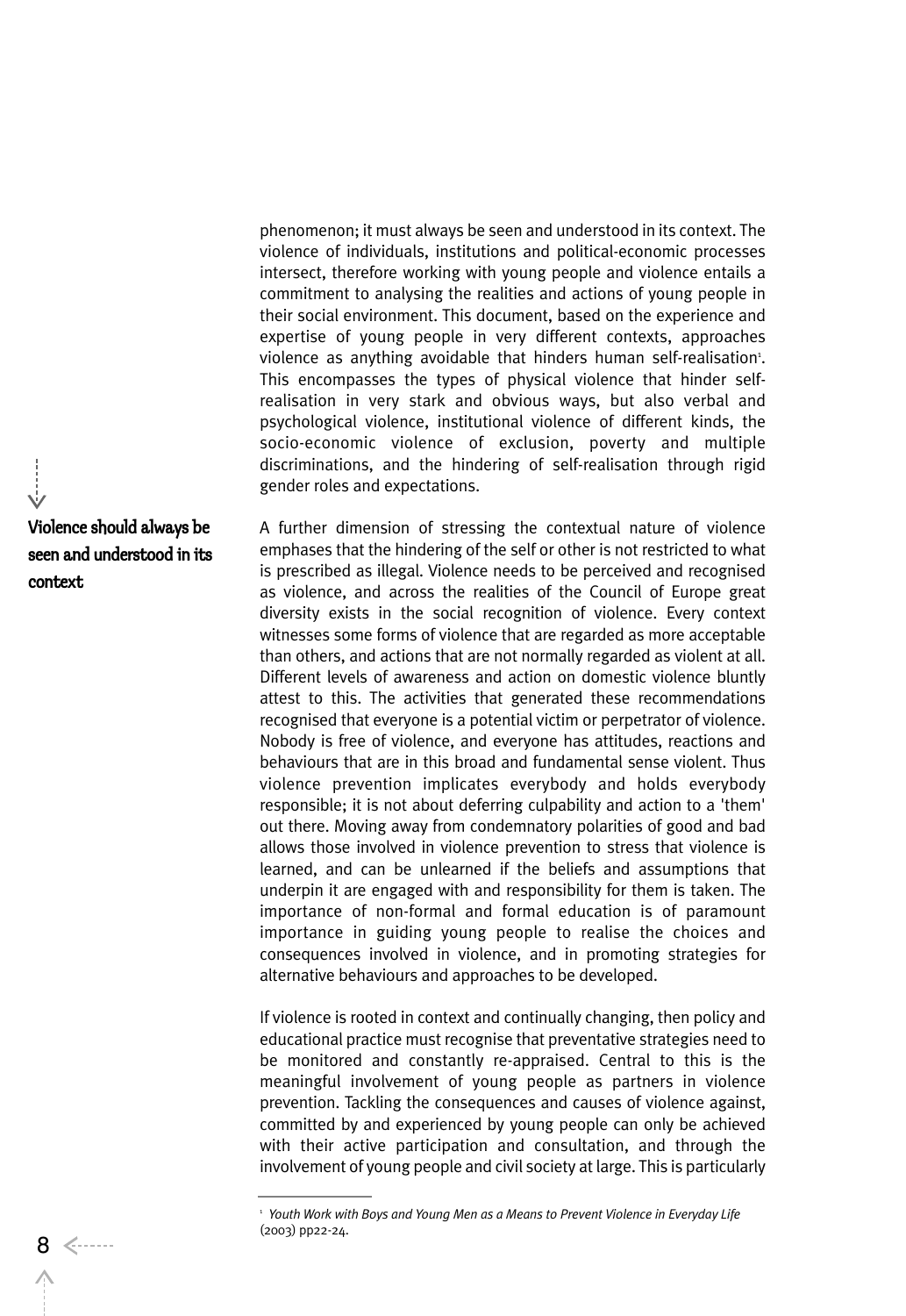the case in preventative education; education for non-violence can never be based in an attempt to transmit correct values and ways to behave, but must engage young people in developing strategies that are rooted in their experience and situation. Indeed, young people do this themselves; the programme activities of the Youth Directorate are increasingly enhanced by the appearance of peer education initiatives that are developed with, for and by young people. There is plenty of evidence to suggest that peer education in Europe has been influential in sex education, alcohol and drug abuse prevention and anti-racist activities. The emerging importance of these approaches in violence prevention work further underlines that sustainable approaches are based on a fine-grained knowledge of young people's contexts, and credible relationships between young people and those that interact with them. The educational programmes instrumental in developing these recommendations place a central importance on participative education, and on the integration of these practices in schools as well as in young people's associations and initiatives.

The policy recommendations presented here testify to the fact that the needs, realities and contributions of young people need to be addressed continually in political practice and policymaking. They conceive of young people as partners in society now, and not just as the architects of the future. The policy recommendations centre on education, and on the social and public policies that work to minimise violence and support the work of education in promoting non-violence and the centrality of human rights. They highlight dimensions of general policy making that are of relevance to young people and the factors that contribute to violence. By addressing violence prevention and tackling the causes of violence, the recommendations stress that violence must be tackled in an integrated fashion; in partnerships and networks, but also by recognising the relationships of different forms of violence to each other. Anything less merely transfers violence from situation to situation. Holistic, committed and long-term approaches to violence prevention are neither an afterthought nor trendy appendix to more apparently muscular approaches to 'combating' violence. They are fundamental to sustainable results that take human rights commitments seriously.

As a whole, the recommendations mainstream a focus on youth in the work of the Council of Europe, national and local authorities, schools, NGOs and civil society in general. The recommendations were generated by a series of seminars and activities that involved the participation of more than five hundred people from the Council of Europe member states. They acted as fora for young people and those that work with them to exchange their experiences of violence, and of working to prevent further violence while supporting victims. These recommendations were collacted from reports and related documentation that employ a synthesis of the experience and good practices of young people, their associations and experienced

The policy recommendations presented here testify to the fact that the needs, realities and contributions of young people need to be addressed continually in political practice and policymaking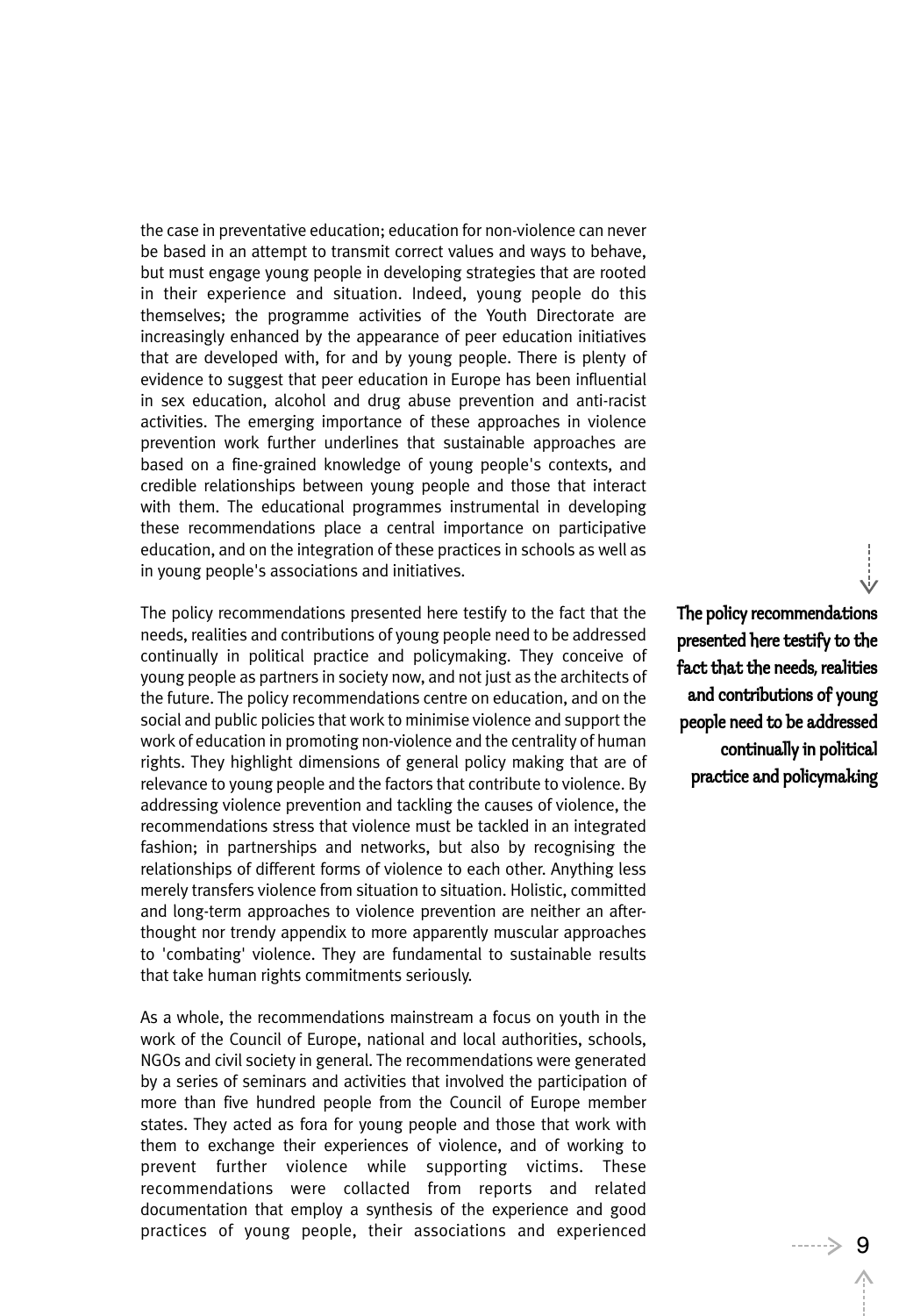practitioners in violence prevention and education, and complementary sociological and social psychological research. A full list of these reports and publications can be found in Appendix 1. These activities have formed a central focus of the Human Rights Education programme of the Directorate of Youth and Sport between 2000 and 2003, as well as being vital to the Integrated Project 'Responses to violence in everyday life in democratic society', instigated by the Council of Europe in 2002.

The first section focuses on the many forms that gender-based violence continues to take, and focuses on violence directed at young women and young men on the basis of their sexual identity. Gender-based violence is not a unified idea or self-evident category, and the challenge for readers of a pan-European document such as this one is to negotiate the general points offered with the specificities of particular contexts. The activities that generated these recommendations did not seek to develop widely applicable notions, yet they commonly approached gender-based violence as something that transcends the given sex of victims and perpetrators. Instead, violence was held to be gender-based where assumptions, stereotypes and evaluations of gendered roles, identities and possibilities fuel violence, and subsequently ignore, mitigate or excuse its effects and significances.

The subsection on domestic violence emphases that women remain vulnerable to forms of violence that are regarded as private rather than public problems, and situations where mitigating factors are introduced to implicate the victim in her own victimisation. The second subsection attempts to rectify the prevailing concentration on women's issues in gender-awareness work. It argues that dominant and restrictive expectations of masculinity need to be addressed, not only because of the naturalised relationship of young men to violence, but also because of the broader influence of masculinities on the socialisation of young men in complex societies. The final subsection examines the ongoing problem of violence directed against young people on the basis of their sexual identity, and argues that concerted work remains to be done in many societies by individuals and institutions to guarantee the safety and integrity of lesbian, gay, bisexual and transgender youth.

Trafficking in human beings - particularly the sexual and labour-based exploitation of children and young women - is a pressing and multifaceted issue that is dealt with in a highly restricted fashion in these recommendations. While it has been addressed in previous activities within this programme<sup>2</sup>, it is an area that currently lies beyond the focus and possibility of most youth initiatives. This is compounded by the ongoing realisation that while trafficking involves obvious dimensions of gendered exploitation - young women and men are entrapped for sexual exploitation and for differentiated forms of manual labour - it also

<sup>2</sup> See *Violence Against Young Women in Europe* (2001) pp 105-114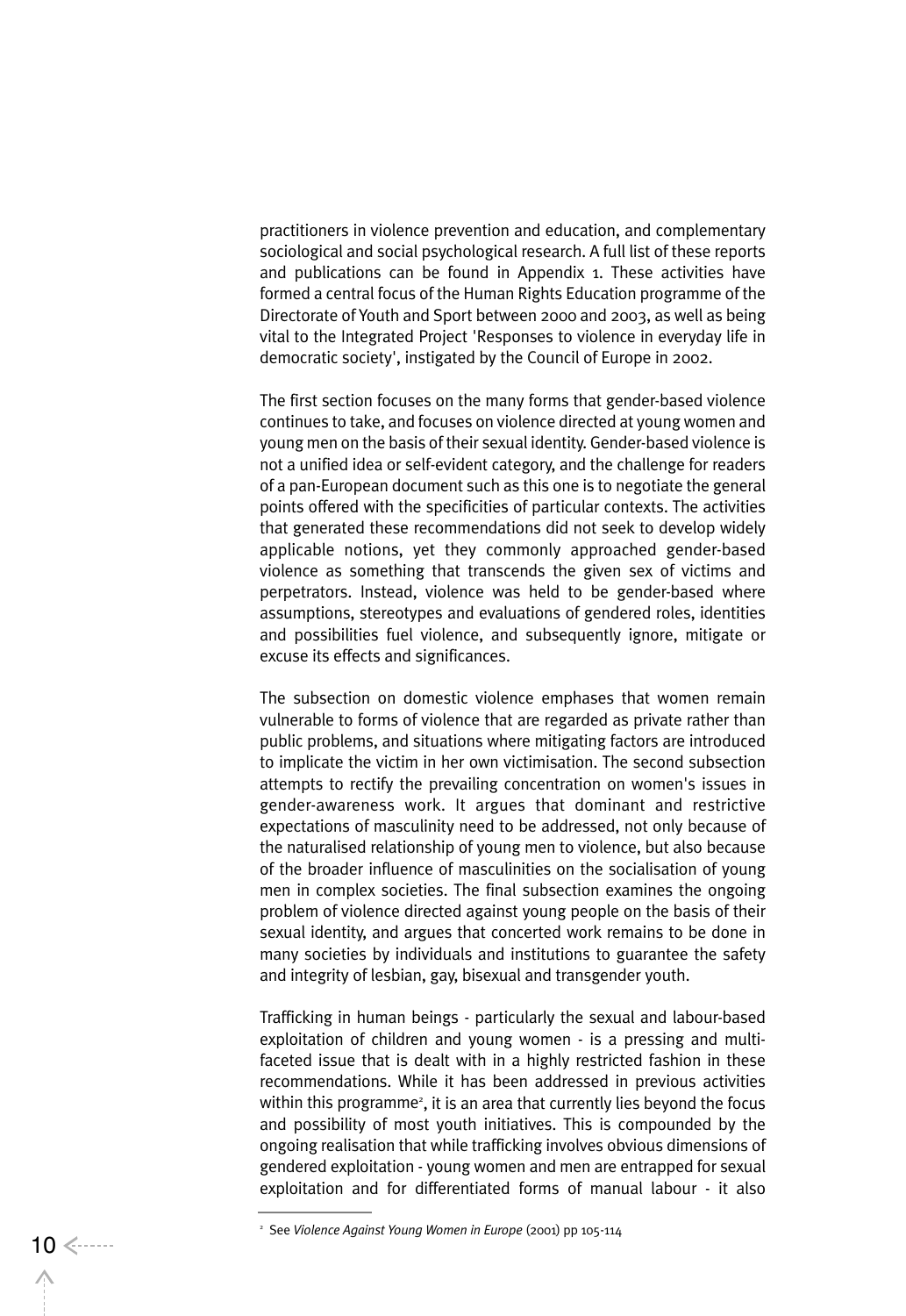involves many other dimensions depending on the migratory route and the nature and context of exploitation. There are an increasing number of initiatives by NGOs to provide assistance and protection to victims, and initiatives by NGOs and international institutions to develop working definitions, facilitate comparative research, and foster and lobby for legal instruments<sup>3</sup>.

Section three of this report concentrates on the ongoing problem of violence and hate crimes directed against young people on the basis of their racial, ethnic or national background, and as with the section on homophobic violence, the recommendations stress that confronting these kinds of violence involves a close examination of the institutions and services that deal with victims. Section four on violence in schools regards the school as a space where different kinds of social tensions and violence are transplanted and often intensified, and emphasises the need for broad-ranging community partnerships working towards prevention and awareness-raising. Section five on urban violence and youth argues that unsustainable and politicised attempts to 'get youth off the streets' must be balanced and superseded by youth-centred strategies built on youth empowerment and partnership, decentralisation of services, the support of integrated government and constant ongoing evaluation.

In fact, all of the recommendations gathered here are based on the conviction that sustainability in prevention work can only be achieved if youth participation is central to all aspects of an initiative, including its evaluation. In concluding this introduction, it is worth adding a few remarks about the centrality of evaluation in work of this kind. Evaluation involves monitoring the aims and objectives of a project, developing indicators for assessing the degree and nature of progress towards these goals, and incorporating data and feedback into both the ongoing project process as well as ancillary and subsequent initiatives. The possible results of any project are greatly accentuated by the implementation of a thorough evaluation strategy; a well-planned continuous evaluation informs programme-planning, provides funders with evidence of success, produces forms of evidence that can contribute to policy development and future planning, and so forth.

http://www.coe.int/T/E/human\_rights/trafficking/

Prevention work can only be achieved if youth participation is central to all aspects of an initiative

<sup>&</sup>lt;sup>3</sup> The United Nations Office on Drugs and Crime website provides information on the UN Global Programme Against Trafficking in Human Beings

http://www.unodc.org/unodc/en/trafficking\_human\_beings.html

The Council of Europe's Action against trafficking in human beings, including the ongoing progress towards a relevant convention, can be reviewed at

There are many dedicated NGOs and organisational networks that address trafficking prevention, victim support and awareness-raising. "Stop Violence Against Women", the website of the Women's Human Rights Programme of the Minnesota Advocates for Human Rights provides a useful gateway: http://www.stopvaw.org/Trafficking\_in\_Women.html The work of the Angel Coalition - the Anti-Trafficking Coalition of Russia and the Commonwealth of Independent States - can be accessed at http://www.angelcoalition.org/.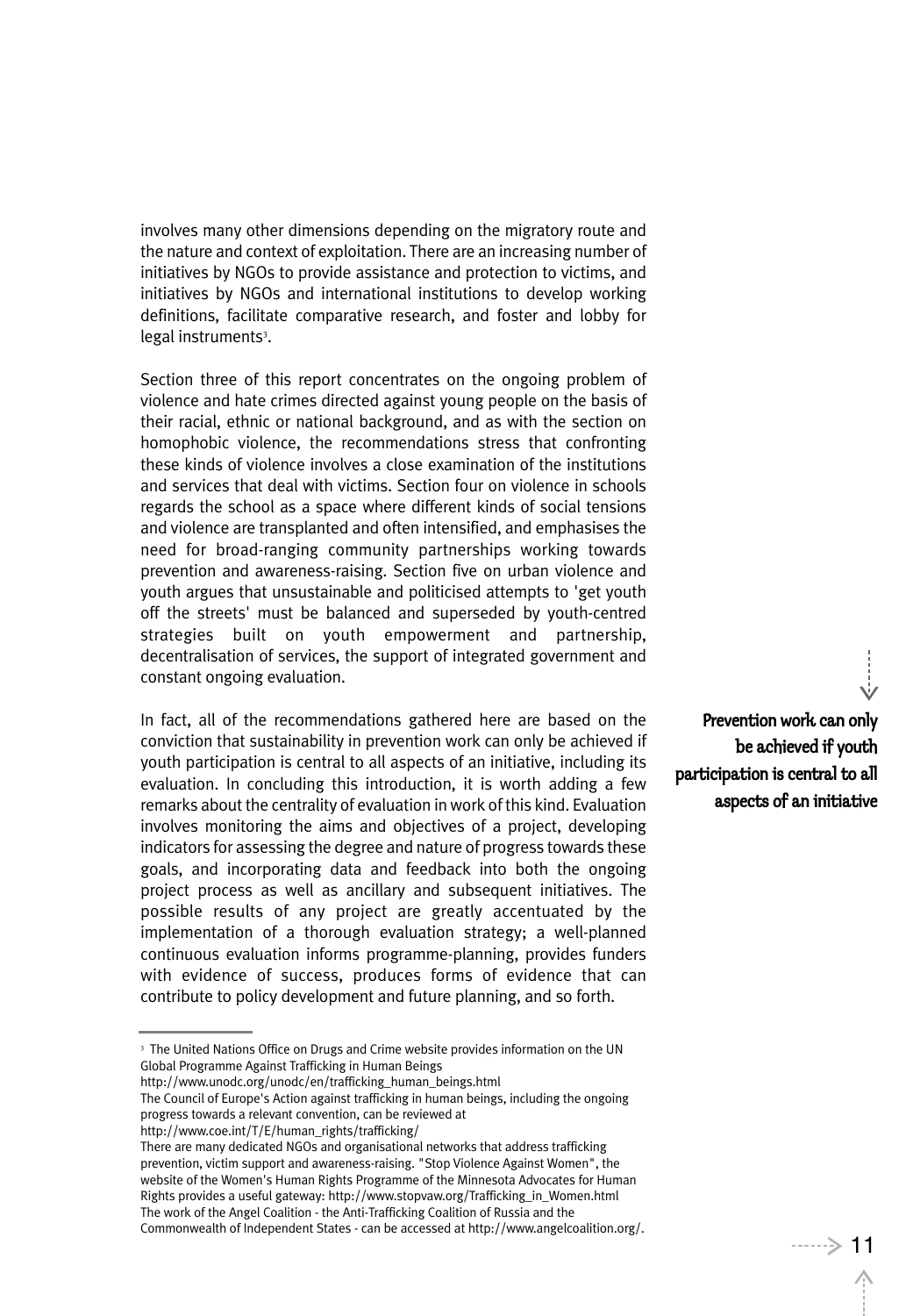However, evaluation also involves power, and the political nature of project evaluation must be recognised if the sustainable involvement of the young people and communities implicated in a project is to be secured. At their most empowering, evaluation strategies - particularly those which foreground sustainability - can become sites of empowerment for young people by increasing their ownership, scope of participation, and by providing a space for reflecting on how the project impacts on their life and social environment. At the opposite end of the spectrum, evaluation processes may serve to compound and accentuate divisions between those that devise and organise projects and those that are expected to participate. Youth participation in evaluation does not involve inserting young people into closed project assessments based on indicators devised by funders or external evaluators; it is a committed process whereby young people are involved in the process of evaluation from the design of the project through to the final evaluation stage. Evaluation is central to democratic participation in a youth project; by enhancing the active involvement of participants in the decisions that affect their lives, in turn it increases the life-chances and sustainability of the projects themselves<sup>4</sup>.

<sup>4</sup> Appendix 2 provides a set of introductory references to project evaluation and associated research strategies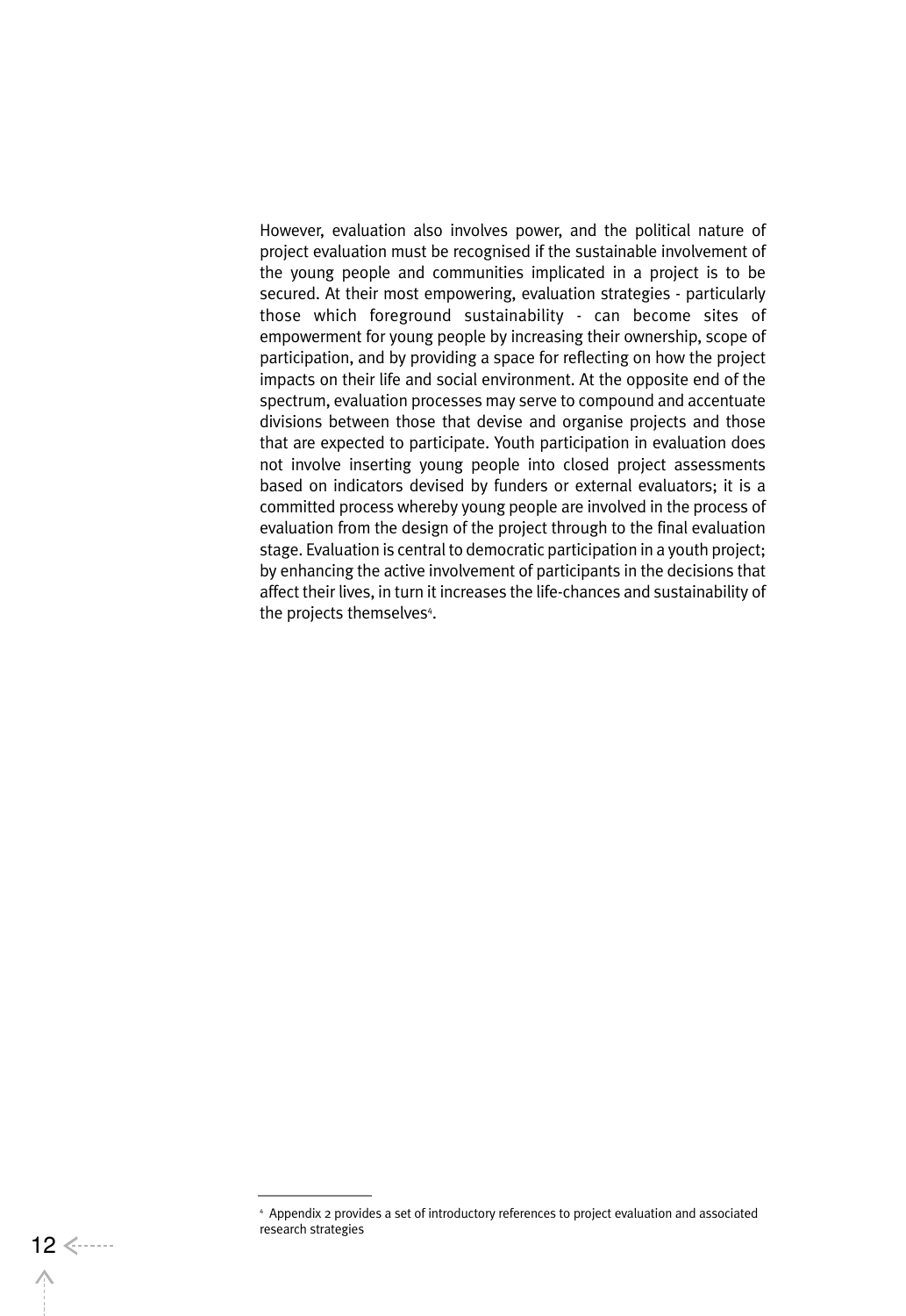## 2. Gender-based violence

Gender-based violence remains a key human rights challenge in contemporary Europe. Central to this is a recognition that genderbased violence takes many forms, is perceived and evaluated differently in different societies, and involves women and men as victims, perpetrators and agents of change. Nevertheless, what is common to different instances of gender-based violence is some form of gendered-ideology that frames, tolerates and attempts to justify or mitigate the violence. This section examines types of violence perpetrated against women in the domestic sphere and in wider socioeconomic injustices, and further examines gender-based violence against women in relation to the impact of dominating masculinities on men and women. A consideration of masculinity is presented not only as a key issue in addressing violence against women, but as instrumental in examining the victimisation of men in different contexts, and as being a central factor in working towards wider selfdevelopment. Homophobic violence - which stems from social processes of differentiation and disempowerment inherent in genderbased violence - is also considered in this section. As a whole this section argues that gender-based violence must be combated by men and women in solidarity, and through forms of prevention and education that are gender-aware and responsive to the needs of victims at all times.

Anybody can become the victim of gender-based violence, and in our societies it remains an unacceptable reality that women are especially vulnerable to violations of their rights. Nevertheless, gender-based violence as a core human rights issue has garnered scant attention in European youth policy until relatively recently. Similarly, while many young people throughout Europe are deeply engaged with human rights advocacy and education, there has been a distinct tendency to leave the prioritisation of gender-awareness and violence prevention to women's organisations. Indeed, gender-education is often seen as a synonym for women's issues, a perception which both perpetuates the invisibility of masculinities and risks diluting concerted focus on the particular discriminations faced by women. Meaningful consultation between youth organisations and relevant authorities is also negligible in many situations.

This absence of focus is complicated by the complex nature of genderbased violence. It encompasses not only breaches of criminal law, but also direct and indirect violations of a person's integrity, security and dignity in socio-cultural contexts where perceptions of rights and possibilities vary significantly. Gender-based violence that particularly affects young women ranges from direct physical and sexual assault to the effects of socio-economic exclusion. Fundamentally, violence of this kind compounds the perceived inferiority and lesser status of women, and contributes to ongoing patterns and relationships of domination.

"We are able to convey the message that we too are persons that have suffered, at the same time as we are the living examples that things can change"

Violence against Young Women in Europe Seminar Report, p 98.

"Combating gender-based violence and promoting gender equality requires education and the active involvement of all sectors of society, especially young women and men and members of minority groups, from the beginning." Violence against Young Women in Europe Seminar Report, p46.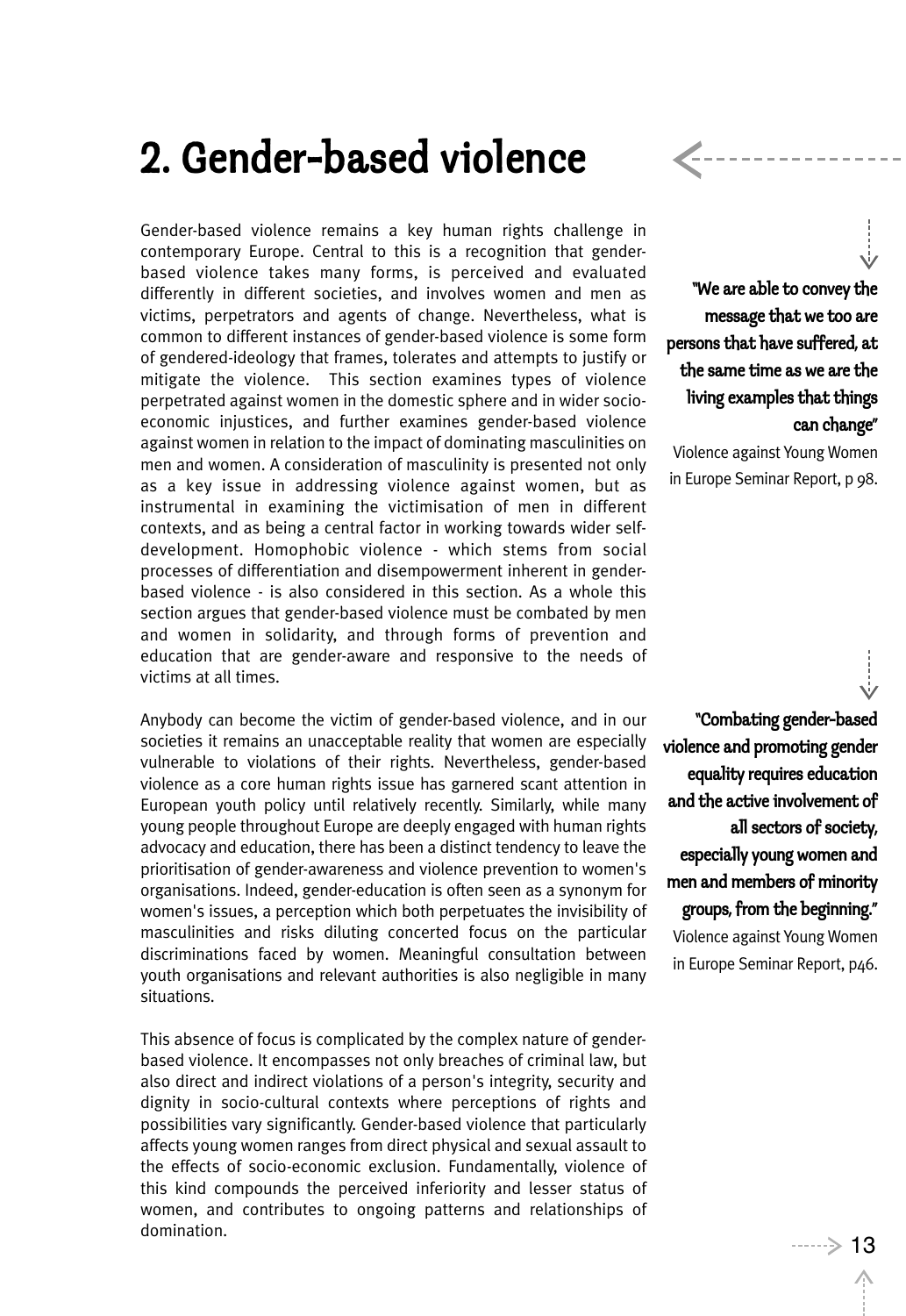## "Women allow themselves to be violated as a result of poverty."

Violence against Young Women in Europe Seminar Report, p67.

"When the opportunity to make high salaries, travel to other countries and send money home to the family is offered, young women do not know that they may instead be heading for a life of prostitution, violence, sexual abuse and virtual slavery."

Violence against Young Women in Europe Seminar Report, p108.

Analysing instances of gender-based violence must always take account of contexts of social marginalisation and economic injustice. The scope of these issues is complex, however it is clear that the situation of many victims of gender-based violence is worsened by conditions that make escape and independence difficult if not impossible. Many voices currently express a fear that market-driven globalisation and the increased inequalities that it entails further expose women and men to the possibility of gender-based violence. For women this ranges from various forms of economic dependency, to difficulties in caring for children, and exploitation including forms of sexual exploitation. A pressing illustration of this is the increase in trafficking of young women in Europe for forced prostitution, sexual exploitation and labour exploitation<sup>5</sup>.

Traffic in this form of modern day slavery flows primarily from East and South East Europe, Africa and South East Asia to Western European urban centres, although the likelihood is that it affects every country in the world in some way. The Parliamentary Assembly of the Council of Europe defines traffic in women and forced prostitution as any legal or illegal transporting of women and\or trade in them, with or without their initial consent, for economic gain, with the purpose of subsequent forced prostitution, forced marriage, or other forms of forced sexual exploitation. The entrapment of women may involve the use of physical, sexual and\or psychological force, and include intimidation, rape, abuse of authority or exploiting a situation of dependence. Women may consider the possibility of migration as a consequence of poverty and lack of employment opportunities, the promise of non-existent jobs and contracts in the migration destination, and the public silence and ignorance surrounding trafficking in the country of origin.

Human rights involve access to justice, and place responsibility on the state to respect, protect and fulfil its obligations. Many of the stakeholders involved in this series of activities expressed a fear that while admirable political resolutions exist on a number of issues, they may be partially implemented or of limited efficacy. Similarly, it is broadly held that too much responsibility is placed on NGOs to provide adequate support services for victims of gender-based violence, and that the work of civil society is often seen as a substitute for sustained and satisfactory public commitment. The non-provision of adequate support structures for victims and survivors can be seen as a minimisation of the gravity of these problems, and as contributing to the social invisibility and lack of awareness that often surrounds gender-based violence.

<sup>&</sup>lt;sup>5</sup> As the introduction acknowledged, trafficking in human beings involves women, children and men, and a variety of often overlapping forms of exploitation. The limited focus in this section follows the analysis of the Stop Violence Against Women network, which contends "Both men and women may be victims of trafficking, but the primary victims worldwide are women and girls, the majority of whom are trafficked for the purpose of sexual exploitation. Traffickers primarily target women because they are disproportionately affected by poverty and discrimination, factors that impede their access to employment, educational opportunities and other resources". http://www.stopvaw.org/Trafficking\_in\_Women.html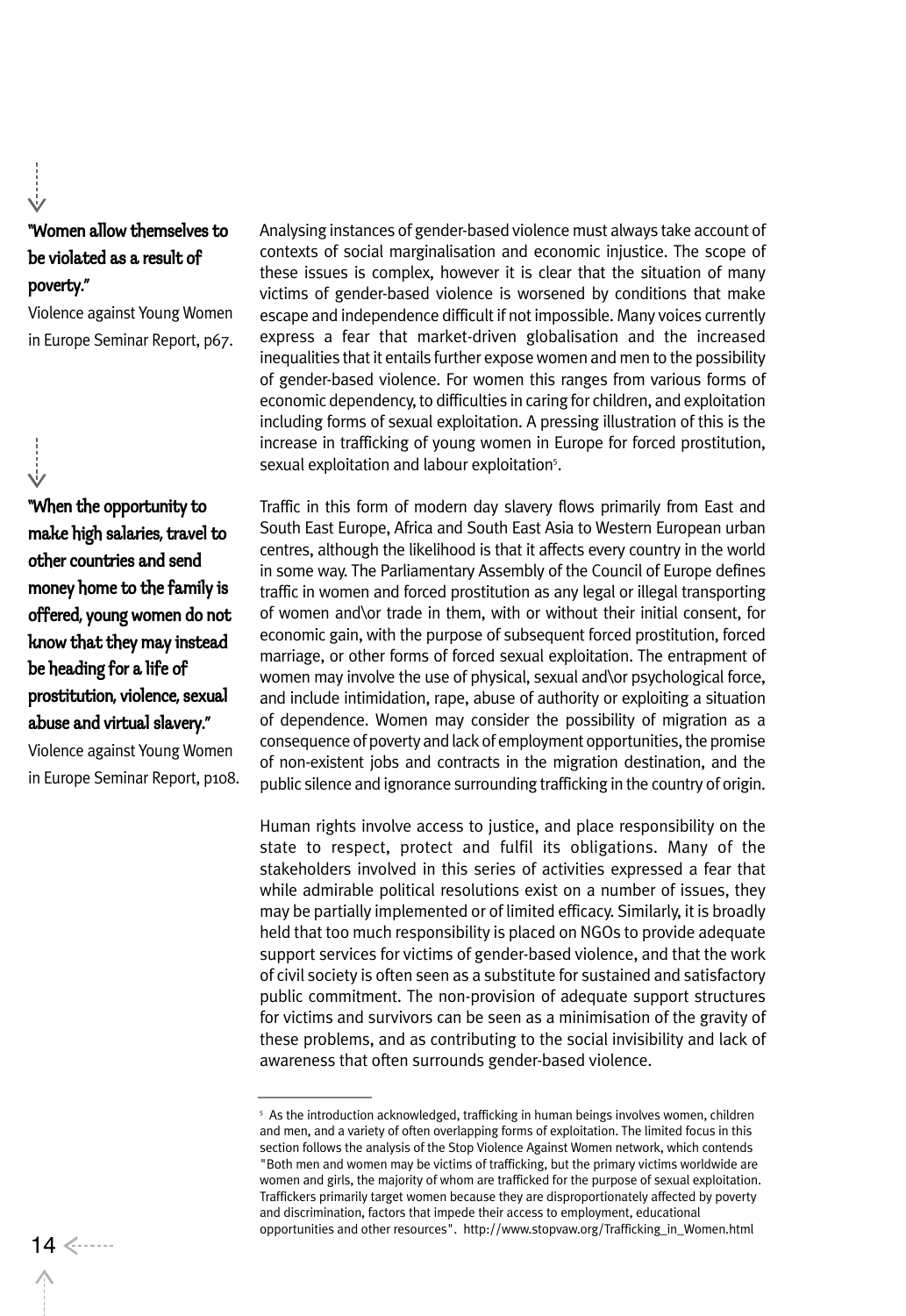The variety of personal, legal and socio-economic factors that intersect in gender-based violence suggests that stakeholders need to centre the idea of *multiple discrimination*. In particular, young women from minority or immigrant backgrounds are, in many current European climates, exposed to increased risk of violence, including racism and discrimination in many forms. In general, gender-based violence may be sustained and exacerbated by factors in the socio-economic context, geo-political location and political situation.

## **On the basis of the intersecting issues involved in gender-based violence, international institutions, national and local authorities and youth organisations should recognise that:**

- >Combating gender-based violence and promoting gender equality requires the active involvement of all sections of society. It is to be emphasised that there is a need for men to be actively involved in action and education against violence directed at women, and that gender education also involves a focus on masculinity and men's issues.
- >Human rights education must embrace education about gender equality as a central imperative. A gender dimension must therefore be fully incorporated in any curriculum or educational programme dealing with citizenship or human rights.
- >Awareness raising and education must be combined with multi-level prevention measures on specific issues, and the provision of effective support for victims and survivors.
- >Addressing violence against young women entails paying attention to multiple discrimination on the basis of minority status and socioeconomic marginalisation.

## **The Council of Europe is asked to:**

>Maintain a priority focus on gender equality in European youth policy agendas.

## **It is imperative that national authorities:**

- >Treat gender-based violence as a crime and apply existing laws at national level.
- >Develop rehabilitative policies and restorative justice for victims of gender-based human rights violations.
- >Develop and implement adequate measures to combat trafficking in women, including public education campaigns. It is also necessary that government officials and their institutions be educated and aware of the need to protect victims and prosecute criminal traffickers.
- >Prioritise and support education on gender-awareness and equality in formal and non-formal education.
- >Examine whether nationally funded youth programmes are equally targeting both boys and girls. The same state of the set of the set of the set of the set of the set of the set of the set of the set of the set of the set of the set of the set of the set of the set of the set of the set

Human rights involve access to justice, and place responsibility on the state to respect, protect and fulfil its obligations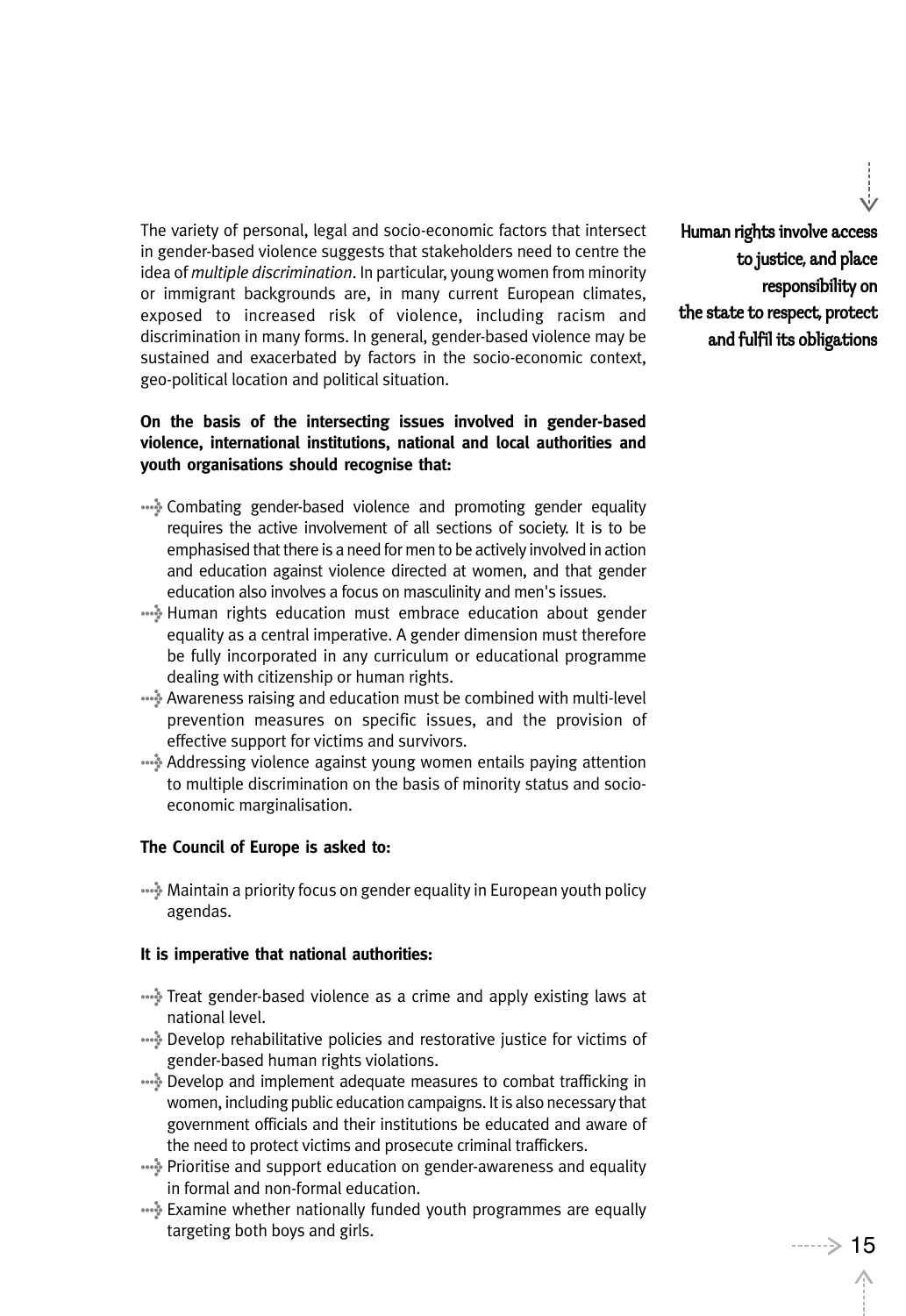#### **It is important that local authorities:**

- >Promote the participation of young people in anti-violence activities through programmes and funding, with particular emphasis on programmes aimed to raise awareness among young women and children on their rights and remedies.
- >Implement from the outset of any initiative a participative evaluation framework that involves young people, particularly those at whom prevention projects are aimed.

#### **It is recommended that youth organisations:**

- >Ensure that the issue of gender equality become a priority in their work at all levels.
- >Create networks and partnerships between organisations and general human rights initiatives that address gender equality.
- >Contribute to public education campaigns addressing the trafficking of young women, and especially address young women with regard to their rights under national and international law, contact points and support services in countries of origin and in potential migration destinations.
- >Undertake gender mainstreaming in their organisational bodies, activities and programmes.
- >Promote and contribute to the ongoing education of youth workers by including human rights, conflict resolution and gender-awareness education in training curricula and programmes.
- >Develop activities and approaches that encourage alternative and non-violent gender roles for boys and young men.
- \*\*\* Train young people in relevant evaluation and research methods to enable them to fully participate in the evaluation strategies of programmes that involve them.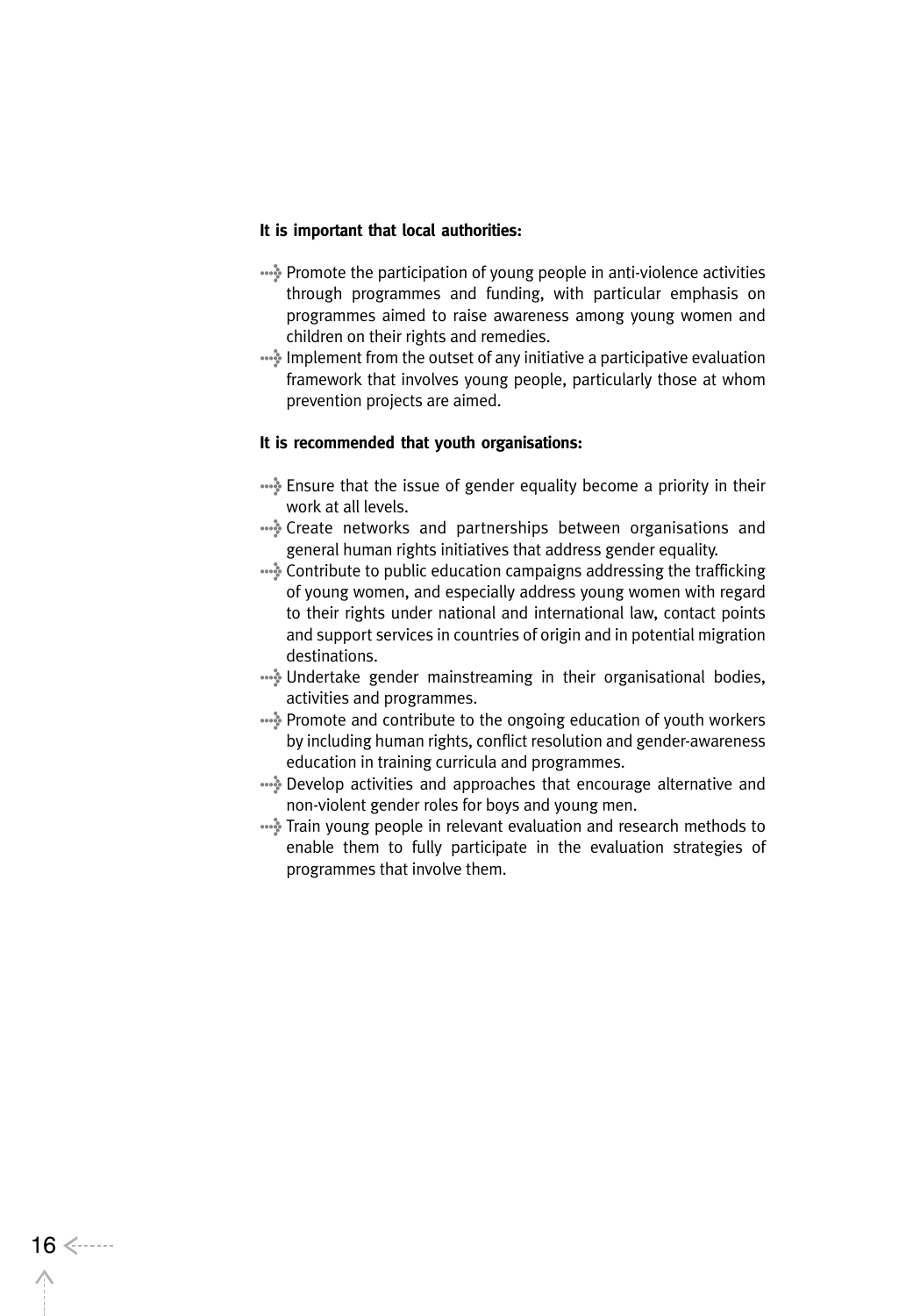#### ----> 2.1. DOMESTIC VIOLENCE

Domestic violence of a physical, sexual and psychological nature remains an enormous problem for many women in Europe, and the widespread nature of this problem undermines meaningful notions of gender equality. It is a problem, however, that is complicated both by rights to privacy, and by different social conceptions of what constitutes a private problem or a public issue. Several available studies suggest that despite the gravity of domestic abuse and the serious and often fatal consequences, domestic crime remains underreported through a combination of shame, fear, isolation and a lack of economic independence. Domestic abuse must also be seen as an issue for all members of a family that share a living space. It is highly probable that children growing up in an atmosphere of domestic abuse will suffer some form of immediate and long-term health and psychological consequences, even if they are not themselves physically abused.

Like domestic violence, rape and sexual assault - including 'date rape' and partner rape - are forms of severe violence whose consequences may often be exacerbated by the way in which victims are perceived and treated. The continuing influence of patriarchal assumptions entails that women may face an additional victimisation during a criminal investigation or consideration of their case. Women may have the right to protection from violence and remedy subsequent to the violation of that right, yet they may also be subjected to evaluations of how their behaviour, demeanour or other factors may have 'contributed' to the crime inflicted on them. Awareness-raising and human rights education on gender-based violence involves the central task of asserting that women carry no blame or guilt for the crimes directed against them. This is increasingly necessary in situations where violence against women involves politically charged notions of culture and belonging. In a number of primarily western European countries the issue of "honour killings" and honour-related crimes against women is gaining attention. The idea of 'honour' in this formulation is a contentious one; it is argued that it may be interpreted as attempting to mediate the gender-based nature of the crime, and that sociologically it is a reductive notion that freezes questions of power, gender, migration and majority\minority relations as 'tradition<sup>6</sup>. While a great deal of research is currently being generated in Europe, and formal and non-formal educational approaches are emerging, a great deal of work remains to be done on this cluster of issues<sup>7</sup>.

"Violation of the human rights of women is not something that happens in war. It is something that happens in your own home."

Violence against Young Women in Europe Seminar Report, p93.

"We shouldn't speak about violence against women separately from politics, nationally or internationally. The family is the unit of society. Where there is violence inside the family, it is a reflection of violence in the state; where there is violence in the state, it is a reflection of violence in the whole world."

Violence against Young Women in Europe Seminar Report, p38

<sup>6</sup> A useful discussion of this issue can be found in the introduction to Jane K. Cowan et al (ed.) (2001) Culture and Rights. Anthropological Perspectives. Cambridge University Press <sup>7</sup> The United Nations Population Fund (UNFPA) website provides an introduction to work against practices that harm women: http://www.unfpa.org/gender/traditions.htm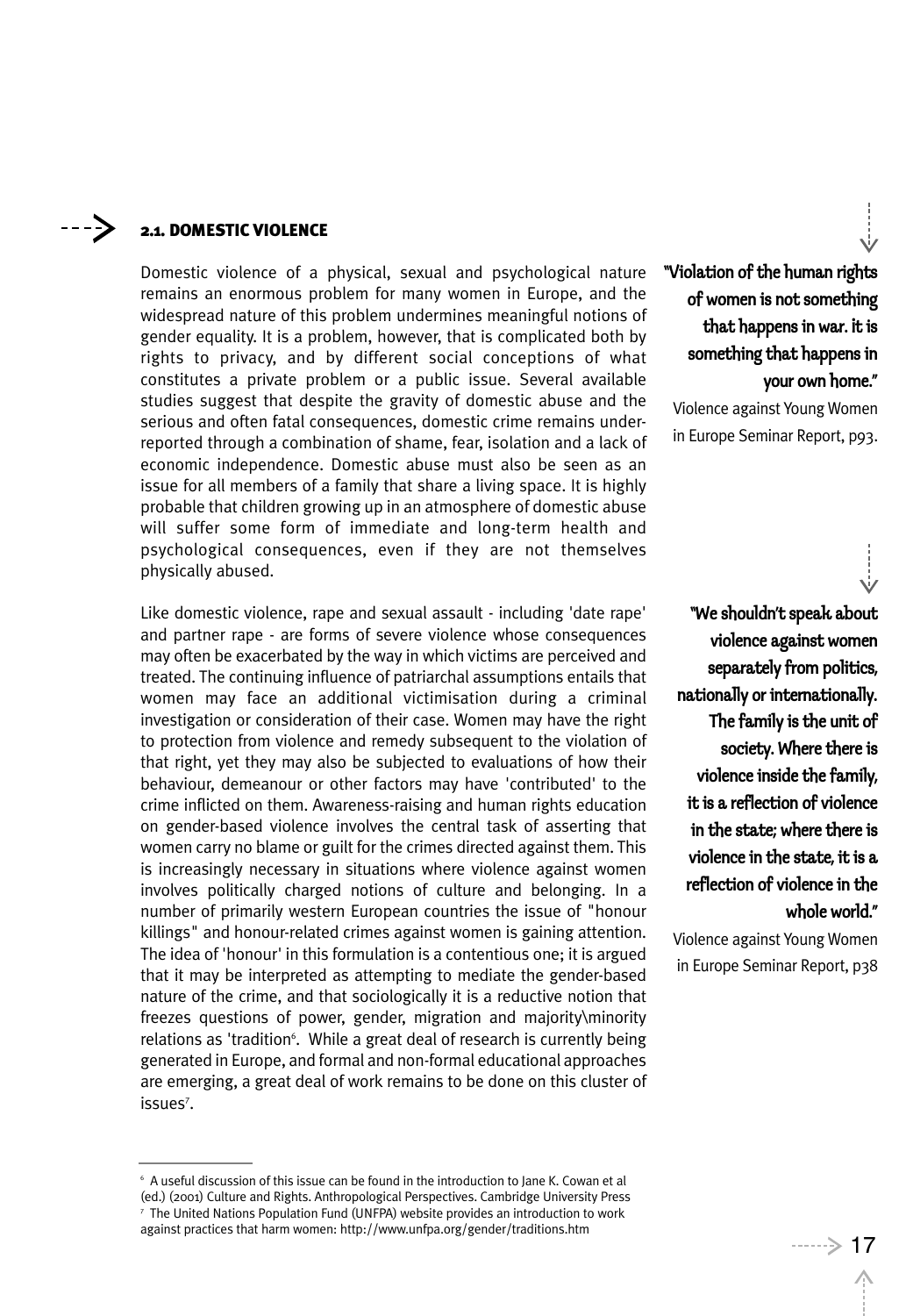**On the basis of the intersecting issues involved in gender-based violence, international institutions, national and local authorities and youth organisations should recognise that:**

- >Women's rights are human rights, and the violation of these rights constitutes violence.
- >The violation of women's rights often intrinsically implies the violation of children's rights.
- >Domestic abuse is a problem in all social contexts. It should be viewed as a public concern for society as a whole and treated as a crime.

### **The Council of Europe is asked to:**

>Monitor legislation and the application of laws with regard to domestic violence and gender-based violence.

#### **It is imperative that national authorities:**

- >Treat gender-based and domestic violence as crimes and apply existing laws at national level.
- >Develop national policy-formulation processes that include sustained consultation with relevant NGOs, and further develop multi-agency approaches to problems that include government, government agencies and national and local NGOs.
- >Initiate and fund national action plans on domestic and genderbased violence, including national standards for working with children and young people who have witnessed or experienced violence, the promotion of clear ethical standards and procedures that aim to protect abused children, and state-financed independent support services.
- >Provide free legal aid to women survivors of violence, and finance safe shelters and other services provided to survivors by women's NGOs. It is a further imperative that undocumented women be able to use these services in full confidentiality.

#### **It is important that local authorities:**

>Ensure that service providers adopt a broad definition of domestic violence in order to offer support and shelter to all potential victims, including domestic workers.

#### **It is recommended that youth organisations:**

- >Play an active role in disseminating information on women's rights and relevant services for victims and young women at risk.
- >Give space and visibility to the realities of survivors of domestic 18 <------<br>18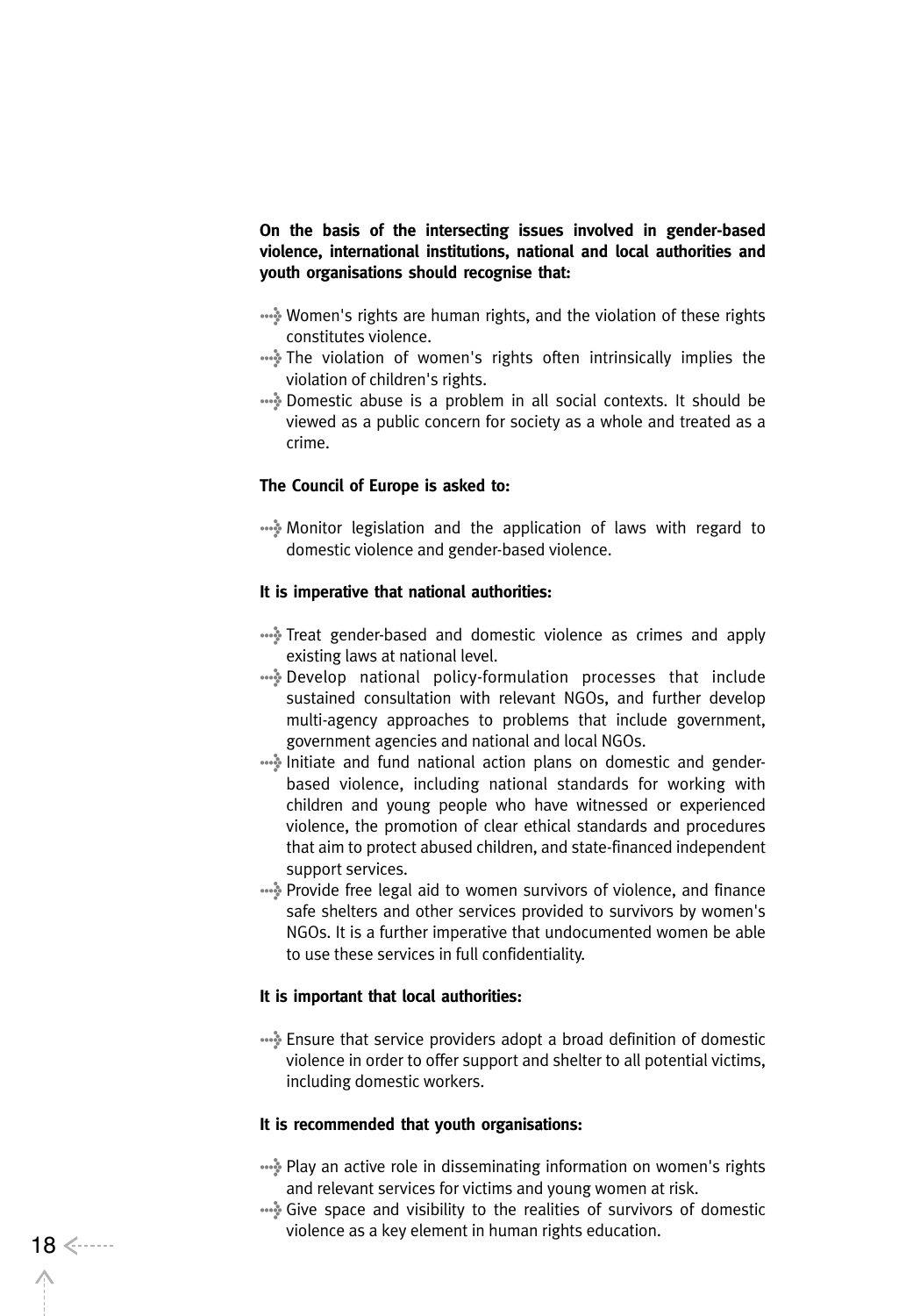#### ----> 2.2. ADDRESSING MASCULINITY

Despite the prevailing perception of young men as perpetrators and victims of violence, considerations of masculinity are often marginal to discussions of the causes of violence and criminality. In many contexts, discussions of gender predominantly centre on women and femininity, and considerations of the gendered socialisation of boys and young men are largely the preserve of researchers and specialised youth and social workers. Cultivating non-violent and rights-based societies involves committed analyses of social problems and their consequences, and in this light, analysing the expected roles and identities available to young men in changing societies is a pressing issue.

Young men are regarded in many contexts as a problem category; stereotyped and subject to moral panic concerning different types of violent activity. In some political contexts in Europe today, the category of young men provides potent political capital for authoritarian political platforms. This kind of generalisation and instrumentalisation often ignores the fact that the perpetrators of violence are often simultaneously victims of similar or different forms of violence, and that attempting to understand and analyse violent behaviour in its social context does not equate with justification. Addressing masculinity moves beyond condemnation to examining the motivations for violence and how alternatives to violence can be fostered and sustained.

Masculinity can be understood as cultural expectations of male behaviour. Using the term masculinity does not denote a coherent set of behaviours, attitudes, or ideas of manhood within and across nations, societies and groups. It must be remembered that different men - with different experiences, relationships and pressures - may perform their masculinity differently and inconsistently. Nevertheless, expectations of masculinity in most contexts presume a greater tendency to violence and aggression among men, and social experience tends to normalise and regulate this to significant extents. Male roles and assumptions of masculinity are arguably naturalised from birth; in language, in relationships and social roles, in sport and recreation, in education, and to still to a significant extent in career choice. Boys and young men learn and internalise elements of masculinity from accepted sources of socialisation, including roles and relationships within the family and peer groups, expectations of roles and behaviours in institutional settings such as work and education, and to varying extents through interpreting and valuing representations of masculinity. Continuing national military service in many countries must be seen as reinforcing masculine roles and stereotypes, and as involving institutional and routine violence.

Phrases such as 'be a man' and 'real man' denote ideas of traditional masculinity that remain influential and apparently commonsensical. Men should control themselves and their emotions - apart from acceptable<br>19

"I prefer to say that I have a complex masculinity, and just 'being a man' doesn't describe the things i value and identify with." Youth Work with Boys and Young Men as a Means to Prevent Violence in Everyday Life Seminar Report, p13.

"Boys work needs to develop early training and sensitisation. If you ask young boys 'what do you want to be' you get an indication of the roles, images and myths they have absorbed. We need to find pedagogy that can engage in these questions at the appropriate times." Youth Work with Boys and Young Men as a Means to Prevent Violence in Everyday Life Seminar Report, p15.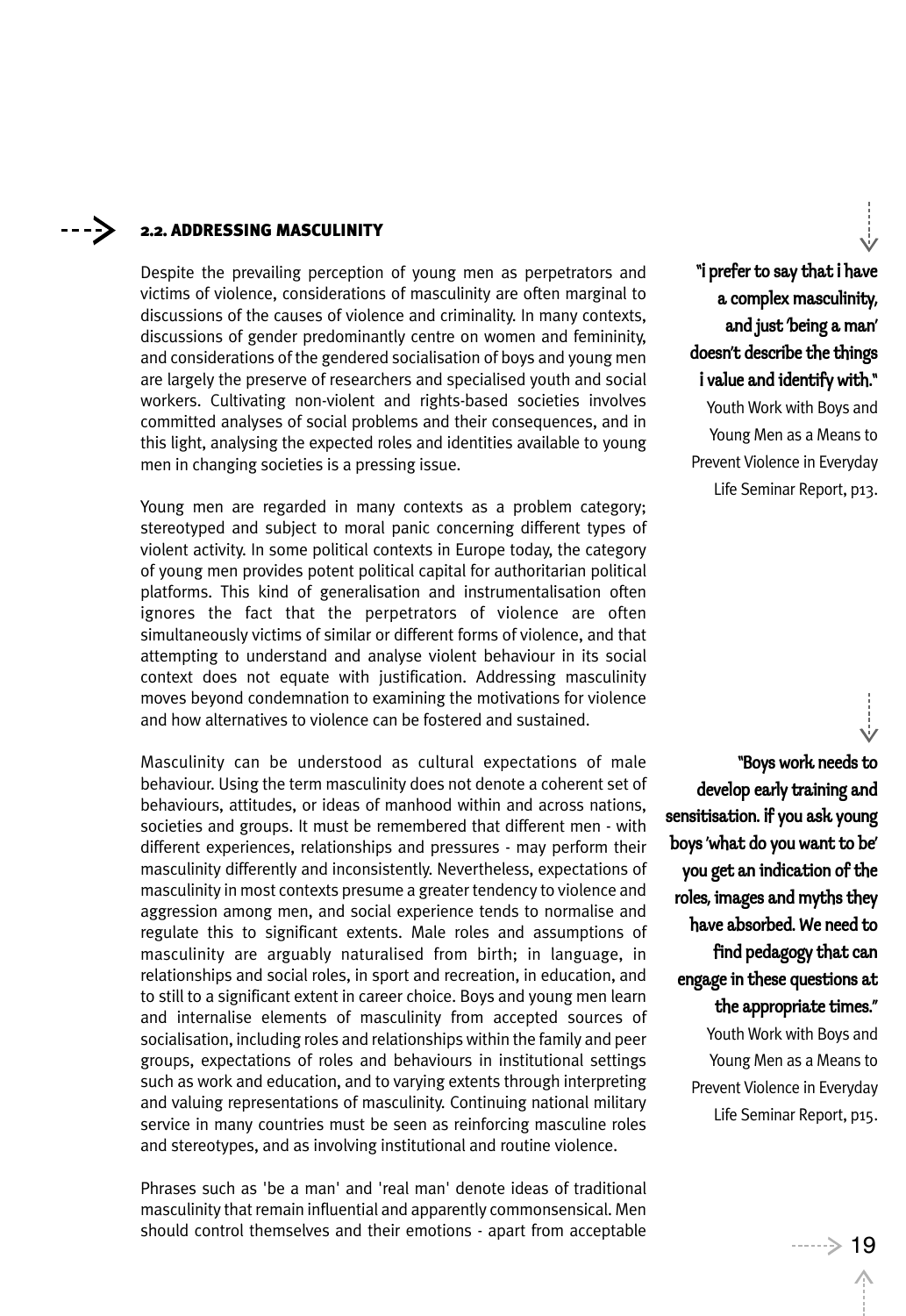displays of anger - be competitive and self-sufficient, and male senses of esteem and value are often bound up in public acclaim and achievement. This separation from the private sphere mirrors the ways in which masculinity is usually defined in opposition to common ideas of femininity. Masculine roles have been historically defined in terms of protection and provision, and these publicly expected and validated roles have provided men with privilege in relation to the status of women and other men.

While these elements of masculinity are relevant to different men to different extents, research currently argues that what could be termed traditional masculinity has been in crisis and transition for quite some time<sup>8</sup>. Changes in work, health, the family and socio-political life have unsettled and challenged the accepted roles and privileges of men, while rarely providing the means to deal with confused roles and identities. The public status of men and traditional markers of manhood have been challenged by a range of factors that naturally vary across the Council of Europe member states. Socio-economic changes have been of central importance; deindustrialisation has limited or destroyed jobs historically associated with male workers, and permanent and seemingly acceptable levels of unemployment in many countries have weakened the link between being a father and husband on the one hand, and a provider and protector on the other. Such changes have led not only to losses of family income and security, but also to sources of belonging and prestige.

For many young men, changes in the well-trodden public route to male adulthood have been mirrored by changes in the family and boundaries between public and private life. Relevant research suggests that for many young men, work, marriage and family remain interconnected as important markers on a path to full manhood. These expectations must now negotiate a range of social changes, including divergent experiences of family life, changing expectations and practices of marriage and cohabitation, and of work and child rearing<sup>9</sup>.

It is also important to note that feminist critiques of patriarchal structures and of the invisibility of gender have significantly contributed to the private sphere nolonger being the "kingdom of a masculine man", but a space where relationships involve a reflection of gendered roles. Challenges to the assumptions of masculinity have also come through changed public discourses on health and disease prevention, a focus that is in conflict with masculine practices of control and denial of

<sup>8</sup> See for example Chris Haywood & Martin Mac an Ghaill (2003) *Men and Masculinities: Theory, Research and Social Practice*. Open University Press.<br><sup>9</sup> For an overview of recent youth research on these issues see Lynne Chisholm & Siyka

Kovacheva (2002) *Exploring the European Youth Mosaic. The Social Situation of Young People in Europe*. Council of Europe Publishing.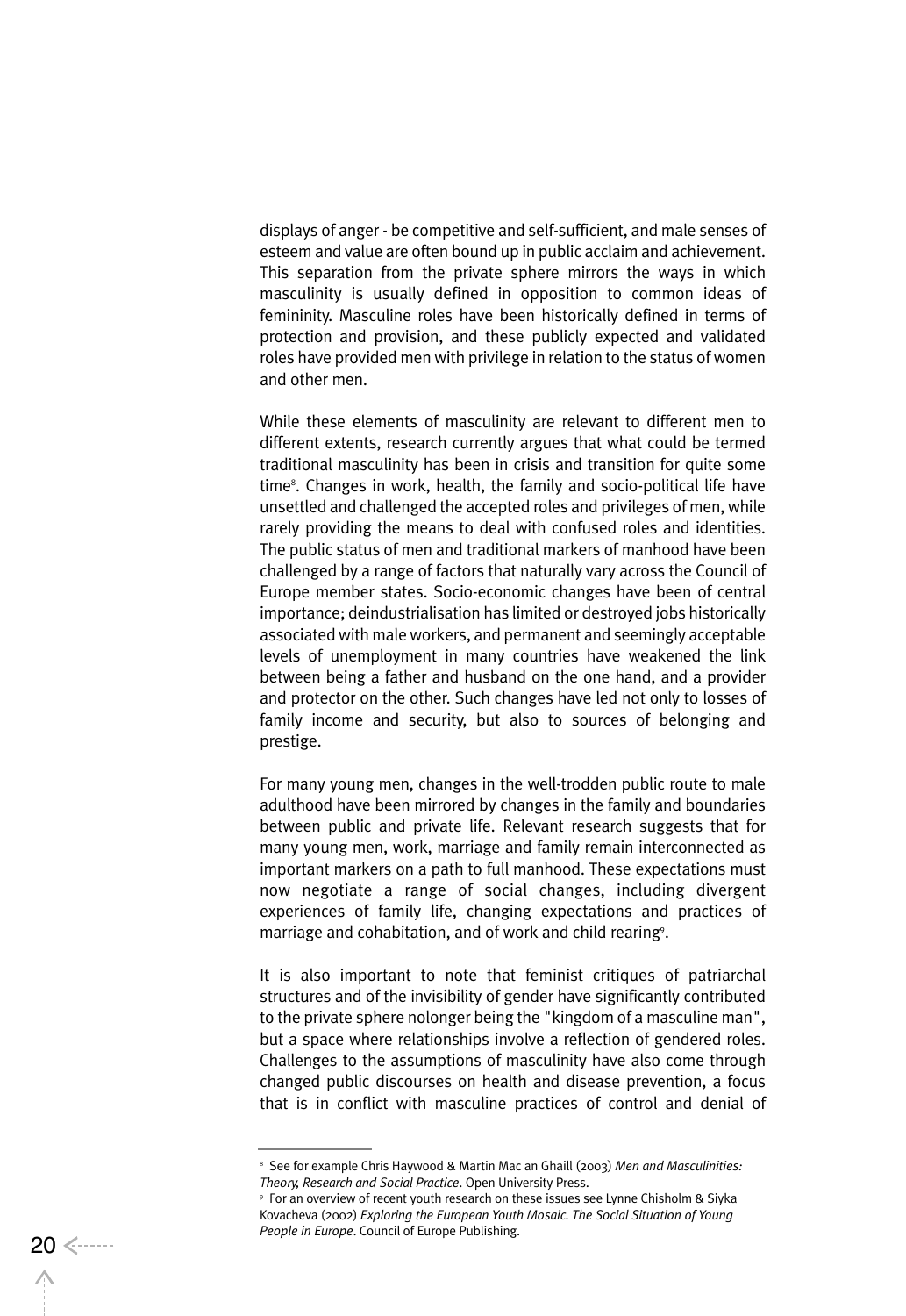weakness. In general, many social changes posit a tension between control and risk. While masculinity values control and self-sufficiency, experiences of these broad-ranging changes demand an ability to cope with change and risk as potential elements of public and private life.

There is no simple or straightforward links between masculinity and violence, but it is suggested here as a key issue to consider in relation to ways in which violence is viewed, portrayed and justified. In the context of masculinity, violence is often seen as empowering, despite the attendant physical and psychological disempowerment of victims. Violence often stems from a lack of equivalence in relationships of power, and it involves not just physical but psychological survival; where other opportunities for empowerment are lacking, self-respect can be temporarily regained through power over somebody else. Youth workers in the field constantly stress the relationship between young men who are socio-economically disempowered and recourse to violence as a way of reclaiming self-esteem and prestige.

Masculinity does not cause or justify violence, but in important ways it licences violence. Attempting to live up to masculine stereotypes may involve projecting an uncompromising image, and one that has to be defended and legitimised in certain male peer hierarchies where violence is central to their construction of masculinity. In situations where other traditional markers of masculinity are unachievable, physical prowess and toughness become key ways of proving oneself as a man. This notion of proving is important in understanding the tendency towards 'recreational' violence within and between groups of young men, particularly but by no means exclusively among the socio-economically excluded. With regard to this it is important to stress that violence and masculinity are contextual, and to guard against an over-concentration or potentially essential link between marginalised young men and violence.

In relation to other categories of recommendations included here, it is worth emphasising that dominant masculinity places women as victims of male power in a range of ways. In some contexts beating women is dishonourable, as it proves nothing or may even indicate weakness on the part of the victimiser. On the other hand, increased domestic violence often goes hand-in-hand with male involvement in other forms of 'public' violence. It is crucial to bear in mind that domestic violence directed against women remains a central problem in most societies, and can be linked, among other factors, to masculine reclamation of power in the socalled private sphere. Relatedly, while silence often surrounds domestic violence in general, it is often pronounced with regard to domestic violence directed at men, which is far less frequent than violence against women but which occurs nonetheless. It may be that this form of victimhood is perceived to involve increased dimensions of masculine disempowerment, and it has also become a fraught socio-political discussion in many European countries. <sup>21</sup>

Violence and masculinity are contextual, and it is important to guard against an over-concentration or potentially essential link between marginalised young men and violence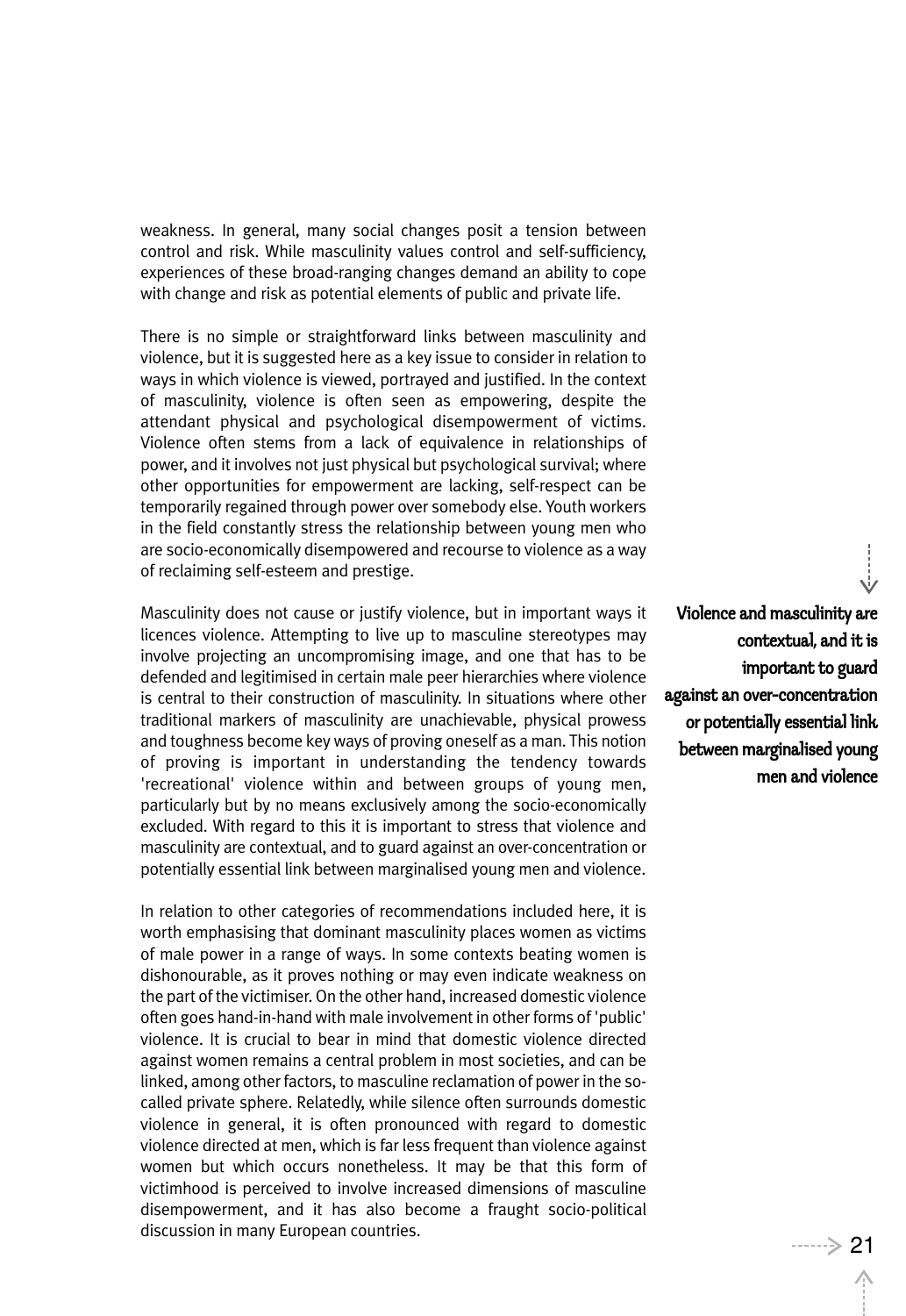Research and consultation emphasise that a prevalent lack of emotional development and interpersonal skills have negative consequences in many young men's lives. Violence may often become a means of expressing anger, fear or aggression within the codes of masculinity; a violent act is an emotional display devoid of apparent weakness, and it is an active outgoing response. Young men's built-up frustrations at their social situation are often released through violence, and accumulate through a lack of spaces and channels to express emotional needs. Anger is easily channelled into violence, and as an emotion that dominates all others, is also harmful to the health of the perpetrator. Emotional development is crucial in the area of sexuality and masculinity, where stereotypes of male potency and images of dominant masculine sexuality may be difficult and damaging influences for boys and young men to evaluate and counter-act.

This limited and partial introduction to the recommendations in this section serves to emphasise that addressing the relationships of young men to violence in situated social contexts is a necessary contribution to ongoing efforts at violence prevention, conflict transformation and securing a human rights agenda. Working with boys and young men needs to be centred as a way of analysing the roots of violent behaviour and exploring alternatives to violence. Youth workers in this field consistently contend that boys and young men are asking for support of this kind in direct and indirect ways. It is also important to acknowledge the need to address masculinity in relation to other issues covered by this document; sexism, homophobia, gang violence and violence in schools.

Mainstreaming gender as a way of approaching violence and young people is important, as it entails that violent behaviour is learnt socially, and can therefore be changed. Youth work with young people involved in violence concentrates on change, and emphasises the nontransferable responsibility of the perpetrator. Equally, it can only achieve change if it consistently stresses the social, economic and political contexts in which youth violence is perpetrated, and the need for policy and programmes to set short, medium and long term aims. Youth work with boys and young men takes many forms, but to be successful it must:

- >Build meaningful relationships and spaces in which young men can reflect upon their lives.
- >Aim to free young men from pressures to conform to or measure themselves against dominating masculine stereotypes.
- >Encourage young men to play an active role in their community and to address the issues that impact upon their lives.
- >Find innovative forms and strategies to actively support young men 22 <------<br>22 <------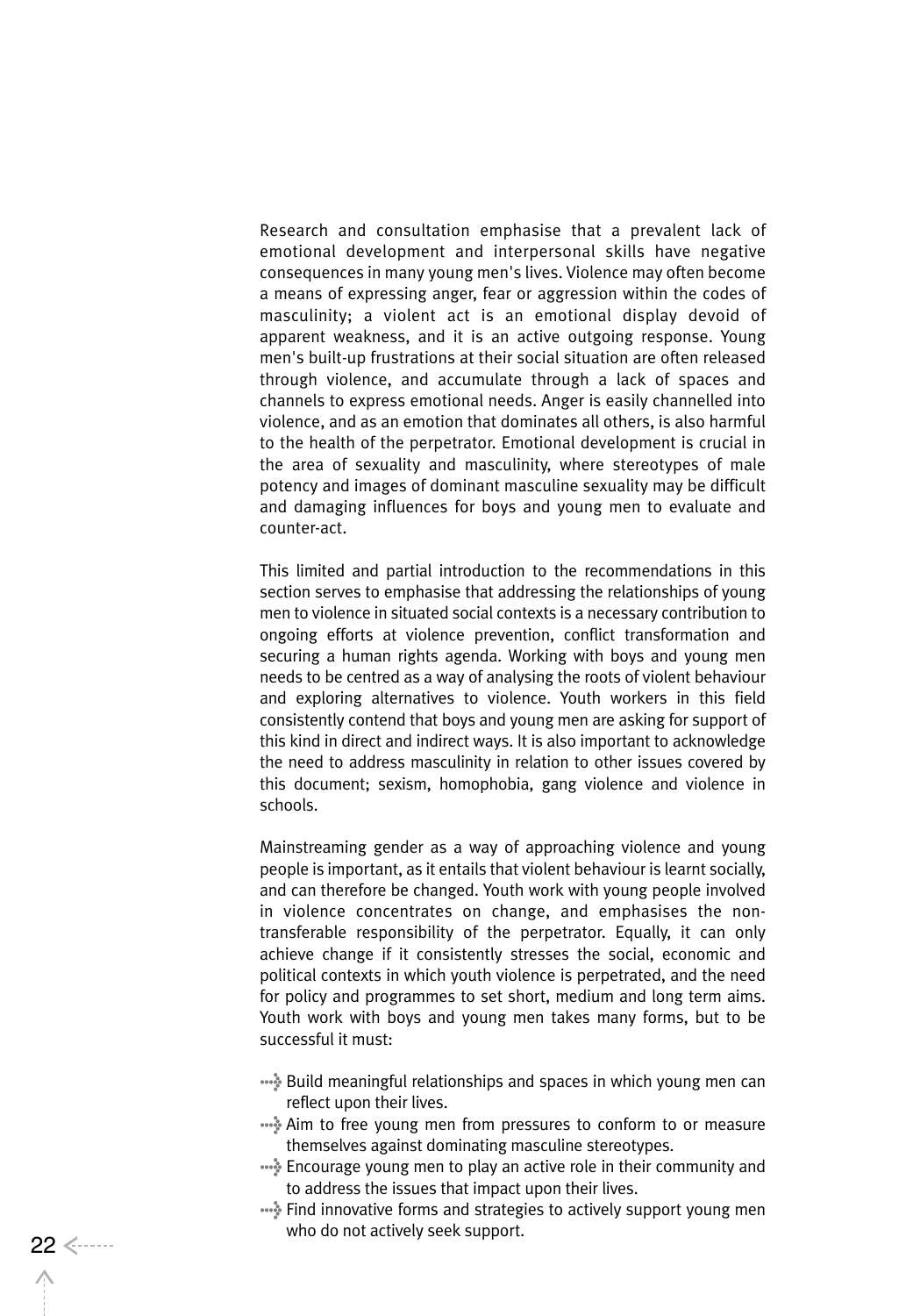- >Train youth workers to develop the skills, awareness and attitudes necessary to work effectively with boys and young men.
- >Be recognised, valued and supported by broader youth work actors and initiatives.

Achieving these aims involves a re-thinking of relationships between formal and non-formal education, a prioritisation of youth work with boys and young men and gender mainstreaming in policy and support agendas, and a social shift away from a simplistic relationship between crime and retributative justice. Moralising about violence to young people involved in violence is next to useless; moral frameworks become shared when they have purchase in converging realities. For many young men, an involvement in violence brings material gain, hierarchical advantage or distraction. Working with young perpetrators of violence involves the need to facilitate the realisation that violence is avoidable, and brings other gains for themselves and others.

Youth work with boys and young men exists to varying extents in different European countries, and involves both a general concentration on young people negotiating protracted and difficult transitions to adulthood, and work specifically aimed at preventing violence or reoffending. To this end, methodologies and approaches are quite diverse, and include outreach and street work, youth clubs and young men's groups, and projects based on sport, music and arts. Nevertheless, much more work is required, and the offer of current services needs to be revised in recognition of the fact that the requirement of one young man may be very different from the requirements of another. It is also important to recognise that attempts to develop educational approaches to masculinities are unlikely to go unchallenged by social actors with different perceptions of and investments in discourses of masculinity, and therefore projects and initiatives need to be ready to argue for their necessity and relevance.

#### **The Council of Europe is asked to:**

>Support the further development of educational approaches to youth work with boys and young men, and to promote the mainstreaming of this work in existing youth work practices and frameworks.

### **National authorities should:**

- >Recognise that people have a basic human right to personal integrity and security, and that the needs and actions of young men must be addressed within this imperative.
- >Realise that violence prevention and youth work of this nature needs long-term funding, commitment, time and patience to develop sustainable programmes.<br>
23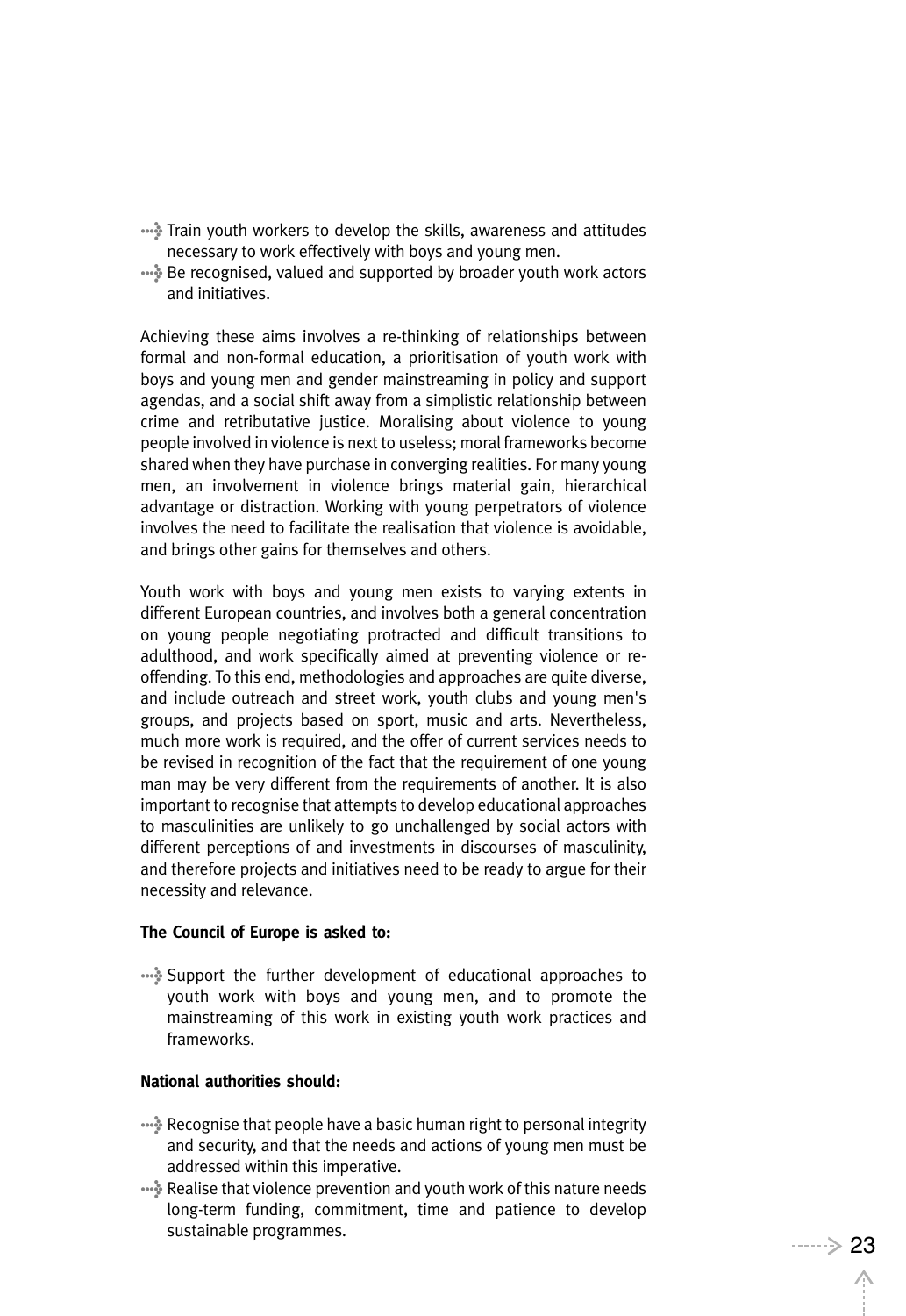- >Commission and utilise research that analyses the needs and specific problems of boys and young men, particularly in relation to minority experiences and socio-economic disadvantage.
- >Support the development of work with boys and young men and the necessary training and re-training of youth workers.
- >Integrate a focus on life skills, personal development and genderawareness to formal educational curricula.

### **It is important that local authorities:**

- >Support training for youth workers in gender-mainstreaming, conflict resolution and intercultural learning, and integrate these aspects in all relevant educational offers.
- >Recognise that boys and young men need to engage in long-term development, and commit to long-term support and funding for sustainable programmes.
- >Consult with young people to ensure that different gender viewpoints have an influence on the aims and outcomes of local initiatives.
- >Facilitate partnerships for relevant activities, involving boys, young men and their parents, youth organisations and schools, and where feasible, representatives of community groups.
- >Support the development of educational material that addresses issues of masculinity, gender and non-violence and that is developed with an awareness of language and representation.
- >Recognise the significance of peer influence and support the development of peer education initiatives that offer credible alternatives to masculine stereotypes.

### **Youth organisations should:**

- >Support the emergence of youth work with boys and young men through increased training in project management, organisational skills and educational planning and implementation.
- >Strive to provide safe environments for young men to express their feelings, and monitor the inclusiveness of their environments and work practices.
- >Support peer education initiatives, particularly in partnership with formal educational institutions and other community organisations
- >Encourage and support youth workers to engage in an ongoing reflection of themselves as youth workers, including working to achieve realistic goals and evaluating their practice.
- >Ensure that youth workers be given adequate education on issues of gender, power and sexuality, and in skills and methodology for integrating gender awareness into their work.
- >Specifically address masculinity and related issues in their human rights education, and work to address the current prevalent imbalance between physical and emotional health in general education. 24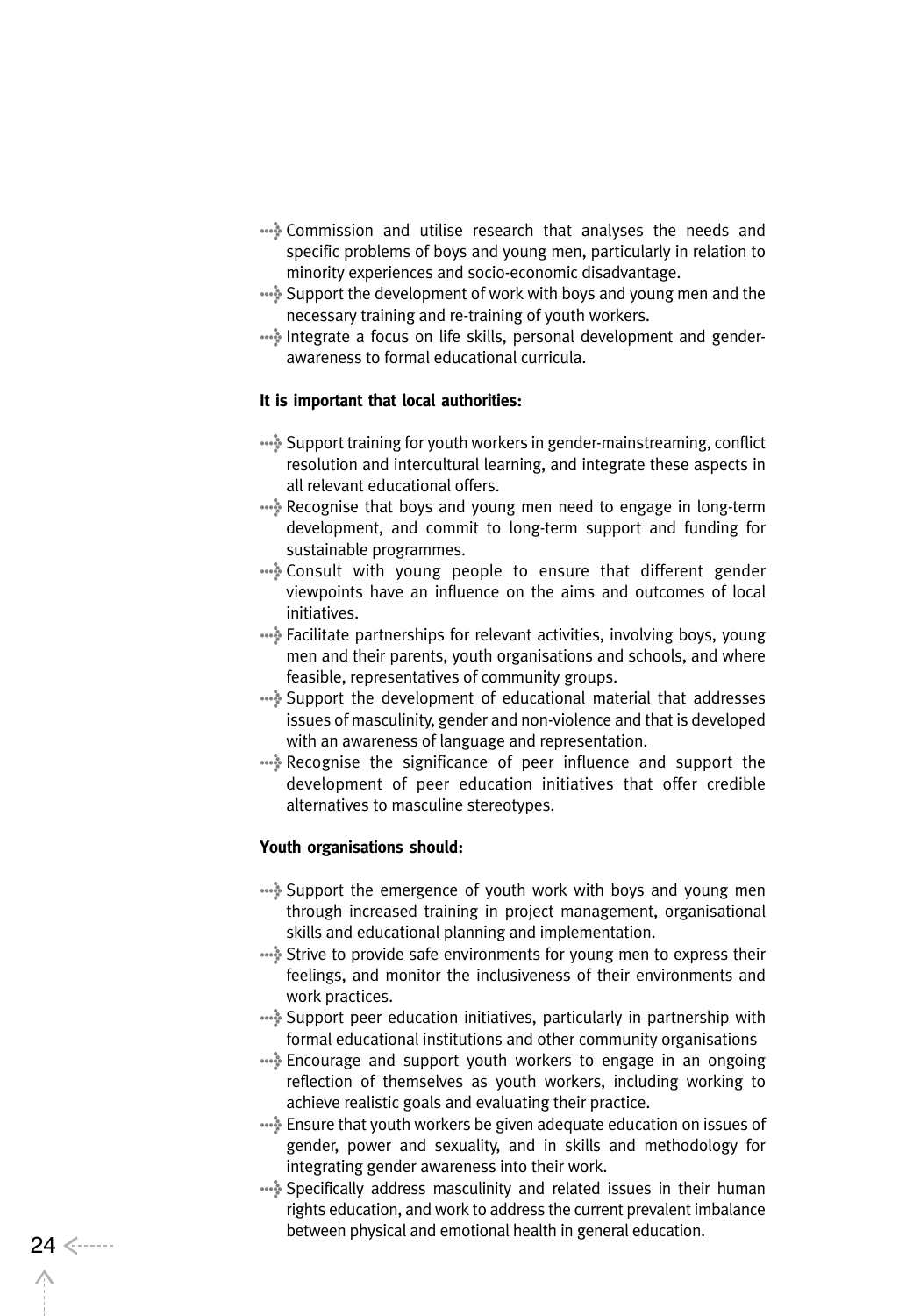#### ----> 2.3. HOMOPHOBIC VIOLENCE

Young people continue to suffer physical, verbal and institutional violence on the basis of their sexual identities. Fear of and prejudice towards lesbian, gay, bisexual and transgender youth (LGTB) manifests itself in hate crimes, in bullying at school and in the workplace and in various forms of emotional violence. Factors that contribute to homophobia across the Council of Europe member states are diverse, and the differences in the living conditions and possibilities of LGTB youth vary enormously across national and local contexts. Nevertheless is it possible to point to such general issues as a lack of coherent information on and awareness of sexual diversity in families, social institutions and media organisations, and sustained stereotyping in religious, political and cultural discourses.

As Section 2 has contended, violence against women and other vulnerable groups in society can in many contexts be seen as assertions of aggressive masculinity, and young gay men are particularly targeted in this respect. To varying extents, homosexuality is still defined against 'proper' masculinity, and related to such overlapping categories of difference as femininity and weakness. This idea of difference, and the justification that cultural prejudice against homosexuality provides, fuels ongoing violence against young homosexual men. Victims also include young men who are not gay, but whose appearance, demeanour or behaviour allows them to be categorised as different, not 'truly masculine' or homosexual and thus rationalised as targets of violence.

Evidence suggests that the threat of and experience of violence remains a pervasive aspect of young gay men's lives. This is particularly the case in East and South-Eastern Europe, and despite the prevalence of legal protection and shifts in prevailing social attitudes it remains an important issue in Western European countries as well. It must be recognised that high rates of non-reporting of homophobic violence is likely in many European countries, an absence which suggests that a significant proportion of hate crime victims do not feel secure in dealing with police and social services<sup>10</sup>.

In common with all forms of violence addressed by these recommendations, physical and verbal violence directed at LGBT youth in general and young gay men in particular can be related to a range of distressing consequences. Violence, and the threat of violence, may result ultimately in violence to the self. Europe is witnessing rising rates of suicide among young men in general, and several studies contend that

"If your only crime is to be different, what on earth can

you do about that?" Youth Work with Boys and Young Men as a Means to Prevent Violence in Everyday Life Seminar Report, p 27.

<sup>10</sup> See *Learning From Violence* Symposium Report, 2003: 58-60. The website of the International Lesbian and Gay Organisation (ILGA) provides access to a range of national and international research reports. www.ilga.info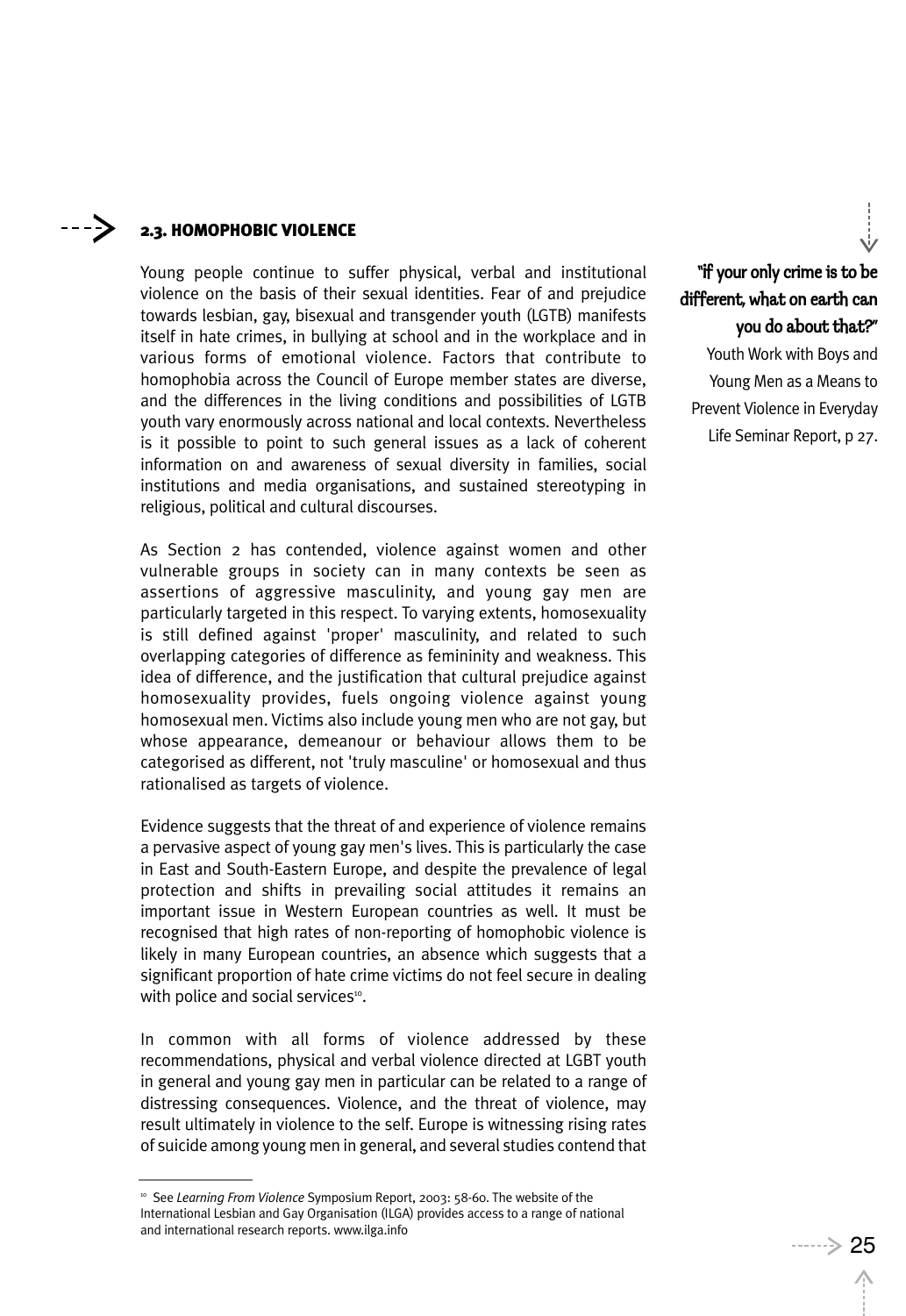young gay men are significantly more likely to attempt suicide than their straight counterparts. Insecurity, fear and feelings of isolation and helplessness are frequently linked to high levels of drug addiction and alcoholism, depression, homelessness, and an inability to complete various levels of education and training.

Advocacy groups dealing with lesbian, gay, bisexual and transgender youth issues report a constant need to question the hidden values and normative assumptions that permeate the different structures that young people must interact with. This includes frequent invisibility in institutional provisions and definitions, the continued reinforcement of traditional gender roles in schools, workplaces and institutions, and non-inclusive approaches in educational curricula. Thus education and awareness raising on issues of homophobic prejudice need to take account not only of instances of physical and overt verbal abuse, but also social contexts that contribute covertly to ignorance and invisibility.

Working to counter fear and ignorance while building self-esteem among LGBT youth must involve both formal school curricula and initiatives, and non-formal education and youth work. Awareness-raising work should take place in the context of education on gender and sexuality, as prejudice on the basis of sexual orientation is linked to a lack of focus on complex yet fundamental issues of sexuality and identity. The remit of this kind of education must extend to teachers, youth workers social workers, police and medical professionals, and involve an examination of personal and institutional normatives and prejudices. Police and medical professionals should also receive complementary training in dealing with victims of hate crimes.

#### **National authorities should:**

- >Enact legal change in all areas where discrimination on the basis of gender, sexualities or sexual orientation remains, and in so doing promote public awareness of discrimination and the substantive issues involved.
- >Ensure that definitions of and legal approaches to hate crime mainstream offences motivated by hostility or prejudice based on sexual orientation.
- >Support the development of training programmes for police officers, social service providers and medical professionals that deal with victims of hate crimes to ensure security and adequate support.
- >Ensure that school curricula concerning sexual education also include LGTB issues, aimed at providing adequate and coherent information to all students.
- >Involve LGTB organisations and movements in shaping relevant elements of national youth policies; for example sex education in schools.

insecurity, fear and feelings of isolation and helplessness are frequently linked to high levels of drug addiction and alcoholism, depression, homelessness, and an inability to complete various levels of education and training

26 <-----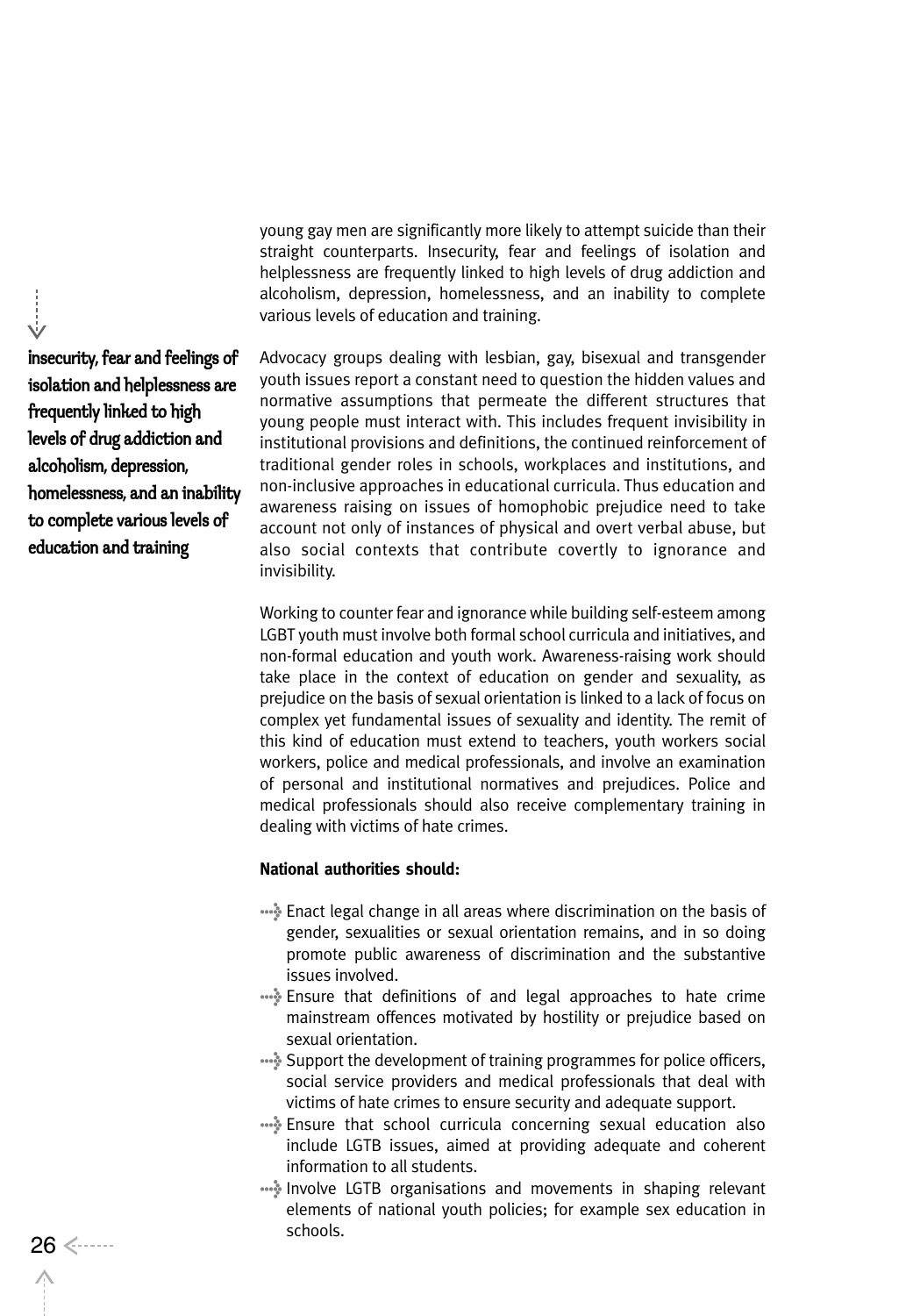>Include anti-homophobia training in rehabilitation programmes for hate crime offenders and people convicted of committing discriminatory crimes.

#### **It is important that local authorities:**

- >Instigate and monitor adequate training for police and medical professionals that deal with victims of hate crimes to ensure security and support and to contribute to an increase in crime reporting and investigation.
- >Provide relevant in-service training to support the inclusion of LGTB issues in school curricula, and support teachers with adequate materials and information.
- >Be prepared to support general awareness-raising activities, and adequate education for youth workers on dealing with issues of gender, sexuality and power.
- >Provide resources for easily accessible health and lifestyle-related information for young people who are still 'in the closet'.
- >Support complementary training and research for young LGBT activists on the issue of working with violence and counselling young victims of violence.

### **It is essential for youth organisations to:**

- >Ensure the representation of LGTB young people in youth institutions such as youth councils at regional, national and European levels.
- >Demand legal change in all areas where discrimination on the basis of gender, sexualities or sexual orientation remains.
- >Recognise that youth work should include different points of view, diverse images of sexuality and inclusive language to avoid reinforcing stereotypes of gender, sexuality and sexual orientation.
- >Develop and lobby for adequate education for youth workers to work with issues of gender, sexuality and power. This education should address the self-awareness of the youth worker, and is particularly crucial in working with boys and young men on their feelings, emotions and fears concerning sexuality.
- >Develop partnerships between organisations and LGBT organisations to address violence prevention and gender-awareness.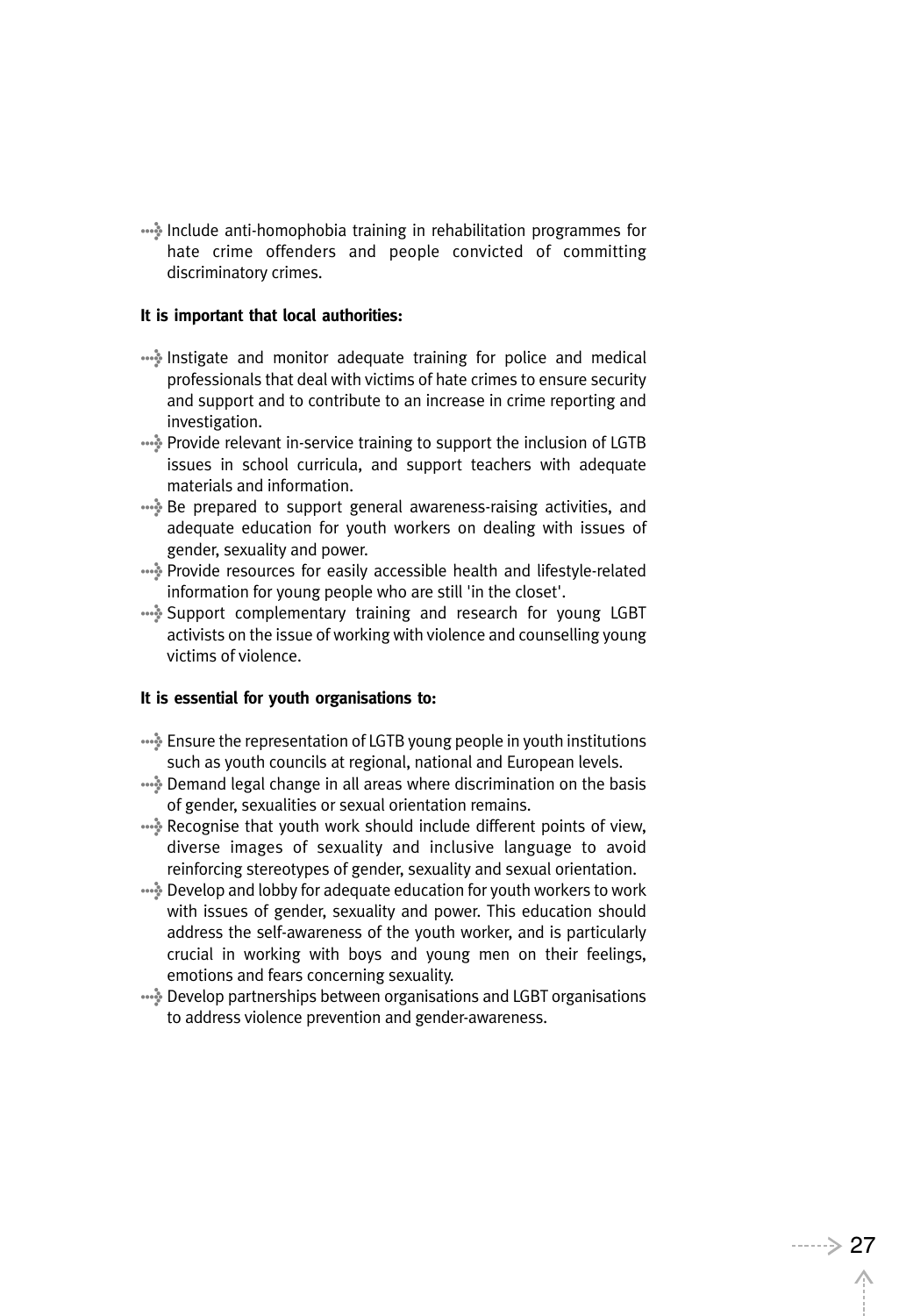# 3. Racism and discrimination

"Combating racism is an ongoing journey that cannot be completely eradicated because the nature of racism is constantly changing. It has been prevalent throughout the history of mankind and will continue to be present in some form or another."

Learning from Violence Symposium Report, p 53. The Council of Europe and its many partner youth organisations have been involved for a significant period of time in actively campaigning against racism and related discrimination. Given the current climate in many European countries, this committed work will have to continue indefinitely. Hate crimes, racist violence and manifestations of racism take many forms, and prejudices based on ethnic, national or class differences constantly mutate and change. Therefore youth policy, anti-racism activities and activists need to be constantly aware of the forms and agents of racism and discrimination at work in their societies.

Racial prejudice in many European countries is a product of inequalities of power in the historical relationships that have produced the multiethnic Europe of today. Prejudice is often compounded and activated by socio-economic differences between individuals, groups and communities, and all too often used in contemporary societies to justify individual and institutional actions and inaction. While biological theories of racism have to a large extent been expunged from the European landscape, culturally legitimised racism employs the same tactics of differentiation and inferiorisation of different people on the basis of ascribed differences and supposed social characteristics and effects.

The term racism may mask the fact that racism is not a coherent or unified practice, and that individuals and institutions tend to hold opinions and engage in practices that discriminate against some people but not others, or that discriminate to varying extents in conscious or unwitting ways. The last decades in Europe have seen increased political and educational concentration not only on individual expressions of racism, but on racially-based inequalities and discrimination in social provision, education, employment and 'institutional racism' in state bodies and services. Many European countries are facing or being forced to face the profound relationship between racial discrimination and poverty, although countervailing responses vary enormously.

Despite an increase in the attention paid to racism and discrimination and the increased sophistication with which it is analysed and addressed - racism in Europe continues to fester and hinder the security and development of individuals through harassment, exclusion and physical violence. Racist and discriminatory violence differs in different contexts; it can be perpetrated by organised gangs and extreme-right organisations, or can be the product of street-level tensions and chance encounters. It is a depressing fact in many European countries that violence directed against national minorities, migrant and asylumseekers gains and seeks legitimacy through the statements and policies of certain political parties. Equally, the criminalisation and media demonisation of migrants and asylum-seekers is a contributory factor to <sup>28</sup>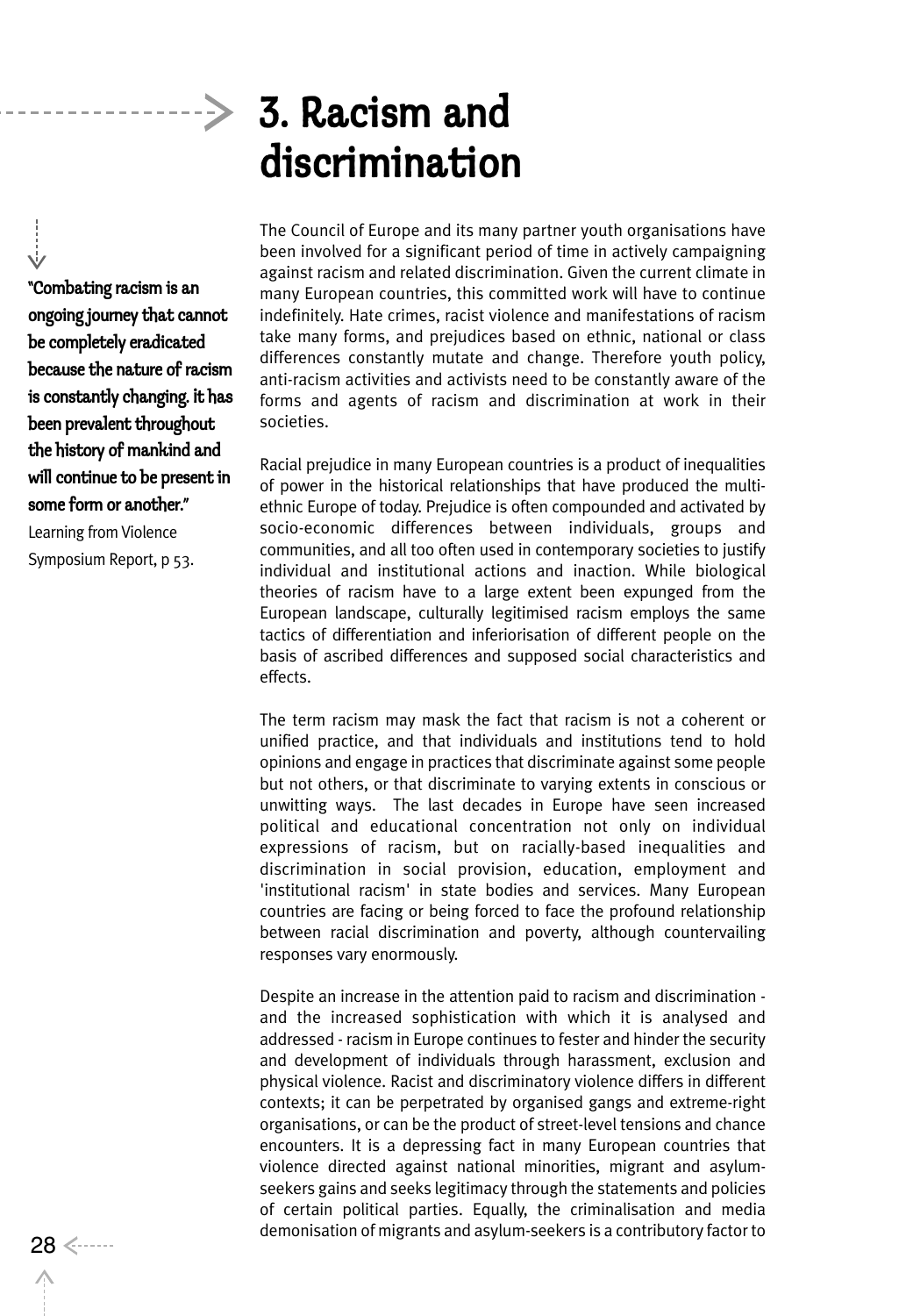violence and the justification of violence against them. In this context the idea of *hate crime* is becoming more widely recognised. While legislative situations and horizons of recognition vary significantly in Europe, hate crime can broadly be seen as "a crime where the perpetrator's prejudice against any identifiable group of people is a factor in determining who is victimised" $n$ . It is important to develop from this definition a recognition that 'being identifiable' is a question of perception; people may be victimised on the basis of skin colour, ethnicity, nationality or religious background and the characteristics that are ascribed to them, regardless of how they may perceive themselves. Hate crimes not only damage victims physically and psychologically, but have the potential to increase intra and inter community tensions.

Racist policies and practices in contemporary Europe must be seen in the context of globalised poverty and inequality. The effects of highly competitive global capitalism involve increased domestic economic instability and the mass movement of people within the global South to destinations in the South and North. This has led in many instances to charged political climates where social entitlement is increasingly linked to the legitimacy of national belonging, as opposed to citizenship or human rights provision. Racism in Europe and beyond must also be related to the changed global political climate since 2001. In some contexts human rights and civil liberties have been diluted or ignored in the name of security prerogatives, and the reported increase in Islamophobic and anti-Semitic sentiments and actions across Europe also poses new challenges for anti-racist activism.

Young people are particularly vulnerable to the effects and exclusions of racism and discrimination. Young people with multiple identities and loyalties are subject to particular pressures in situations of tension and polarisation, and young men and women who are marked as visually different are vulnerable to attack and marginalisation. Such marginalisation may be long-term, and imply unequal access to and possibilities for education and employment. In many European countries, citizenship and marriage laws discriminate against young couples of mixed nationality and heritage. At the same time, young people are at the forefront of anti-racist activism. Given the impact of racism and the ways in which discrimination shifts and changes, it is imperative that young people are meaningfully consulted and integrated into decision-making, and that their grassroots initiatives are valued and supported.

Racist policies and practices in contemporary Europe must be seen in the context of globalised poverty and inequality

<sup>&</sup>lt;sup>11</sup> Definition developed by the Association of Chief Police Officers (APCO) UK, sourced from http://www.c21project.org.uk/citizenship\_21/information\_centre/violent\_hate\_crime/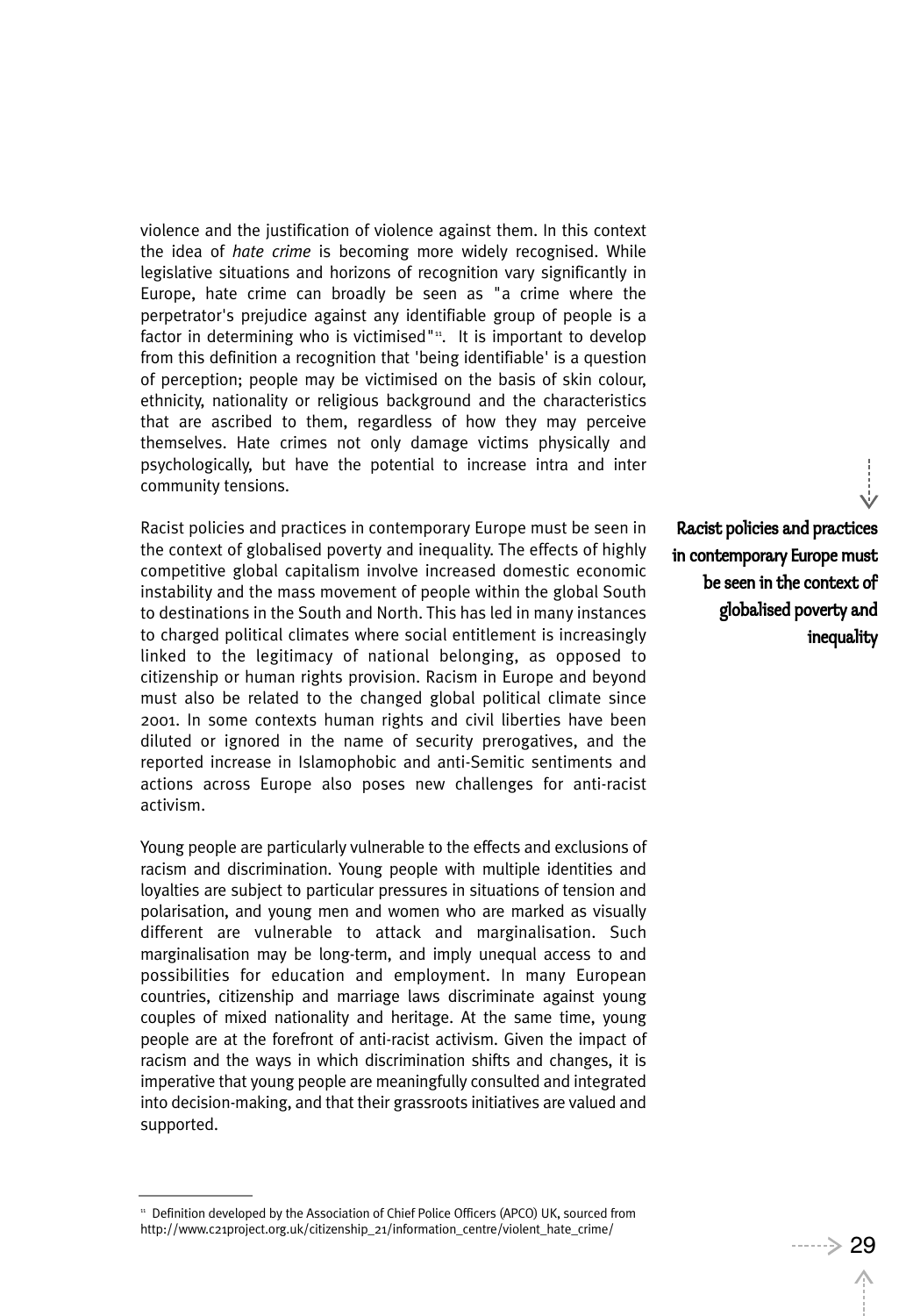#### **The Council of Europe should:**

- >Make a particular effort to ensure that racism in its multiple forms remains central to its human rights commitments and educational programmes, and further ensure that relevant material is made available in translation to schools, youth organisations and institutions engaged in antiracist training.
- >Focus on renewed anti-Semitism and Islamophobia in many European societies.
- >Direct a European-level exchange on definitions of and legislative approaches to hate crime.
- >Use its privileged position and authority to provide spaces for dialogue and networking between governmental representatives and civil society actors, and encourage and support such cooperation across sectors and disciplines.

#### **It is imperative that national authorities:**

- >Review and reform policies that are discriminatory and contrary to human rights standards and instruments, and that potentially fuel or legitimise wider social violence and discrimination.
- >Ensure that recent intensifications of security policies and provisions do not infringe on the relevant human rights of individuals or contribute to renewed discrimination against vulnerable groups and communities.
- >Develop hate crime legislation in relation to racist, xenophobic, homophobic and gender-based violence and support the provision of relevant services for victims of these crimes.
- >Support the development and implementation of training activities for all actors in the field of violence prevention and discrimination, including police officers, teachers and social service professionals. Such activities may benefit from the involvement of civil society expertise.

#### **Local authorities are encouraged to:**

- $\rightarrow$  Train staff to deal with racism-based crimes and violence, including by and against young people.
- >Support the integration of non-formal and intercultural educational practices to school and formal education settings. Partnerships with local communities, students and NGOs in the design and delivery of these strategies are also encouraged.
- >Make sure that teacher training pays special attention to human rights education as a subject in itself and as an integrated approach to other subjects and activities.
- >Ensure that human rights education programmes include specific provisions for informing people from vulnerable groups about their rights and potential remedies. 30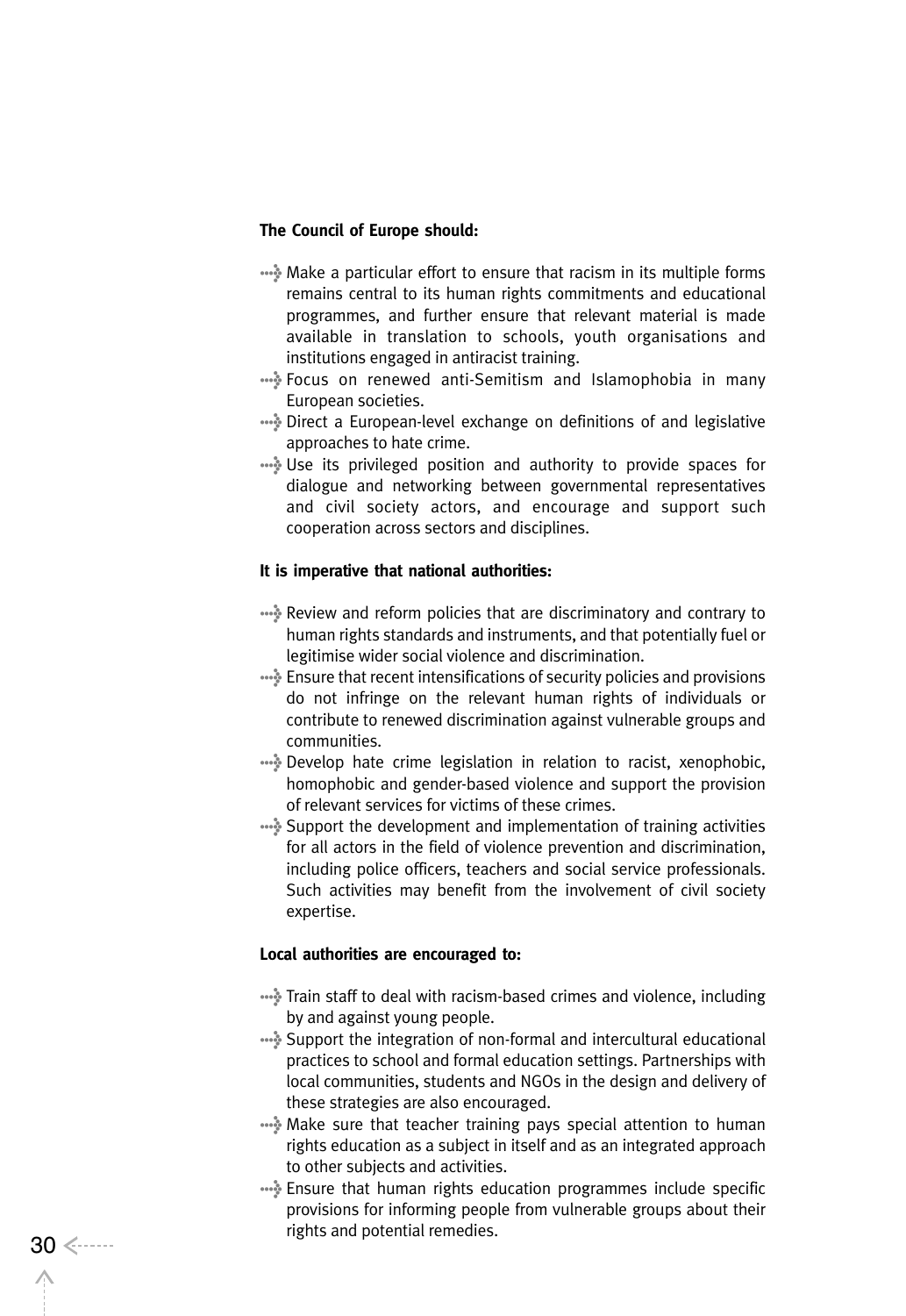## **Youth organisations are asked to:**

- >Prioritise the fight against racism and discrimination in their activities and organisational life.
- >Develop partnerships with formal education actors to increase the emphasis on and quality of participative human rights education.
- >Ensure that human rights education programmes include specific provisions for informing people from vulnerable groups about their rights and potential remedies.

 $\wedge$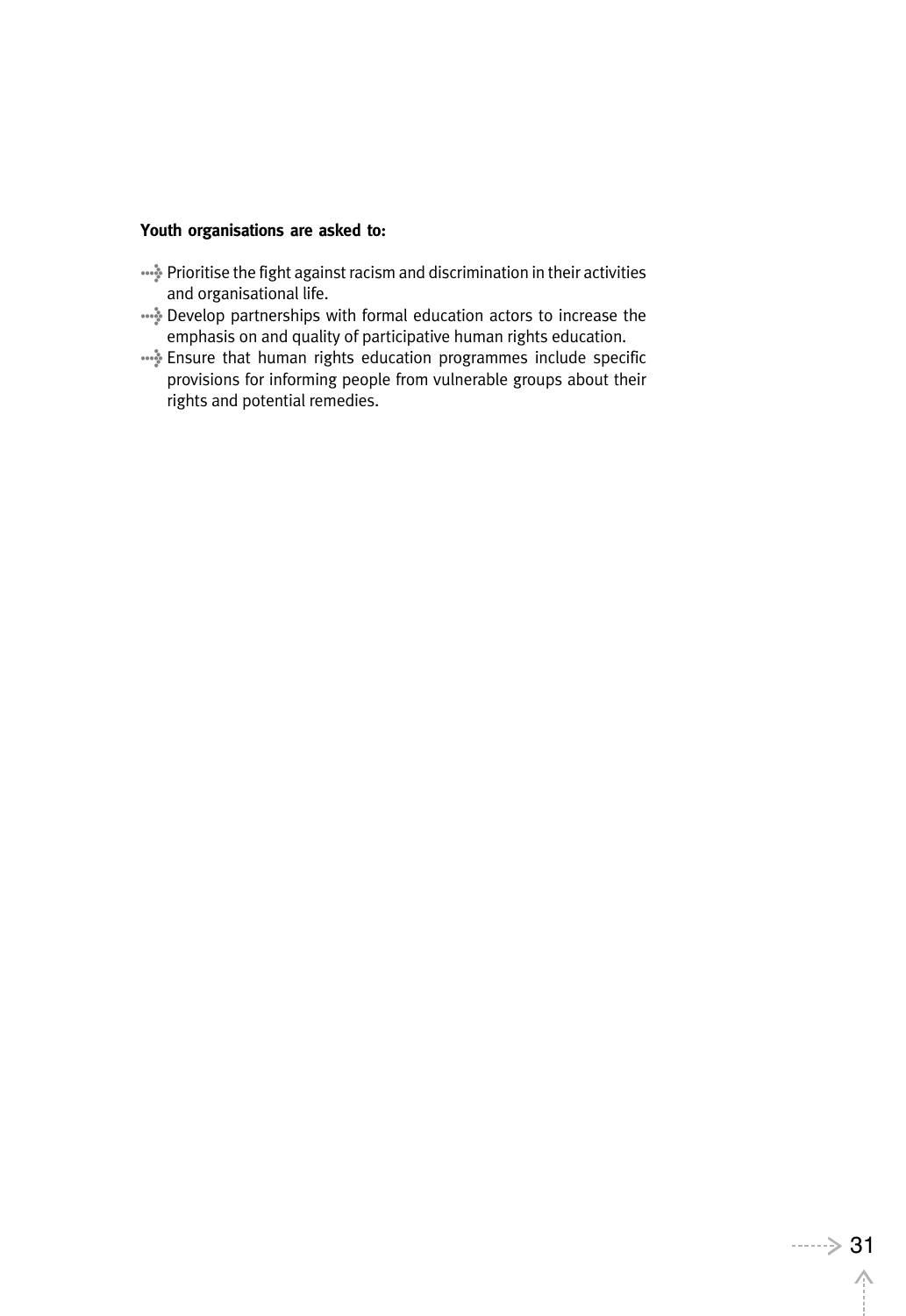While schools may strive to create and sustain safe environments for learning and personal development, for many students violence of various kinds is a direct or indirect presence in their school realities. Violence in schools exists in all countries, and its prevention should be a priority in national youth and education policies.

Violence in schools is not a new phenomenon, however it is only in recent years that it has begun to register strongly in public awareness, particularly as a consequence of highly reported homicides and bullyingrelated suicides in Europe and beyond. These tragedies can be regarded as visible and extreme manifestations of ongoing and arguably escalating levels of violence in schools. While forms of violence, trends and causes vary significantly within Council of Europe member states, there is broad agreement that schools can increasingly be seen as microcosms of wider social anxieties, where the school environment cannot be insulated from the tensions and violence prevalent in societies in general, and the local communities in which schools are located in particular. This lack of insulation is compounded by the over-burdening of school as an agent of socialisation in complex and disparate youth transitions to adulthood and working life. However traditional factors such as school regulations and teacher-pupil relationships may now count for little in terms of violence deterrence.

Violence in schools is a category that includes incidents that differ enormously in their scale, intent, motivation, causes and victims. Violence can be sporadic and random, or it can amount to consistent, repetitive harassment and victimisation. Bullying and mobbing can range from constant verbal and emotional abuse, to theft of personal belongings, to physical attacks upon the person. It is necessary to emphasise that what is perceived and classified - and therefore addressed - as bullying may vary, and actions that threaten the integrity and security of the person may sometimes remain invisible and out of awareness until consequences manifest themselves. Student-to-student violence is most frequently discussed in relation to violence in schools, and while teacher-to-student violence remains an issue in some contexts, student-to-teacher violence is progressively becoming a cause for concern. This development is complex, but violence against teachers must arguably be placed against a background of the general devaluation of the teaching profession in European societies.

As in other social and institutional contexts, becoming a victim of violence in school is often a consequence of perceived difference and inferiority, and racist, discriminatory, homophobic and gender-based violence also intersect in school environments. Yet violence in schools must be approached as a shifting fusion of wider social influences and school-specific dynamics and relationships. Bullies may justify their actions in, for example, racist terms, yet they may often also relate to the 32

There is broad agreement that schools can increasingly be seen as microcosms of wider social environment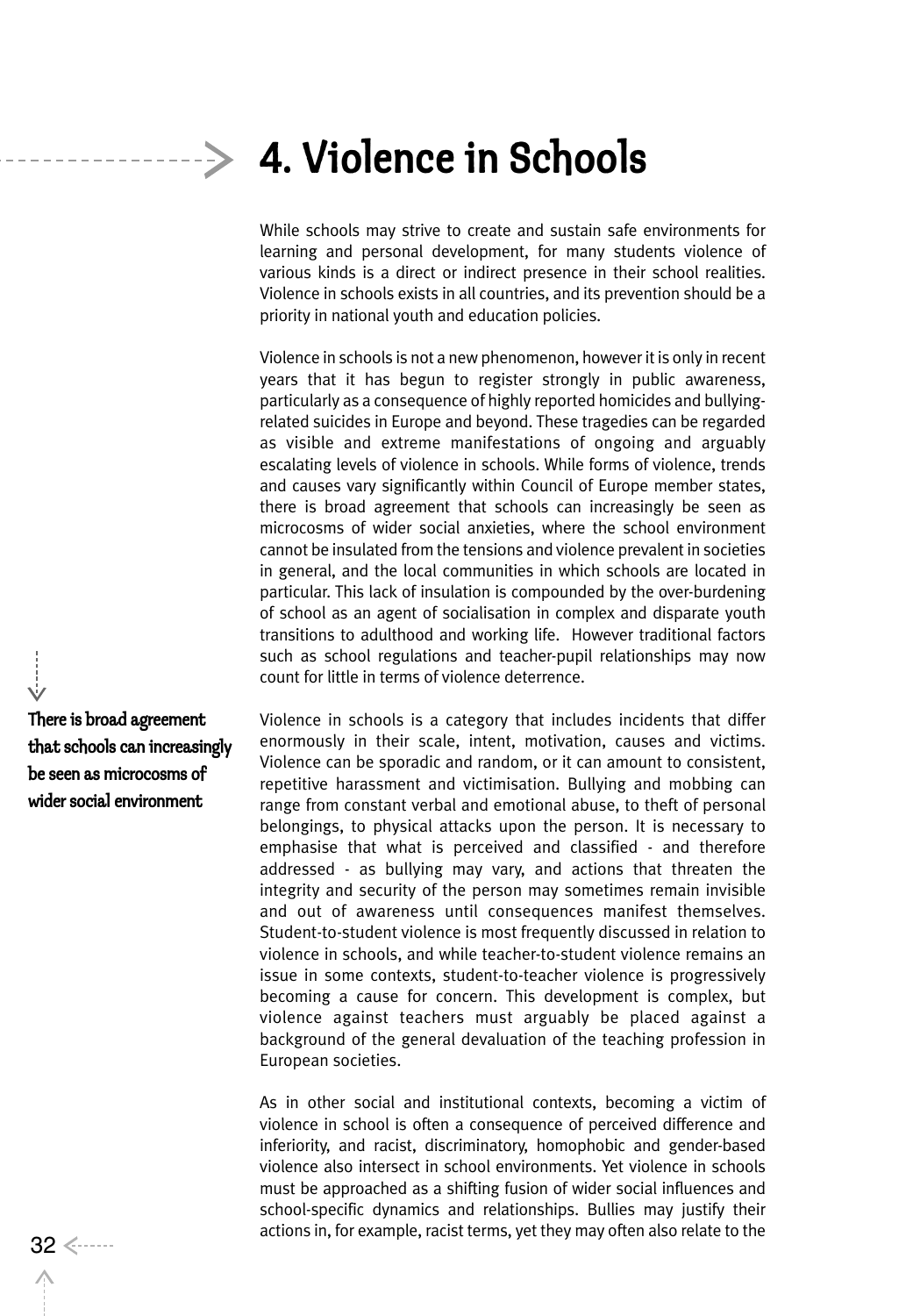establishment and maintenance of hierarchies within school populations. In some contexts, this form of school violence has been linked to the continuance and even intensification of gang activities within the school environment.

School violence has been related directly and indirectly with damaging short and long term consequences; from individual instances of depression, substance abuse and educational underdevelopment to wider issues of unemployment, society-wide levels of numeracy and literacy, and the normalisation of violence as a response to conflict of all kinds. Violence in schools destabilises not only individual educational institutions, but also ongoing attempts to foster social and political participation and sustainable peace. This is particularly the case where school violence is both a consequence of neighbourhood poverty and social marginalisation, and instrumental in compounding them. Violence involves inter-personal acts, but in order to develop integrated and contextualised approaches to its prevention and consequences, school violence must be monitored and addressed within socio-economic context.

It is often the case that preventative strategies are adopted in reaction to the visible emergence of violent incidents in a school population. Given the often-extreme nature of violence and its enormous social cost, preventative action and sustainable strategies need to be enacted as priorities. Violence prevention is a core aspect of education for democratic citizenship, and school education that attempts to foster pluralism, gender inequality, active respect for human rights and peaceful conflict transformation must be consistent and proactive in addressing the manifestations and underlying causes of violence in the school environment. This may also involve a fundamental shift in formal education towards learner-centred, participative education. The issue of violence and power is most meaningfully addressed where existing power relations are openly discussed, and this may be particularly important within the school as an institution. While the divergent and often messy realities of school life means that sentiments such as these may seem excessively utopian, there is little doubt that democratic practice is learnt best in a democratic school, and responsibility in a participative institutional environment.

As the previous point suggests, an essential, framing recommendation for this section is the development of *partnerships for sustainable violence prevention*. The underlying causes and effects of violence freely cross the fluid borders between school and society, and therefore concerted action needs to bring together particular social networks around every individual school. While the diverse range of national, regional and local situations influences the feasibility and development of different partnerships, a recommended list of stakeholders includes:

Violence prevention is a core aspect of education for democratic citizenship. Educations for pluralism, gender equality, active respect for human rights and peaceful conflict transformation must be consistent and proactive in the school environment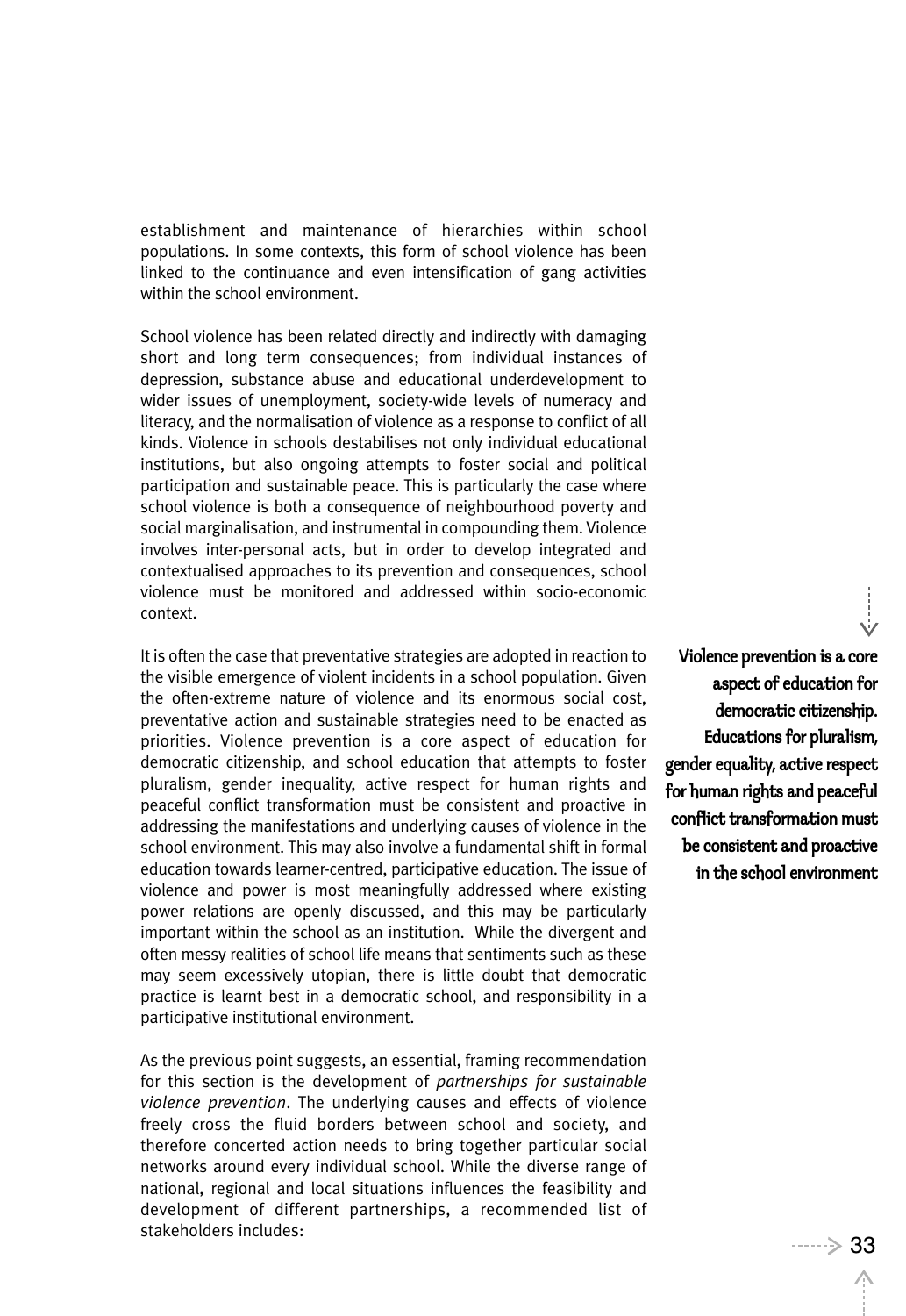- >School students both individually and through their representative bodies - including very young pupils, and potentially former students.
- ....} The school community in its widest sense; teachers and their organisations, administrative staff and managerial bodies, nonteaching staff, parents and their representatives, social and health services that liaise with schools.
- \*\*\* The local and regional authorities, with particular emphasis on those specialised services that are generally involved in violence prevention.
- >Youth organisations and youth clubs that are active in the school or local area.
- >Non-governmental organisations involved in accessible and complementary activities - such as non-formal education and cultural activism - and organisations that work in and perhaps represent different communities in the school catchment area.
- >The national authority responsible for policy on education, in close cooperation with those involved in policy on youth, justice and lawenforcement, regional planning and urban policy, and issues of socio-economic import.
- >Local, community and regional media in particular, and broader media networks where feasible.
- >Representatives of social research circles from academic, governmental and non-governmental structures.

Such partnerships should aim at developing an ongoing process of monitoring, consultation and joint initiative rather than rigid formal structures. The need for partnership is based on evidence that violence and bullying is reduced in school by the concerted interaction of strong parental involvement and collaboration, supported and supportive teaching staff, experienced and reflexive leadership from school authorities, and the involvement of and consultation with community organisations, youth organisations and actors in the community as a whole.

Thus the recommendations presented in this section, while being addressed specifically to relevant stakeholders, are designed to be read inter-relationally.

### **The Council of Europe is encouraged to:**

- >Sanction and distribute a comprehensive, international comparative study on problems of school violence.
- >Extend the Council of Europe guidelines on youth policy to encompass violence, bullying and mobbing in schools.
- >Make a particular effort to promote Human Rights Education and Education for Democratic Citizenship as important instruments for addressing violence in schools and for developing preventative measures. To this end, the institution should ensure that its existing relevant materials for human rights education and teacher training are made available to teachers and schools and in translation.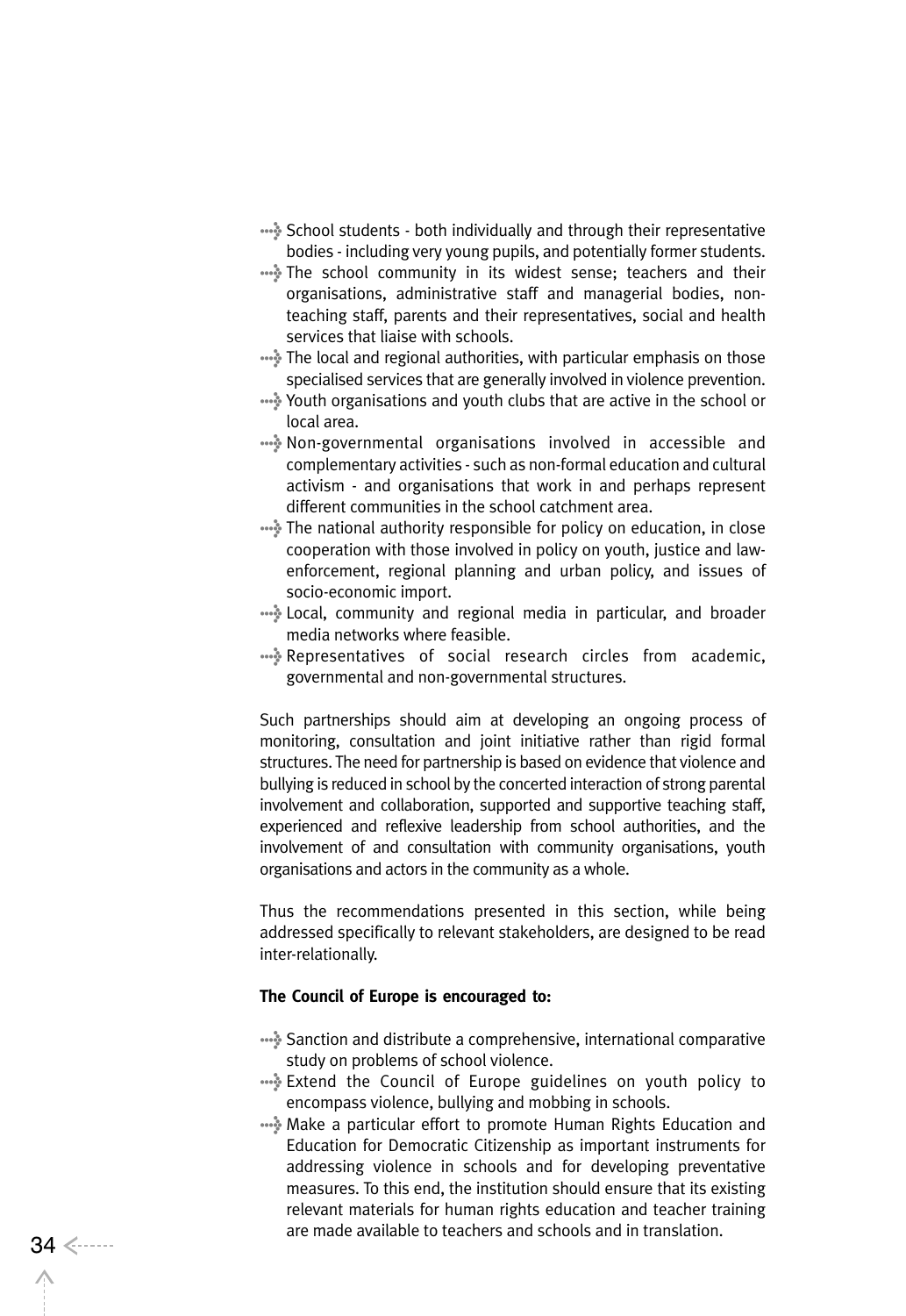>Prepare and distribute as a priority a handbook on the implementation of strategies to prevent violence in school, on the basis of the research, consultation and conclusions generated during the integrated project "Responses to Violence in Everyday Life".

#### **National authorities are requested to:**

- >Promote respect for the profession of teaching at every opportunity, and commit to sustainable support for addressing the problems and tensions encountered in the classroom.
- >Ensure that preventing and addressing violence in schools is an integral part of every national youth policy.
- >Support this focus in national youth policy through up-to-date research on violence in schools and the development of a national action plan.
- >Secure a sustainable strategy for prevention through the establishment of national monitoring bodies where none exist, and by empowering them to provide assistance and support to local partnerships.
- >Adopt appropriate budgetary measures to support the development and proper functioning of local partnerships.

#### **It is important that local and regional authorities:**

- >Integrate the prevention of violence at school into their general programmes for preventing violence in everyday life.
- >Implement youth policies that incorporate participation and consultation by young people in local and regional democratic life.
- >Support the development of prevention strategies and local partnerships in material and financial terms
- >Ensure that teacher training and re-training include skills that equip them to deal with violence and conflict in the classroom, including human rights education, non-formal educational approaches, conflict management strategies and social communication.

#### **School establishments are encouraged to:**

- >Introduce violence prevention and awareness initiatives in the curricula in anticipation of violent incidents.
- >Guarantee the democratic functioning of schools, with particular recognition of the rightful place of pupils and their parents.
- >Support teachers and pupils in undertaking joint action to prevent school violence.
- >Facilitate formal and informal peer education in school, recognising that peer influence is of great significance in the lives of young people, and that it potentially offers real and credible alternatives to violence and its social glamourisation.<br>
35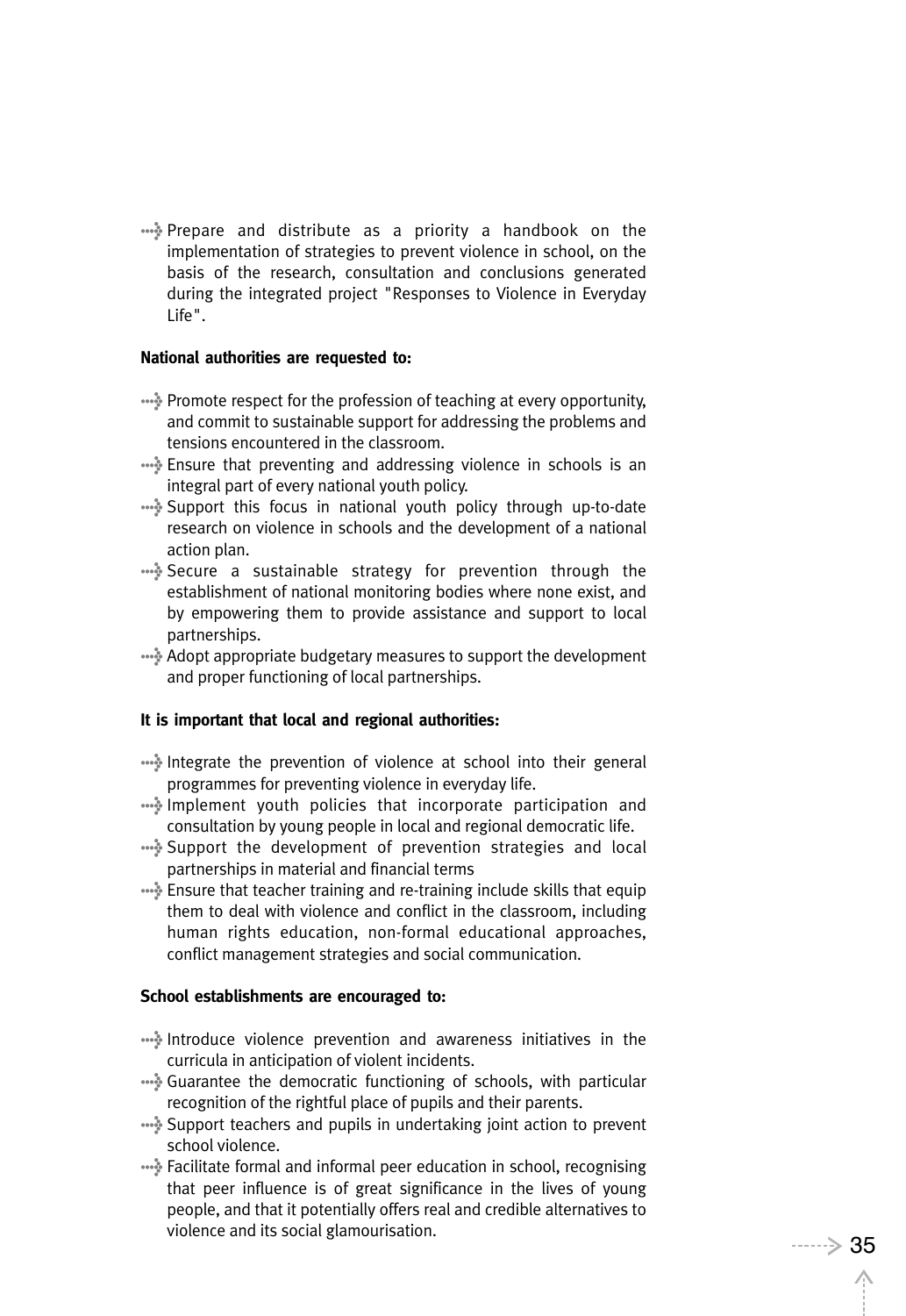>Engage in local partnerships for violence prevention, and to this end, integrate the school and its facilities into the life of the surrounding community.

## **Youth organisations should**

>Seek to develop partnerships with schools that increase the voice and participation of young people, and that promote non-formal education in violence prevention programmes and strategies.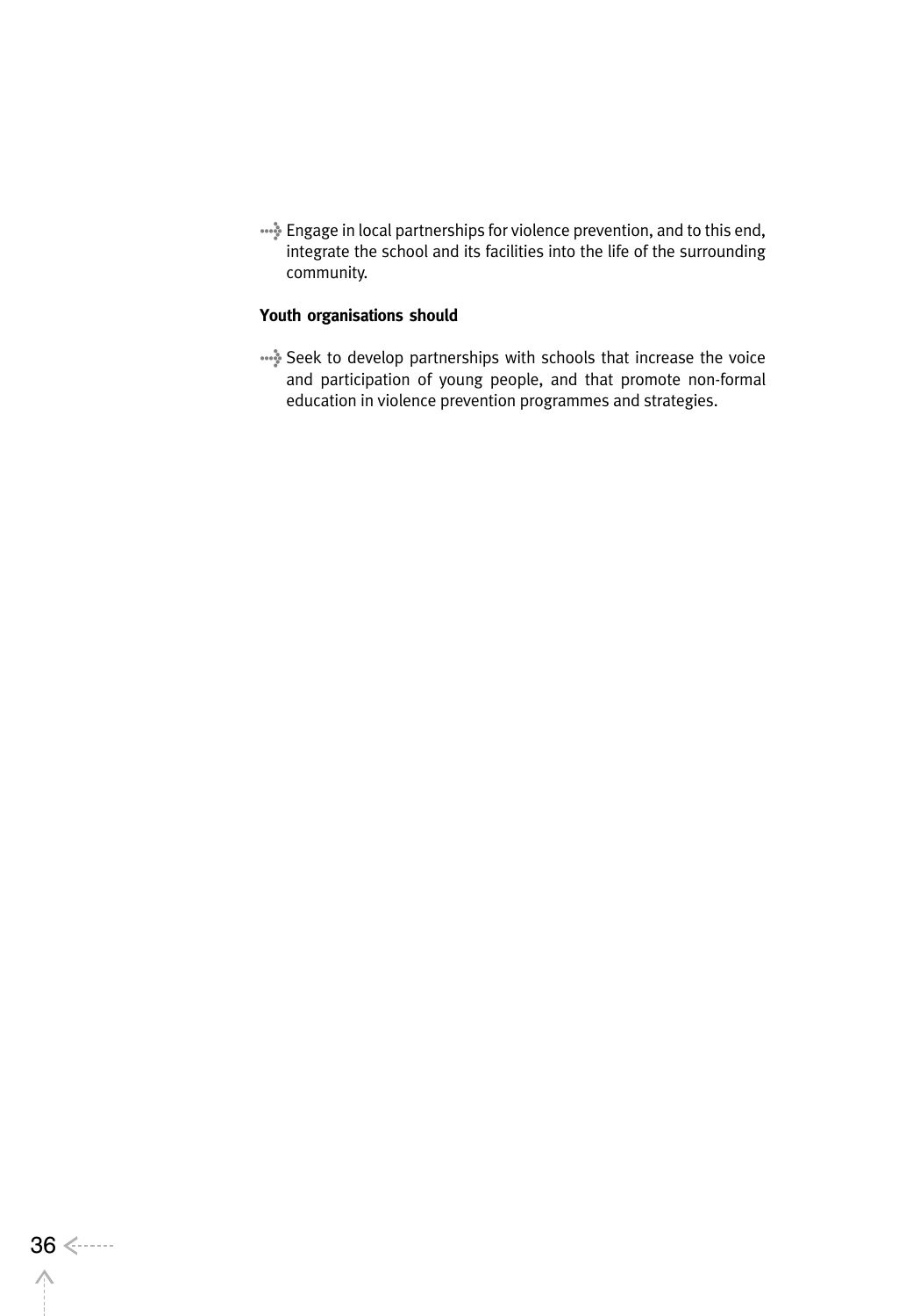# 5. Urban violence and young people

Urban spaces have long been associated with both possibility and insecurity, and young people have been seen as emblematic of both the vitality of 'city life' and the threats that walk the streets. While once again it is necessary to move beyond such simple images, it is important to place many of the types of violence involving young people in the content of urban dwelling. While far from being exclusively urban, hate crimes and crimes linked to discrimination - for example - manifest themselves randomly and concertedly in multicultural cities and spaces where "difference" is visible and vulnerable. Many forms of violence involving young people as victims, perpetrators and activists are strongly related to the impact of multiple social exclusions that are keenly felt in cities and towns. Several documents produced by the Council of Europe within the aegis of the Integrated Project on "Responses to violence in everyday life in a democratic society" have detailed the ways in which urban social exclusion potentially relate to crime and violence. According to *Urban crime prevention: a guide for local authorities:*

While major cities have traditionally been the arena for economic development and cultural achievement, they are also inevitably the places where problems of society, such as crime, are most acutely felt. Why has this happened? It is generally accepted that the principal causes of crime include unemployment and difficulties in legally securing an adequate income or living conditions; increased opportunity for crime and decreased social control; social deprivation and exclusion; a monotonous or dilapidated physical environment; inadequate housing...(2002: 9)

While this statement does no more than detail what should be a form of social commonsense, it must be noted that current debates on security and law and order in several European countries relegate an adequate analysis of social circumstances in favour of a variety of populist rhetorics. The complexity of this picture across European contexts is obviously beyond the scope of this document, however it is clear that the preoccupation with security and terrorism, high-pitched debates on immigration and general populist discourses of 'law and order' bleed into each other. The influential position of populist and extreme rightwing parties in many European countries has resulted not only in an asocial emphasis on 'individual responsibility,' but also in a predictable swing towards repressive approaches emphasising increased police presence and police powers, tougher prison sentences that 'send out a message' and an increase in overall incarceration. In some scenarios young people are specifically policed by the creation of new offences, an extreme example of which is the French Ministry of the Interior's prohibition of 'youth congregating in stairwells'<sup>12</sup>. The weighting towards repression over prevention is exacerbated by the nature of the electoral

Many forms of violence involving young people as victims, perpetrators and activists are strongly related to the impact of multiple social exclusions that are keenly felt in cities and towns

<sup>12</sup> Jon Henley "Sarkozy, the speedy saviour", *The Guardian* Wednesday December 11, 2002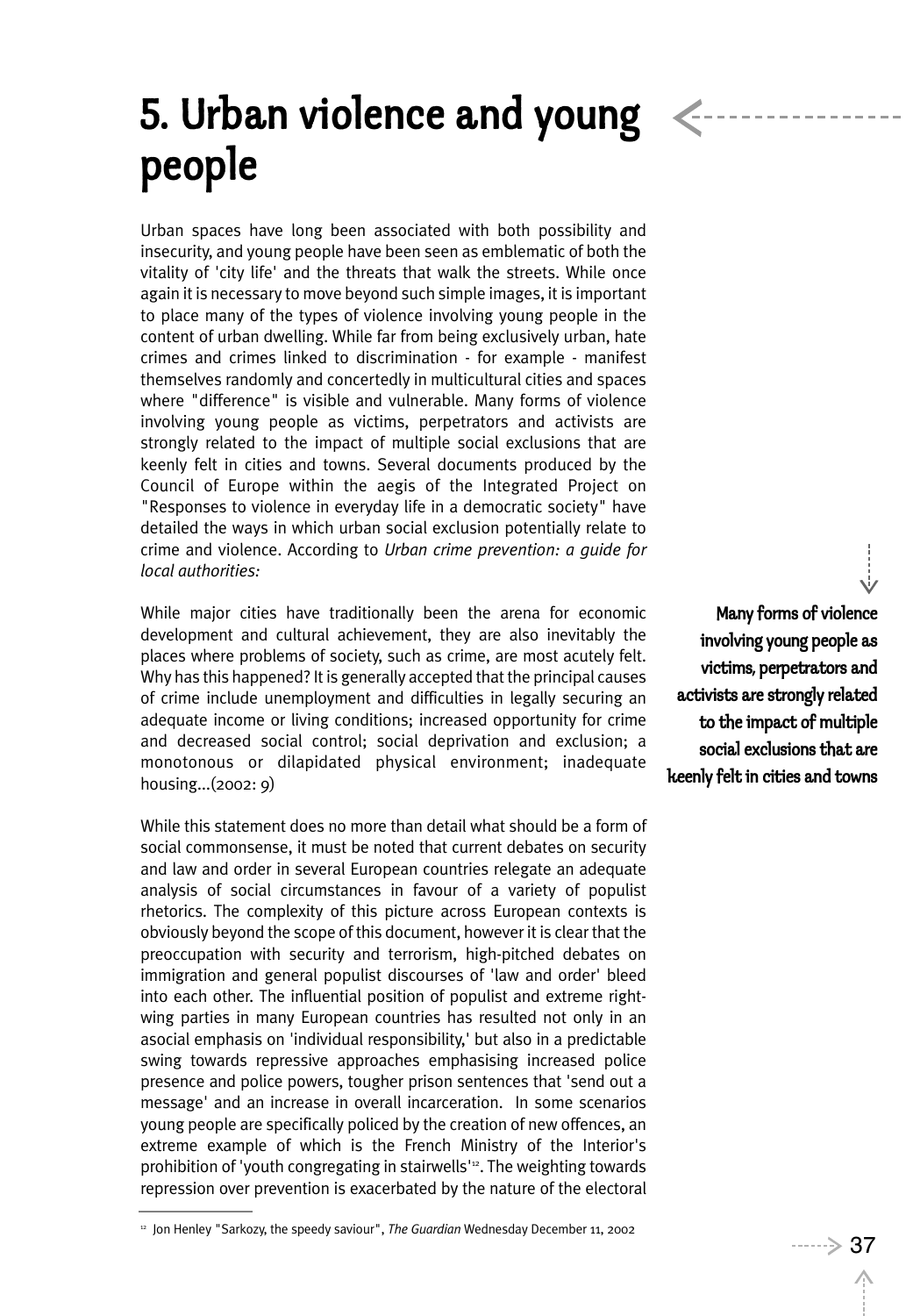cycle, where short-term, high profile punitive initiatives are deemed more reassuring than long-term commitments to prevention, partnership and social cohesion.

However the fact that some form of preventative strategy accompanies most repressive approaches indicates that the limited sustainability of increased surveillance, policing and imprisonment is recognised. This chapter argues that this is a basic recognition, and that sustainable approaches to violence reduction and prevention must involve young people as partners and actors in policies that emphasise social cohesion and inclusion. This core recommendation is borne out by the in-depth study *Social Inclusion of Young People in Disadvantaged Urban Areas: Guidelines for tackling the causes of violence*. This recent comparative study, analysing approaches to the social inclusion of young people in disadvantaged urban areas in six different neighbourhoods,<sup>13</sup> found common patterns of deprivation, exclusion and violence beyond the differences in socio-political and local context. Young people - consulted as stakeholders in their social environment - contended that violence in their urban contexts is far more complex than the stereotypes of youth deviancy that remain popular currency. Specifically, key findings in the report highlighted the 'adult violence' of domestic violence, substance abuse, ethnic tensions and police harassment that many young people are subjected to.

The study found that all of the neighbourhoods surveyed suffered from higher than city average levels of poverty and educational failure, while also acting as significant immigration destinations. Relatedly, these neighbourhoods experienced forms of economic dislocation associated with hegemonic globalisation, most notably the dominance of poorly paid and 'flexible' service sector employment in a context where 'the education system also loses its capacity to provide access to better paid jobs'. Social exclusion is compounded for many young people by job insecurity and widespread dependence on social security benefits. As the report emphasises; "All the case studies stressed the difference between being poor which could be remedied with more resources, and being excluded which creates a severe rift between the person affected and the main institutions and customs of society".<sup>14</sup>

Exclusion from possibility is often accompanied by the marginalisation of 'problem' areas themselves; a common process in the neighbourhoods in question is the departure of those who can afford to move away, leading inevitably to a decline in the range and quality of services and

Succesful approaches to violence reduction and prevention must involve young people as partners and actors in policies that emphasise social cohesion and inclusion.

<sup>&</sup>lt;sup>13</sup> The neighbourhoods chosen for the study were the Spanish Quarter of Naples, El Raval in Barcelona, Slotvaard in Amsterdam, Derwent in Derby, Fakulteta in Sofia and the Southern District of Moscow. See Soto Hardiman, Paul (2003) *Social Inclusion of Young People in Disadvantaged Urban Areas: Guidelines for tackling the causes of violence*. Final Report to the Council of Europe Department of Social Cohesion.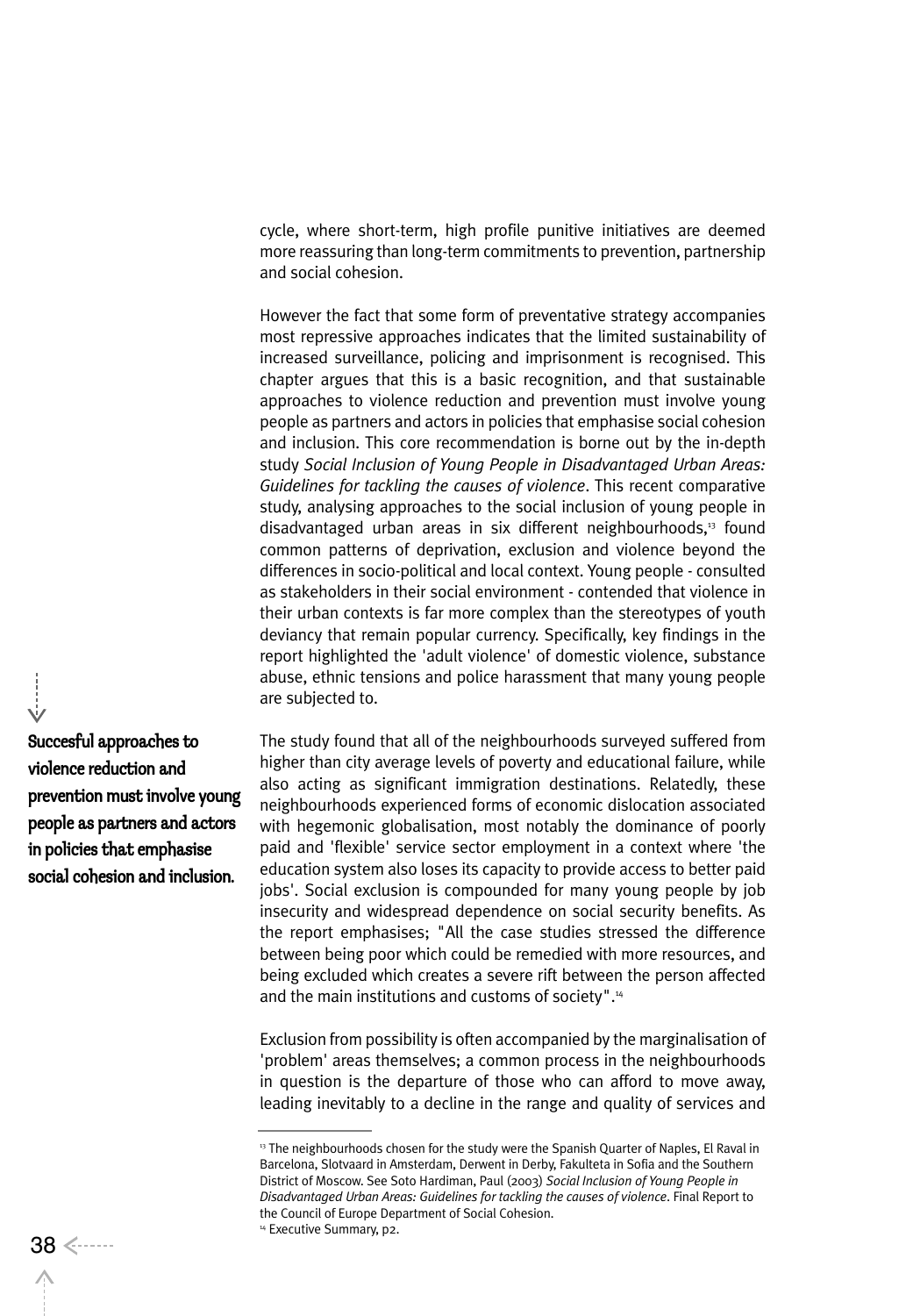amenities locally available. In relation to this, urban sociology has generally noted tendencies towards urban spatialisation based on policing the interaction of 'cultures of affluence and poverty'.<sup>15</sup> This includes increased surveillance, bounded residential areas and the privatisation of public spaces, which compounds social exclusion and particularly acts to exclude and stigmatise certain young people who seem to embody insecurity. Current policy work in the Council of Europe emphasises the need to address the relationship between housing and crime, urban regeneration and the need for open spaces and street planning, and planning urban transport to reduce crime. In addressing youth and violence however, this set of policy recommendations follows the detailed analysis carried out in the *Social Inclusion of Young People* report by advocating that youth strategies - based on participation and integrated planning - need to be mainstreamed and integral from the inception of an initiative. To quote:

In preventative and rights based approaches, the causes of violence and crime are seen to be a complex result of physical, psychological, social and economic factors. There are no linear relationships - but violence and crime thrive in environments of *multiple* deprivation. As a result the response also has to be *multi-sectoral, integrated, and holistic*. (p. 8).

The guidelines for youth-centred strategies to combat urban violence as an element of social cohesion enhancement concentrate on these core pillars; youth empowerment, decentralisation, integrated policy making and implementation, partnership and evaluation. These pillars are briefly discussed in the following sub-sections, and recommendations to key actors are offered.

Consultation and committed dialogue is not a luxury in a process, it must be the bedrock on which initiatives are built if they are to be credible, realistic and owned

<sup>15</sup> Stevenson, Nick (2003) *Cultural Citizenship, Cosmopolitan Questions*. Open University Press. P<sub>5</sub>8.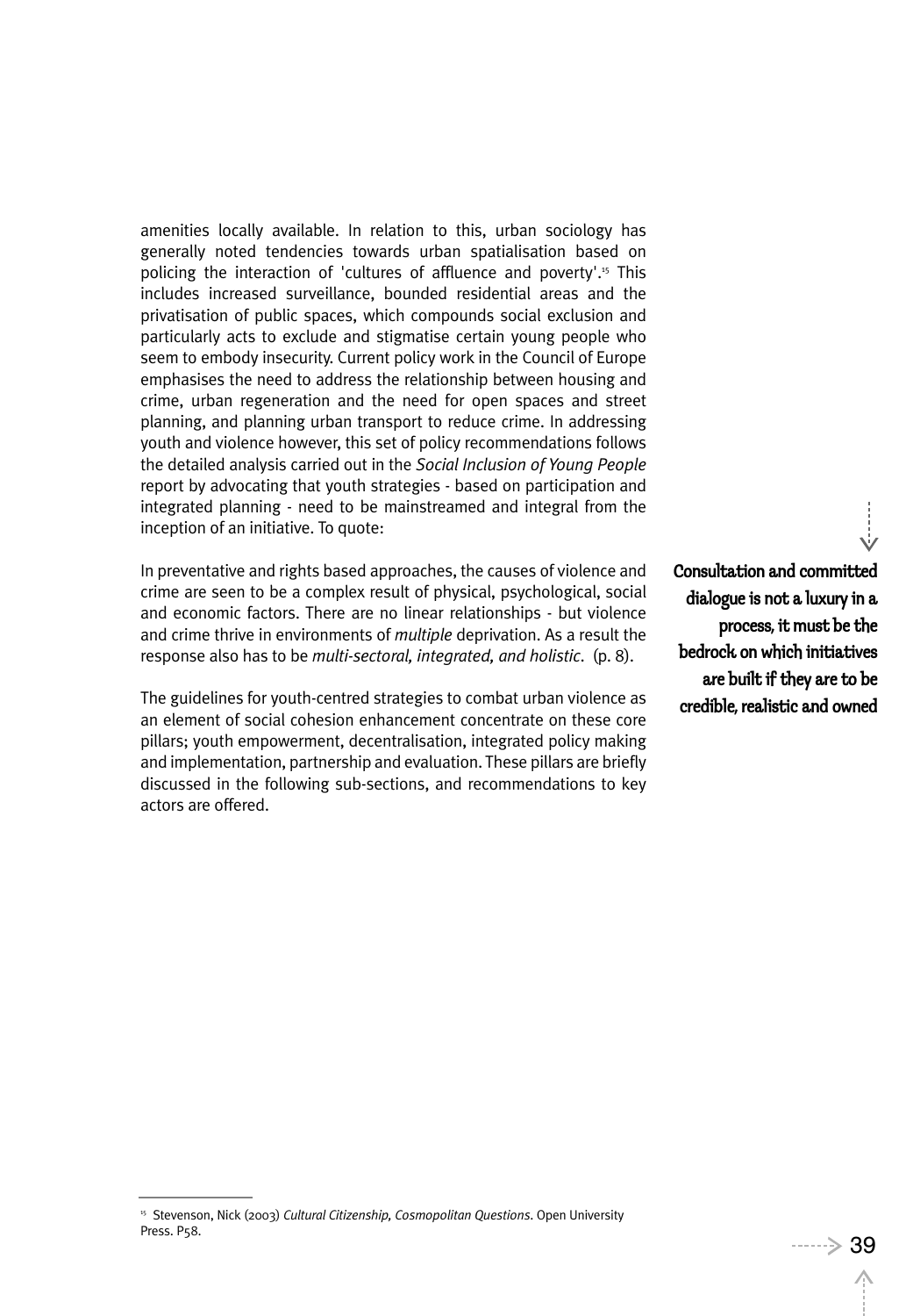## $---\}$  5.1. YOUTH EMPOWERMENT

In keeping with the approaches advocated in other sections, genuine youth empowerment is held to be fundamental to developing neighbourhood strategies. Consultation and committed dialogue is not a luxury, optional extra or potential stage in a process, it must be the bedrock on which initiatives are built if they are to be credible, realistic and owned. At the heart of such a process is consultation with and the involvement of young people as local stakeholders, allowing for a range of opinions held by young people to be integrated with those of other stakeholders in the locality and overall strategy. A basic lesson from the qualitative research conducted as part of the *Social Inclusion of Young People* report is that a 'problem' is experienced and understood in often divergent ways, therefore sustainable responses can only be built on sustained and wide-ranging dialogue. In short, youth-centred strategies can only develop realistically if they are holistically youth-centred and aware of the needs, opinions, social capital, social and economic survival strategies and potentials of the young people they are addressing. A further aspect of empowerment strategies, stressed by a variety of research reports and practice-based testimony, is that strategies take place within agreed frameworks of expectations, rights and responsibilities. The report under discussion suggests that this is a key element in a shift from the welfare state (where beneficiaries are characterised as passive recipients) to the idea of a *welfare society*, where citizens are "empowered to take responsibility, individually and collectively for shaping their own futures. They and not just state suppliers must shape social policies" (p. 8).

## **Based on this analysis, international institutions, national and local authorities and youth associations and initiatives should recognise that:**

- >Crime involving young people in urban areas cannot be tackled by short-term repressive measures, nor cannot it be meaningfully addressed by urban programmes that do not mainstream youth involvement and empowerment.
- >The social inclusion of young people in deprived urban areas demands integrated and multi-sectoral responses built on partnership, long-term commitment and evaluation, and decentralisation to the points of maximum effectiveness.

#### **National authorities are urged to:**

>Enact integrated policies that recognise young people as stakeholders in their own social environments and further recognise that youth empowerment is the fundamental basis for meaningful local strategies. <sup>40</sup>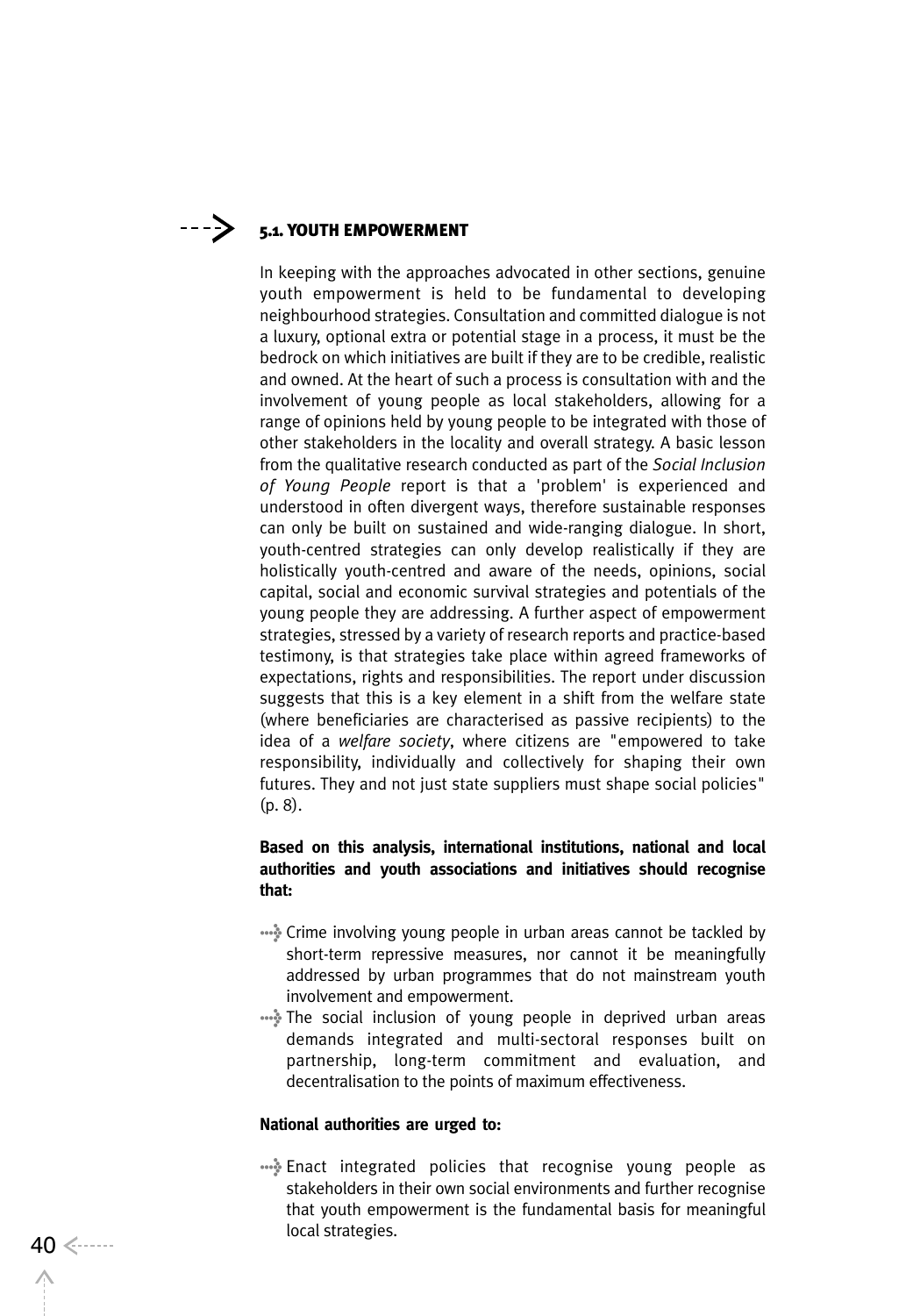>Support local authorities in the development and support of partnerships that can work securely and credibly in deprived neighbourhoods.

#### **It is imperative that local authorities:**

- >Support the development of integrated local initiatives based on multi-stakeholder dialogue and involvement. Such initiatives should avoid building false expectations.
- >Build this dialogue through supporting spaces and channels for interaction between stakeholders and the networks involved in social intervention.
- >Invest in actions that are negotiated between young people and their social networks and that aim to build self-confidence, autonomy and both individual and collective capacities to act socially and in the job market.
- >Support public buildings and places as potential spaces of cooperation and cultural expression, rather than as areas to be 'cleared' of young people.

## **Youth associations and initiatives can:**

- >Develop activities and projects based on similar core approaches to youth empowerment and that strive to be relevant to the needs and realities of the young people involved.
- >Train and cooperate on the provision of street educators, youth mentors and outreach workers that aim to engage young people who are not attracted by or feel excluded from the customary places and routines of youth associations.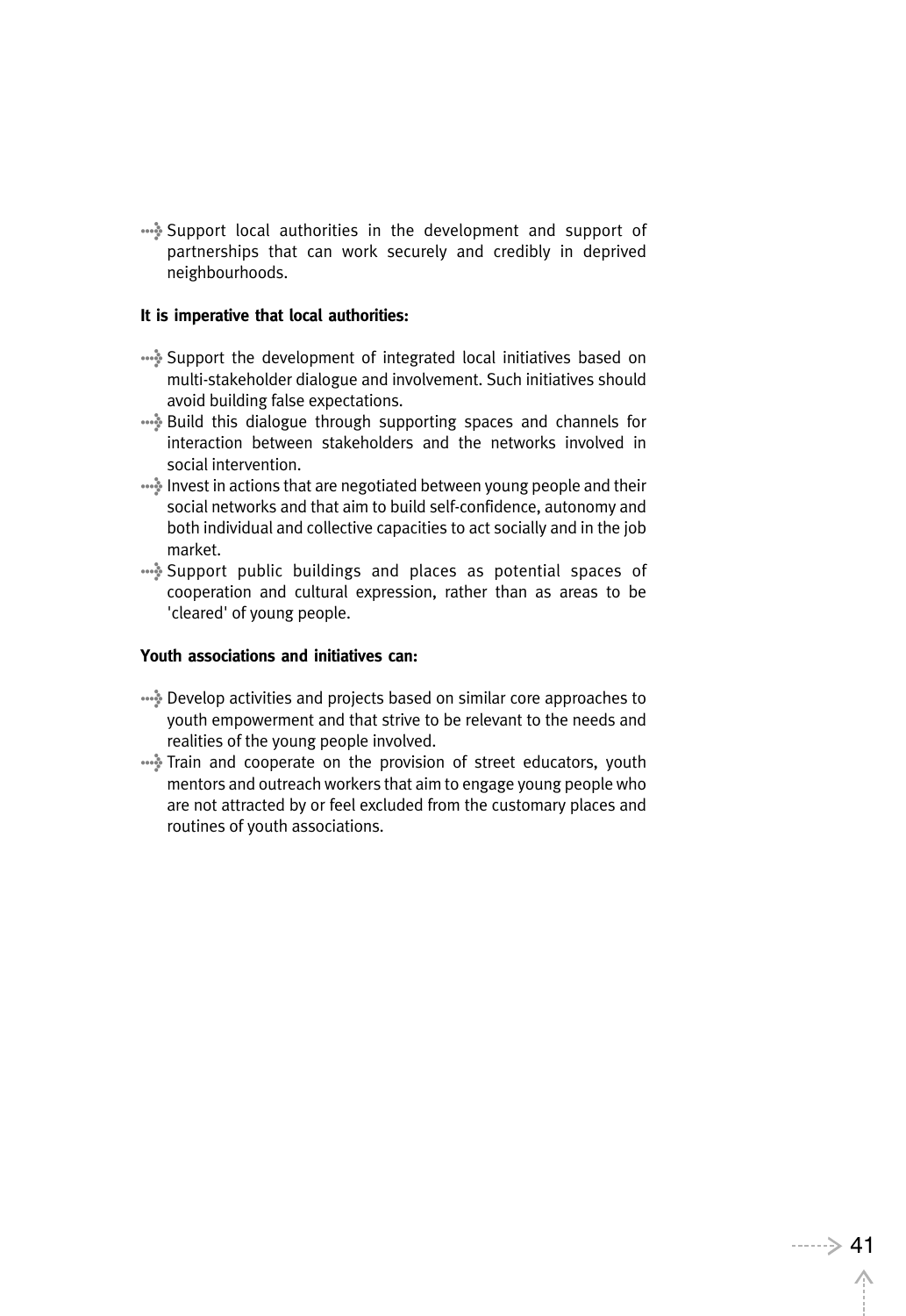## ---->

## 5.2. DECENTRALISATION, INTEGRATED POLICY MAKING AND IMPLEMENTATION

The *holistic* emphasis in the strategies under discussion clearly depends on processes of decentralisation that enhance the power of local authorities, neighbourhood associations and initiatives and young people to develop and implement strategies that work. However, the *Social Inclusion of Young People* report generally contends that the decentralisation of decision-making and budgeting to a local level is still quite limited in the contexts that the study considered. While some innovative approaches are detailed in the study, in the main it argues that the main public services that shape social cohesion - social security, education, health - often remain under the control of separate national ministries. The horizontal cooperation of local actors is difficult if 'vertical lines of support' (leadership and top-down support from responsible national departments) are unclear, lacking in vision, and complicated by intra-governmental rivalry and resource competition. Another dimension of vertical support is the necessity of arriving at long-term understandings and commitments across political parties. Real change demands a long-term planning, implementation and evaluation cycle that can be endangered by political competition, policy reversal and excessive overlaps and duplication. Yet as the report makes clear, integration seems to be present in many repressive policy initiatives, yet relatively lacking in preventative approaches. In general, the report also contended that much personal social service provision tends to be reactive, and there is a need to develop and invest in forward-thinking strategic approaches.

Both effective vertical support and local involvement are central to urban renewal as a factor in enhancing social cohesion. The report suggests that urban renewal must be developed in relation to social policy, and in particular a coherent social and economic vision and strategy must be developed for deprived neighbourhoods. This is particularly important where a long-term commitment to social cohesion involves a commitment to benefits and services in employment, education and health that are largely outside local control. While local authorities tend to have the experience for and possibility of intervening, certain strategies - most notably in housing and urban redevelopment - involve considerable expense and a commitment to long-term investment. Therefore 'joined up and integrated government' involves effective vertical lines of support working within clear boundaries that act as a necessary complement to strategies involving local stakeholders.

In terms of young people as social actors, many projects exist in youth associations, clubs and initiatives that seek to address the consequences of urban social exclusion, and in particular the effects of 42 <------<br>42 <------

The main public services that shape social cohesion - social security, education, health often remain under the control of separate national ministries.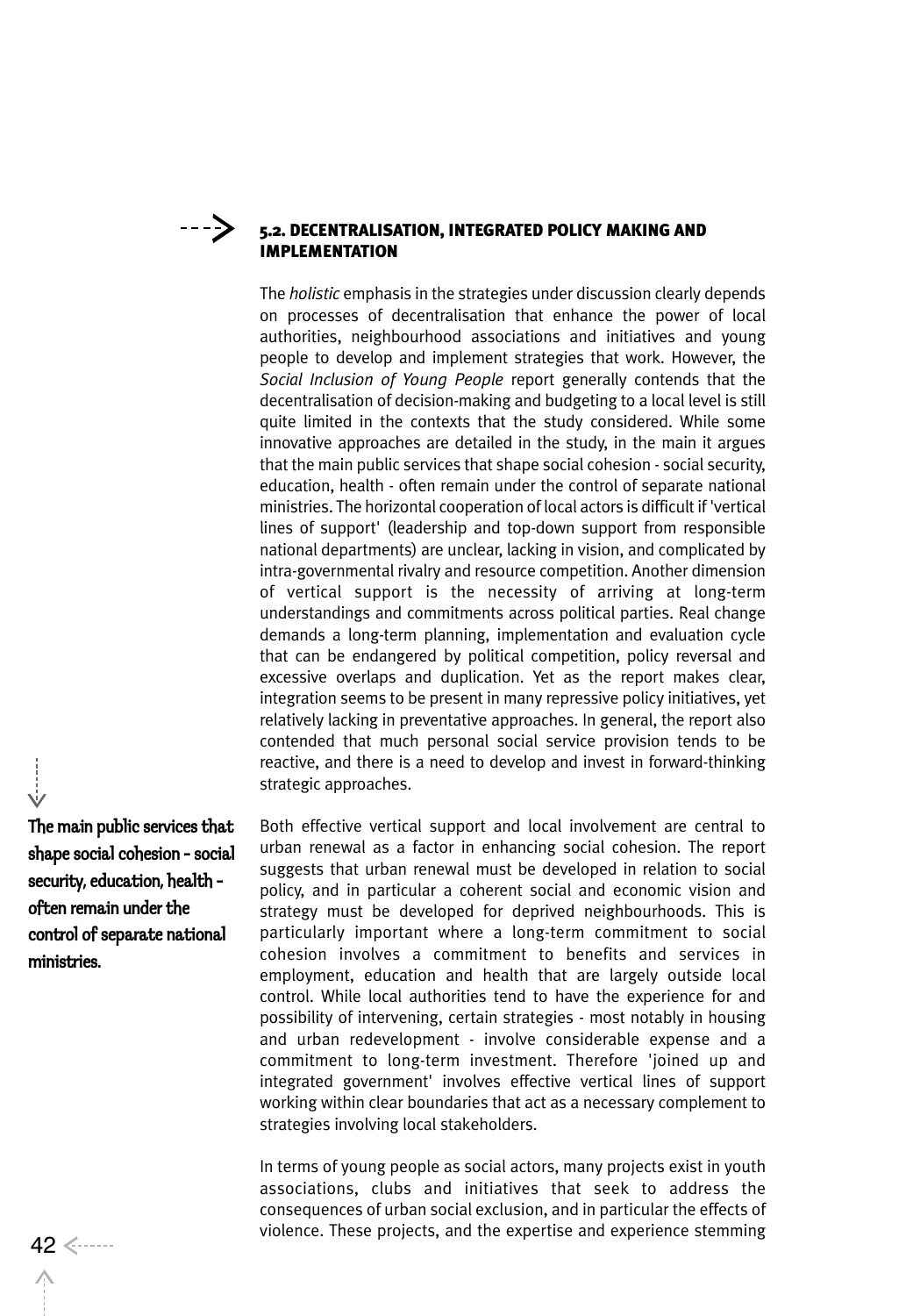from them, are an invaluable source of consultation and partnership for local and regional authorities. This is particularly the case in relation to projects that tackle 'gang-based' crime in urban areas. Gangs are often sensationalised, and different European societies have witnessed moral panics surrounding gangs, youth groups, their subcultural or affective identities and alleged activities. Nevertheless gang-based violence is attracting increased attention once again in European cities, and many local youth initiatives are well-placed to participate in the kinds of multi-level multi-partner interventions that are crucial for meaningful intervention in complex urban contexts. Yet a criticism levelled in the report on social cohesion, young people and violence prevention is that NGO activities tend to be supported as pilot projects, or as surrogates for limitations in mainstream services. A dependence on pilot projects and support for short-term initiatives can lead to a lack of momentum, disillusionment, burnout and competition for resources.

## **In order to provide young people with coherent and credible pathways out of social exclusion, international institutions, national and local authorities and youth associations and initiatives should recognise:**

- >That top-down leadership supports the development and sustainability of local multi-stakeholder strategies and youth centred approaches.
- >The role being played by young people and their initiatives in urban violence and crime prevention, and to include and consult with them as partners in decisions that concern them and their urban locales.

### **National governments are requested to:**

- >Recognise that the long-term nature of social intervention requires clear and unambiguous support, integrated departmental cooperation and a commitment beyond the vagaries of the electoral cycle.
- >Clarify the vertical lines of support and coordination that sustain and enhance horizontal cooperation and integration.
- >Work with local stakeholders to elucidate a socio-economic vision and plan for deprived areas, where urban renewal is framed by social policy and ongoing social support is central to long-term strategy.

#### **Local authorities should:**

- >Ensure that mainstream social services develop forward-thinking strategies while dealing with pressing reactive issues.
- >Clearly plan the aims and remit of pilot projects in order to avoid these projects playing a 'pseudo structural' role.  $43$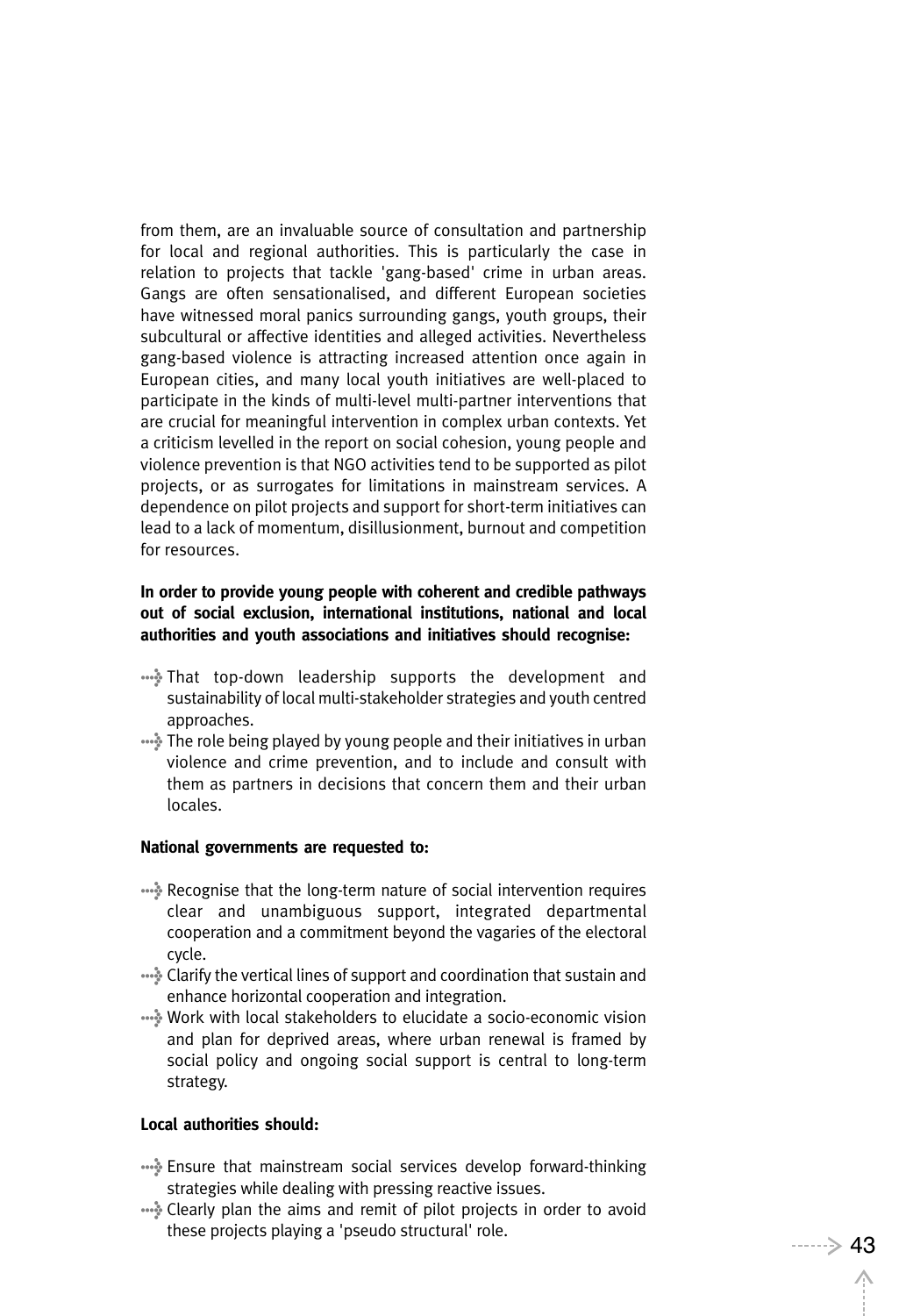## **Young people and their organisation and initiatives should:**

- >Seek to clarify the ways and terms in which they are integrated into local strategies, and lobby to mainstream youth in the development of all such approaches.
- >Ensure that pilot projects they are involved in play a clear role within agreed time frames.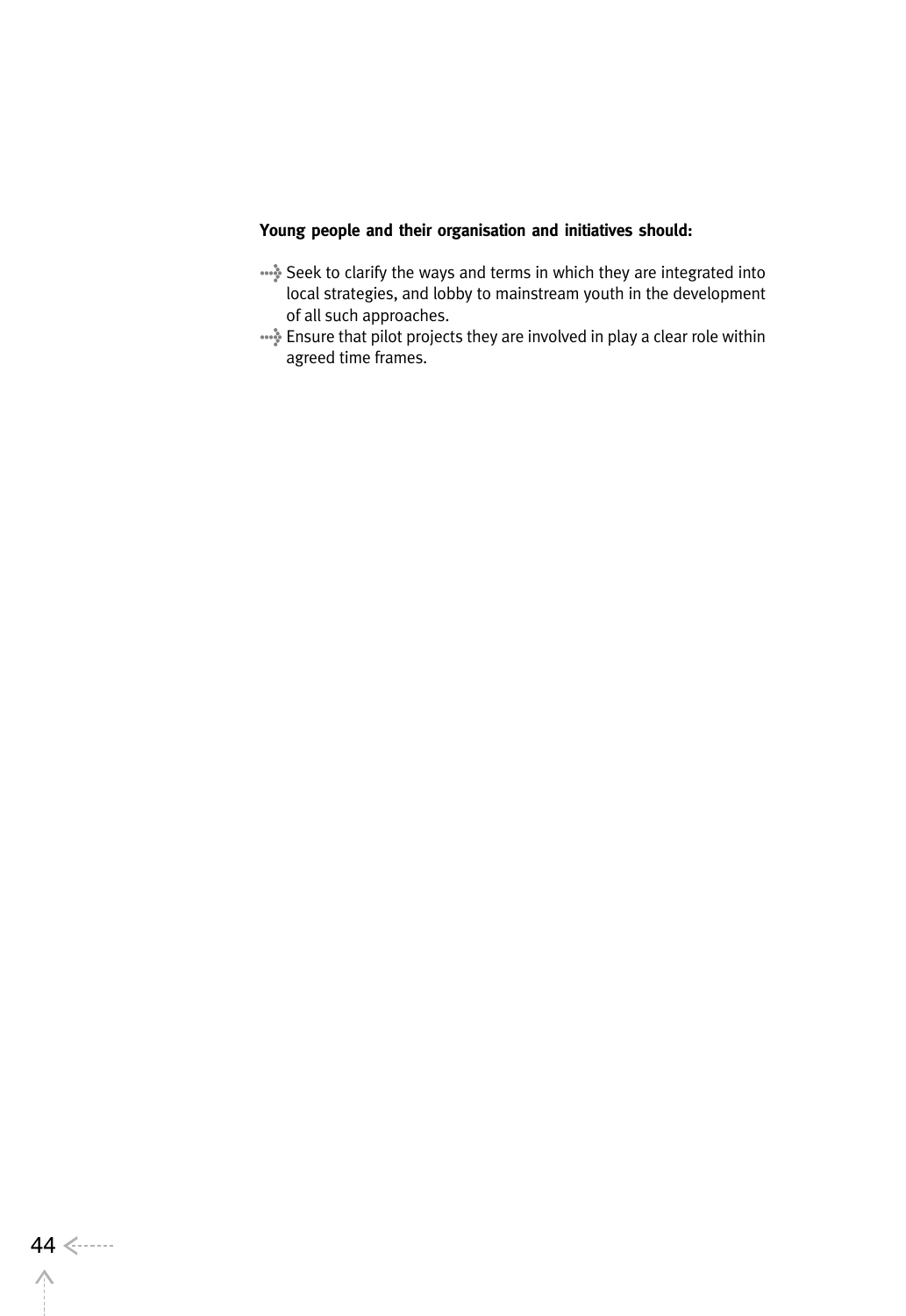#### ----> 5.3. PARTNERSHIP AND EVALUATION

Partnerships are not only central to working towards social cohesion; if managed well they can increase social cohesion themselves. Transparent, reflexive and well-supported partnerships promote the kinds of local ownership that build sustainability. Therefore partnership is clearly central to multi-stakeholder approaches and integrated strategies, and equally clearly, functioning partnerships must be more than a re-branding of existing approaches and hierarchies. The aims, terms of reference and rights and responsibilities of partners must be transparent and agreed, and it is in the development of partnership that the integral involvement of young people must be centrally secured. This requires a reflexive development of partnership, where roles within and responsibilities to the partnership and respective constituencies are clear, where local and institutional legitimacies are balanced, and where processes and working styles are calibrated to the different partners involved.

Partnership can sometimes be seen as a way of broadening representation, however it is also a pragmatic approach to harnessing the knowledge and experience of local community groups, NGOs and initiatives run by young people. In particular, working with young people on their issues in a deprived urban context involves long-term partnerships between the public sector and the variety of relevant groups and networks. It needs to be emphasised that partnership does not involve mere consultation or the outsourcing of implementation, but a holistic involvement in defining objectives, designing and implementing strategies and participating in evaluation. This also implies that NGOs take seriously their partnership obligations, particularly in relation to transparency and relations with other community initiatives.

The report *Social Inclusion of Young People* in Disadvantaged Urban Areas places considerable importance on the design and implementation of evaluation within partnerships and their strategies. To quote:

There is a major deficit in the evaluation of place-based strategies for increasing social cohesion among young people and analysing the effects this has on levels of violence. This deficit, which applies to most local economic and social development strategies, is one of the main barriers to extending and mainstreaming the results. It is possible to point to a series of good practices and promising results but it is not possible to know whether these results justify the means used or under which conditions it would be possible to transfer them. (*Executive summary*, p. 11)

The report goes on to argue that dominant preferences for quantitative output indicators must necessarily be complemented by qualitative evaluations of social impact, as these kind of results give a far more fine-<br> $45$ 

Transparent, reflexive and well-supported partnerships promote the kinds of local ownership that build sustainability.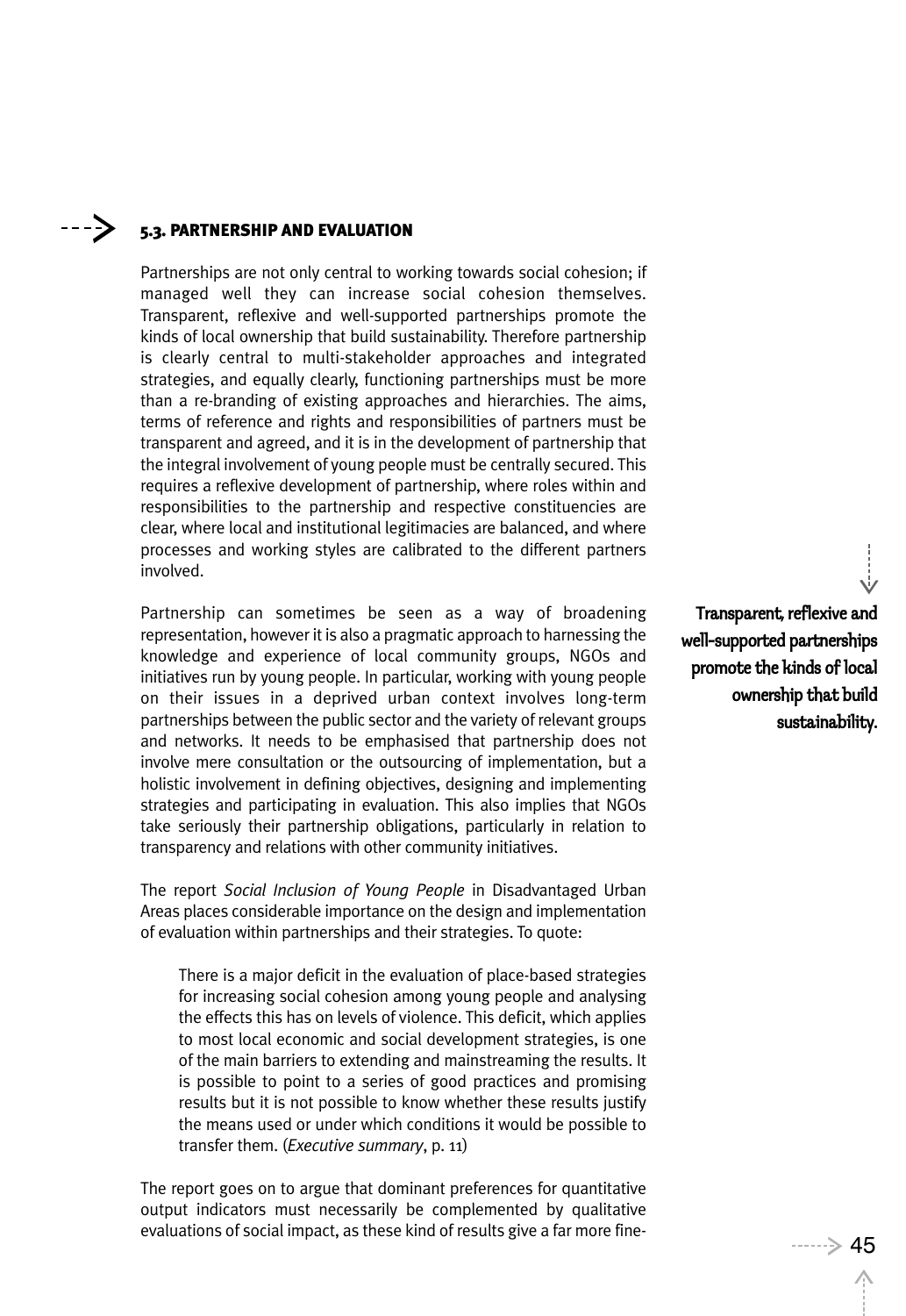grained picture of the impacts, successes, consequences and problems that need to be integrated into ongoing strategies. Furthermore, participation in process of evaluation is a central aspect of partnership, and cannot become the sole preserve of certain forms of expertise. Ownership of a project and of partnerships includes the possibility to contribute to and influence the way it is assessed.

### **National governments are requested to:**

>Recognise the need to give young people, NGOs and local actors an integral role in partnerships working to build social cohesion, and to provide the resources necessary to ensure that such partnerships can be maintained over long periods of time.

### **Local authorities should:**

- >Guarantee that multi-stakeholder approaches include young people from their inception, and develop partnership structures and processes that take into account the need to integrate a range of different actors and constituencies.
- >Ensure the transparency of partnerships through the delineation and monitoring of clear aims, terms of reference, and rights and responsibilities.
- >Recognise that evaluation is crucial both to the ongoing efficacy of strategies and to the credibility and shared ownership of those strategies and partnerships.

#### **Young people and their associations should:**

- >Lobby for central integration in locally-based partnerships, and take an active role in shaping the direction, aims and approaches of that partnership.
- >Ensure that their involvement in partnership is transparent and involves regular communication with and input from their members and the broader youth constituency.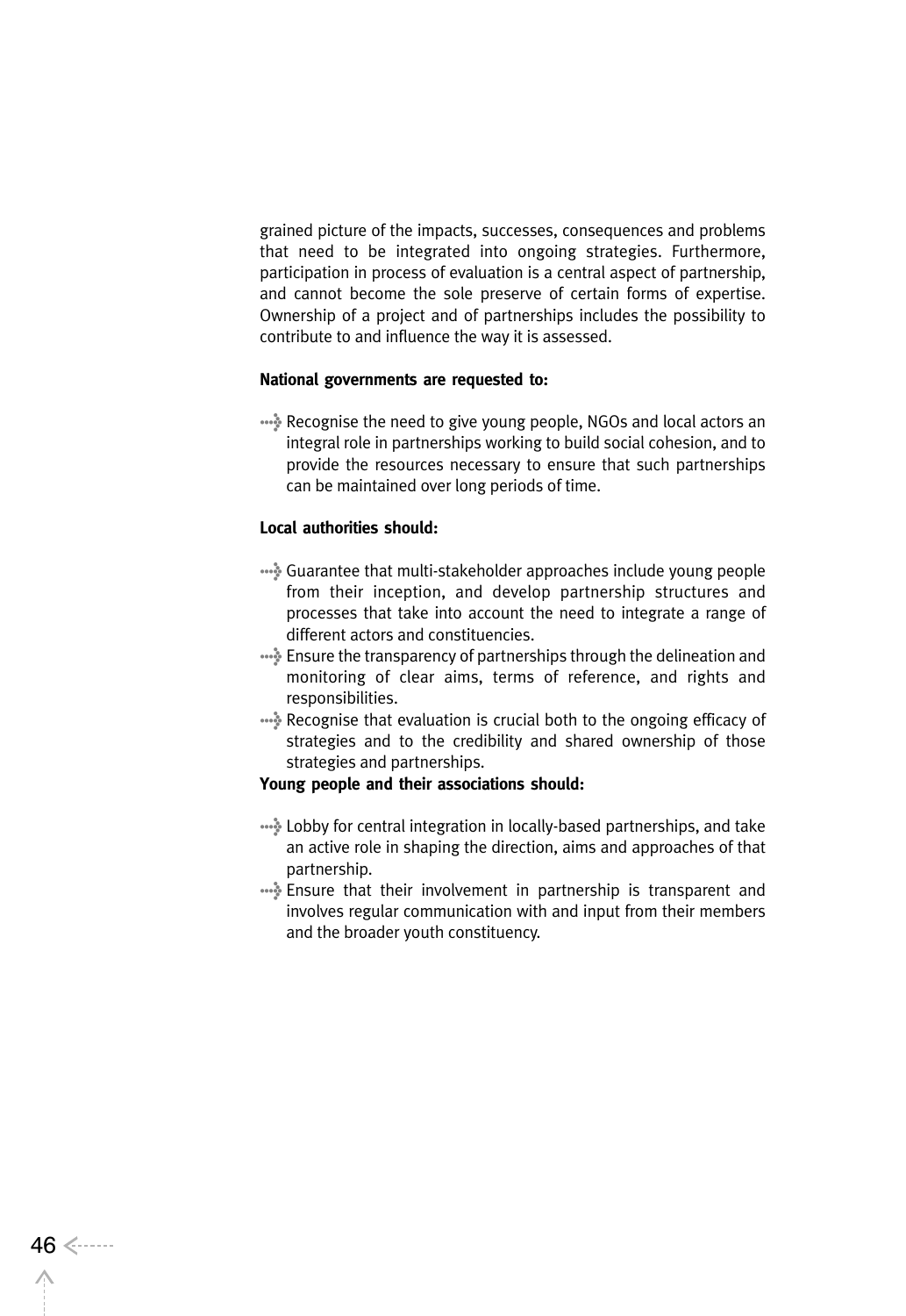#### ----> 5.4. VIOLENCE IN AND AROUND SPORTS ARENAS

In recent years instances of hooliganism and violence at high-profile soccer matches have brought the question of violence in and around sports arenas back to public consciousness. Analyses of this form of violence are involved and vary in different socio-cultural contexts, and opinion is divided on the ways and degrees in which fandom and feelings of belonging in otherwise fragmented and individualised societies find extreme expression in both planned and spontaneous violence. While being a fan is often regarded as an 'episodic identity' that is expressed in coming together around shared sporting rituals, in sports-related violence it can also be related to the expression of nationalist or racist sentiments and politics. There is also evidence that unsurprisingly links drug and alcohol use to violence that already takes place in a situation where emotions and tensions are heightened. The public performance of an aggressive masculinity, as previously discussed, also undoubtedly intersects with these other dimensions of football-related violence.

Current thinking on this kind of violence and the partnerships necessary to tackle it emphasise that while arena security in many countries is wellregulated and networked internationally, violence cannot merely be displaced from sports arenas, as it is then likely to be re-placed to the domestic sphere and urban spaces, in particular the environs of the stadium and city centres. Instead, sports-related violence needs to be tackled through the kinds of preventive strategies and concentrated partnerships that have been central to the kinds of recommendations made in this chapter. Such partnerships already include in some instances the arena management, sports clubs, local community and authorities, relevant police bodies, ministries of sport and\or culture, and importantly, the fans, fan clubs and associations that work with young fans. Preventive strategies focus on security-based measures, and socio-educational approaches that involve clubs, supporters and relevant communities. With regard to the former, increased security is designed to tackle both spontaneous violence and premeditated group violence. Manuel Comeron, in the Integrated Project publication *The Prevention of Violence in Sports*, argues that both national and international security responses have developed significant competence during the last decades:

A huge amount of work has been done since the Heysel tragedy, both within states and through international co-operation, relating to police activity, infrastructure, spectator control and video monitoring, organisation (ticketing) and legislation. In contrast, while many initiatives have been launched at local level to prevent violence and to take educational or social action, much remains to be done at international level, especially at European level (2002: 13)  $\longrightarrow$  47

Preventive strategies focus on security-based measures, and socio-educational approaches that involve clubs, supporters and relevant communities.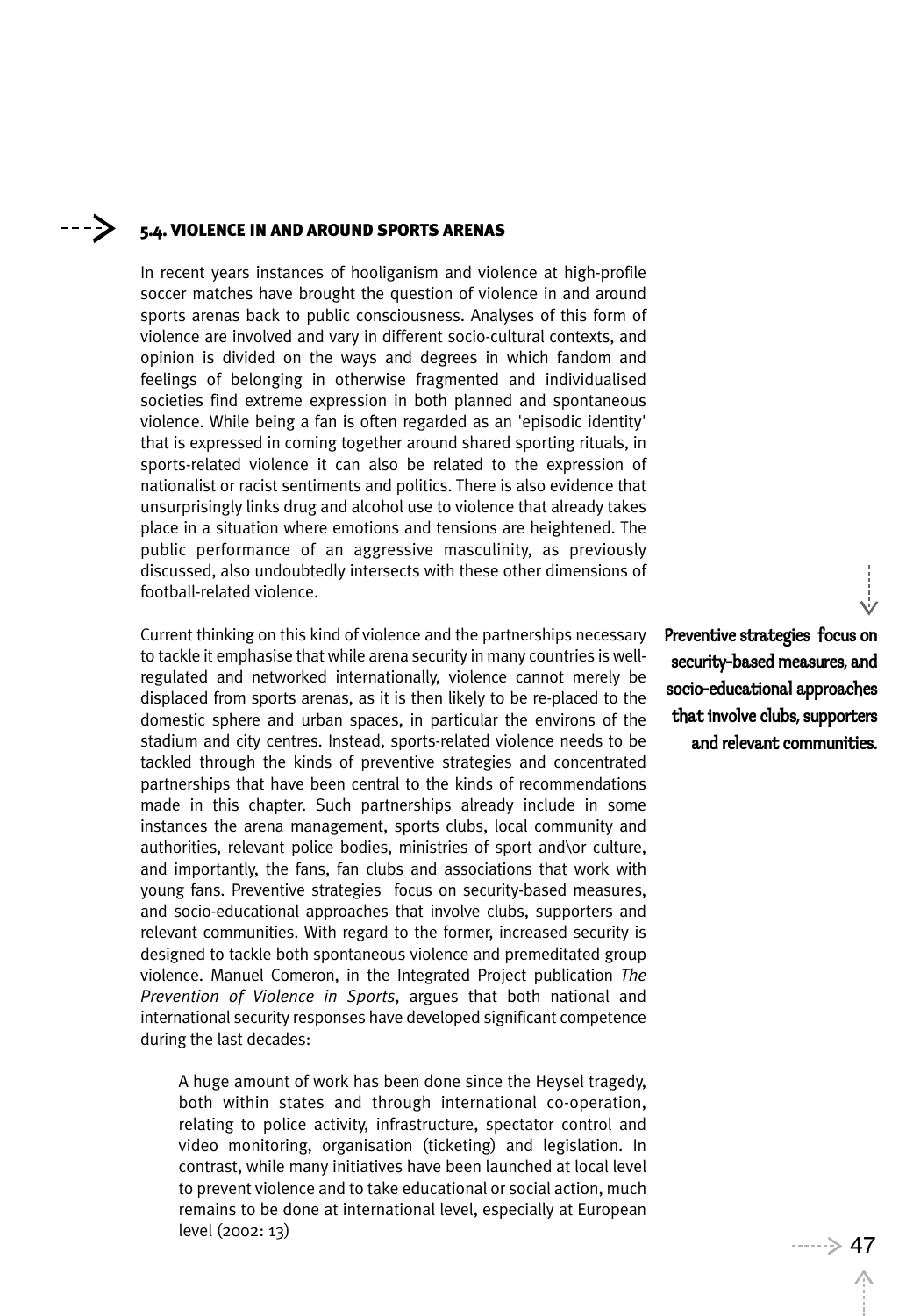Several European organisations and networks, as well as the Council of Europe, are currently working to centre the importance of socio-educational strategies that involve fans as partners, strategies that compound the logic of violence prevention presented elsewhere in this report. Supporter's charters - where clubs and supporters enter into partnership on the basis of transparent rights and expectations - are increasingly seen as a method for involving fans in violence prevention and recognising their investment in the success and symbolic value of the club. As *The Prevention of Violence in Sports* details, such charters are valuable not only as public declarations, but because of the ways in which genuinely consultative drafting processes can foster relationships between the different actors and consolidate club relations with supporters' associations (2002: 41). It has been noted that anti-racism initiatives based on these kinds of partnerships have been successful in the UK and Germany. Nevertheless, existing supporters charters are currently thin on the ground, require support from national and international organisations, and involve a minority of fans. The Council of Europe is currently examining ways of developing the concept of a Supporter's Charter at a European level.

Other educational and social initiatives working for prevention include various types of 'club in the community' initiatives, which at their best recognise that clubs can play a sustainable role in the communities from which they draw their support. An emerging area of community work involves *fan coaching*, proactive educational projects that seek to work with groups of young football fans along the lines of peer education and training, with support and expertise from relevant professionals. Coaching may occur on match days and through longer processes, and like all of the youth participatory approaches advocated here, coaching recognises that 'young fans' are not a homogenous group; "In practice fan coaching is conducted according to different philosophies, mainly because supporters have different profiles, but also because hooliganism itself differs as well…fan coaching must be a flexible concept, so as to be adaptable to each situation on the ground, according to local needs and specific national cultures" (2002: 19) *The Prevention of Violence in Sport*, and the website of the *Eurofan* Fan Coaching Association, provide a thorough overview of different approaches to fan coaching and related preventive initiatives. It is commonly recognised that such initiatives need to be based on meaningful consultation with and the involvement of fan clubs, as this is central to developing credible frameworks grounded in the experiences of people involved in the sport.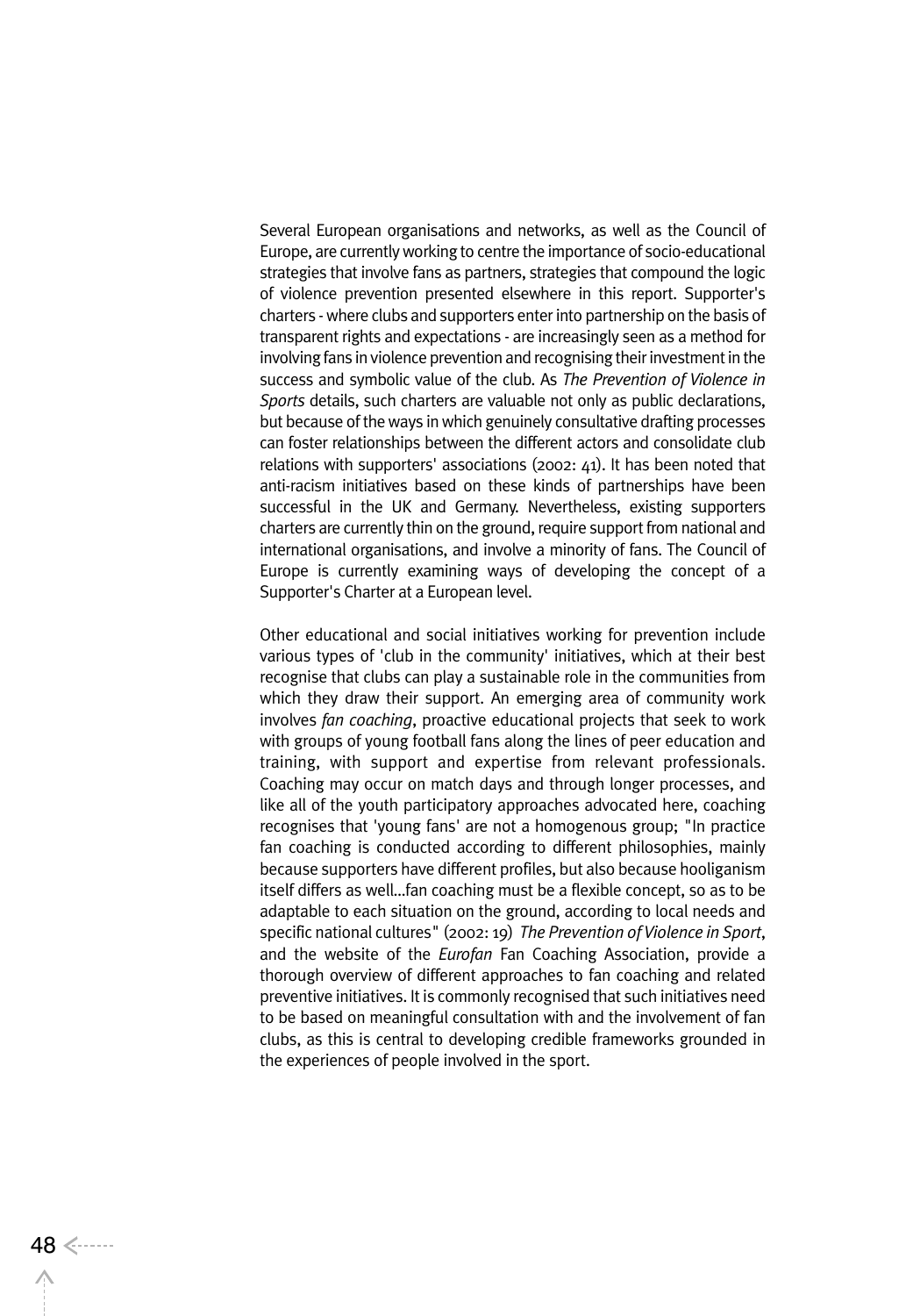## Appendix 1

Activities and publications taken into consideration for these policy recommendations

#### **Learning from Violence**

Symposium, 28-30 October 2002, European Youth Centre Budapest Symposium report *"Learning from Violence"* by Ingrid Ramberg, 2003 [95 pages, available in English, French and Russian] ISBN 92-8715085-0

#### **Violence Against Young Women in Europe**

Seminar, 21-27 May 2001, European Youth Centre Budapest Seminar report *"Violence Against Young Women in Europe"* by Ingrid Ramberg, 2001 [189 pages, available in English, French and Russian] ISBN 92-871-4834-1

### **Violence in Schools - a Challenge for the Local Community**

Local partnerships for preventing and combating violence at school Conference, 2-4 December 2002, Palais de l'Europe Strasbourg, Council of Europe; Final report [79 pages, available in English], Council of Europe Publishing ISBN 92-871-5326-4

#### **Youth Against Violence**

Seminar, 15-21 October 2001, European Youth Centre Budapest Seminar report *"Youth Against Violence"* by Bryony L. Hoskins and Marie-Laure Lemineur, 2002 [88 pages, available in English and Russian]

#### **Youth Work with Boys and Young Men as a Means to Prevent Violence in Everyday Life**

Seminar, 17-23 March 2003, European Youth Centre Budapest Seminar report *"Youth Work with Boys and young Men as a Means to Prevent Violence in Everyday Life"* by Gavan Titley, 2003 [80 pages, available in English] ISBN 92-871-5324-8

## **Youth Work with Fan Clubs as a Means to Prevent Violence in and around Sports Arenas**

Seminar, 24-28 September 2003, European Youth Centre Budapest Draft Seminar report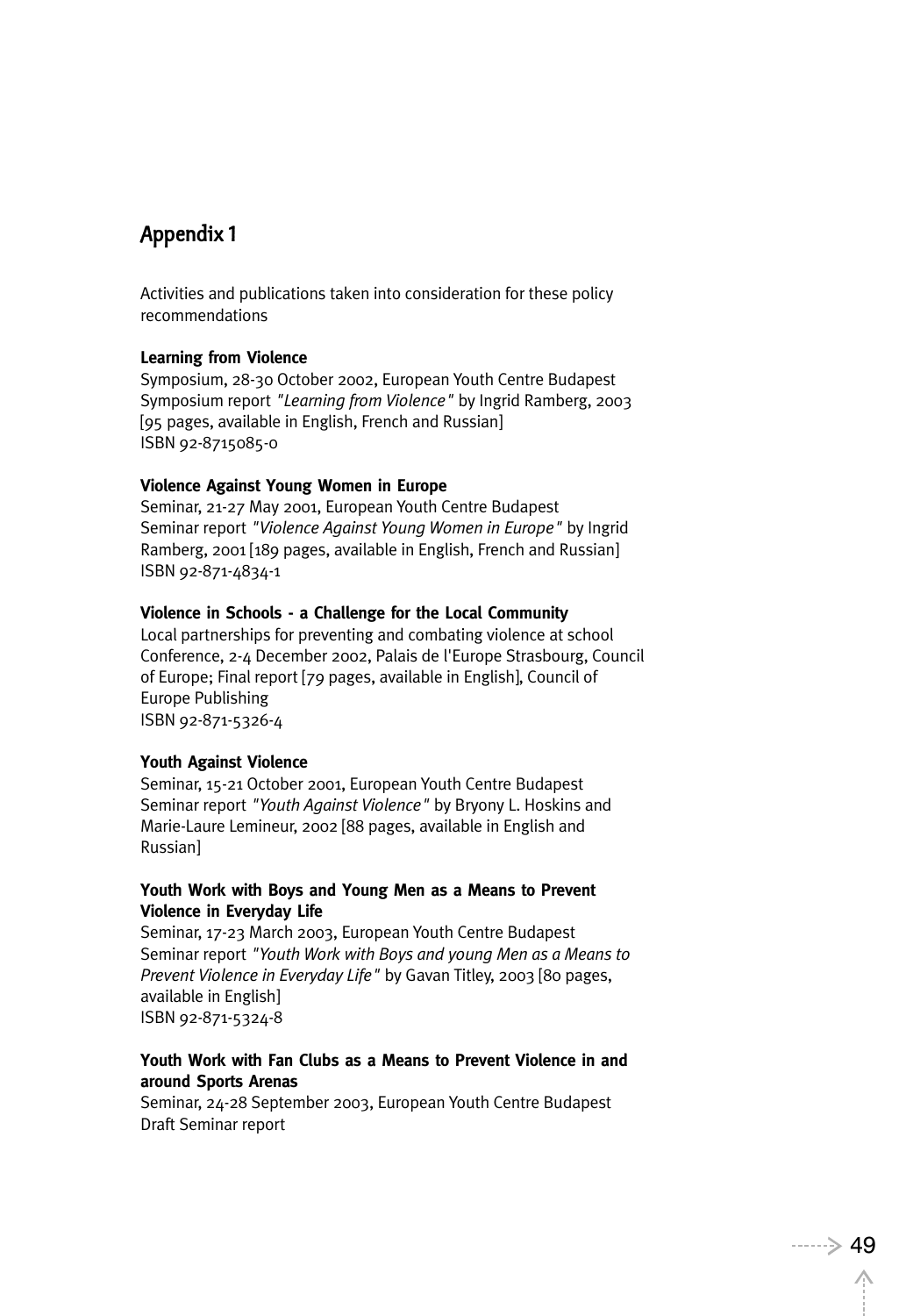### **6TH CONFERENCE OF EUROPEAN MINISTERS RESPONSIBLE FOR**

**YOUTH, FINAL REPORT**, in particular "Conclusion of the Round Table Prevention of and the fight against violence in everyday life"

**COMPASS** - A Manual on Human Rights Education with Young People Council of Europe Publishing 2002 [450 pages, available in English, French and Russian] ISBN: 92-871-4880-5

#### **RESEARCHING VIOLENCE**

Researchers' Meeting, 26 - 27 October 2002, European Youth Centre Budapest, Contributions to the researchers' seminar "Learning from violence - the youth dimension", Editor Alana Lentin, 2003 (114 pages, bilingual English-French) ISBN 92-871-5358-2

## **SOCIAL INCLUSION OF YOUNG PEOPLE IN DISADVANTAGED URBAN AREAS: GUIDELINES FOR TACKLING THE CAUSES OF VIOLENCE.**

Final report to the Council of Europe Directorate of Social Cohesion, by Paul Soto Hardiman, December 2003.

#### **THE PREVENTION OF VIOLENCE IN SPORT**

Manuel Comeron, Council of Europe Publishing 2002. ISBN: 92-871-5037-0

#### **URBAN CRIME PREVENTION: A GUIDE FOR LOCAL AUTHORITIES.**

Council of Europe Publishing, 2002.

#### **YOUNG PEOPLE: PARTNERS IN PREVENTING VIOLENCE**

Conference, Council of Europe, Strasbourg 7-8 June 2004. Seminar Report by Natalie McDonnell

## **YOUTH AND EXCLUSION IN DISADVANTAGED URBAN AREAS:**

**ADDRESSING THE CAUSES OF VIOLENCE** (Trends in Social Cohesion No. 8) Paul Soto Hardiman et al, Council of Europe 2004. ISBN: 92-871-5389-2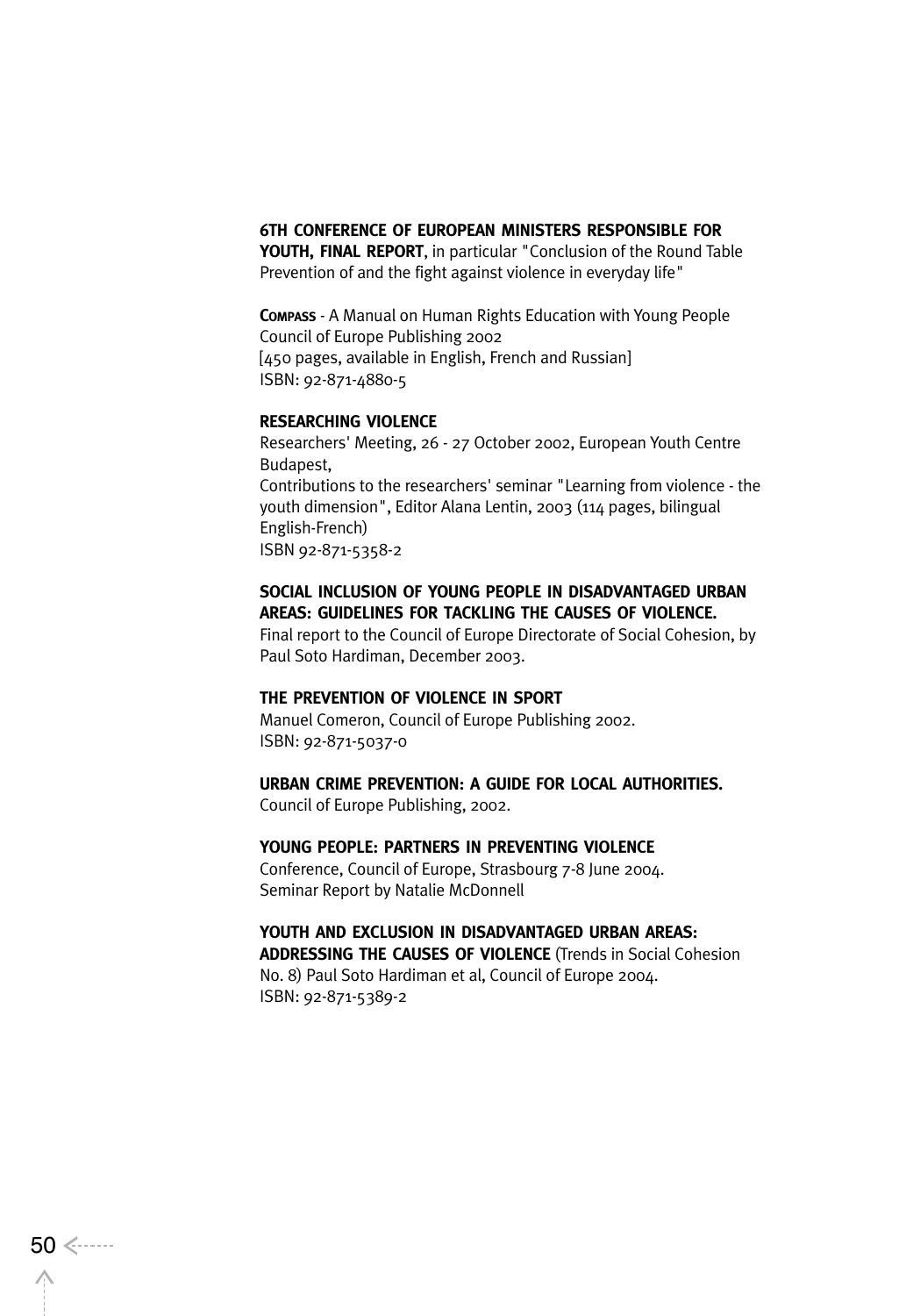## Appendix 2: Evaluation resources

**Audit Commission** (1999) *Listen Up! Effective Community Consultation*. Audit Commission, London.

**Chanan, G., Smithies, J. and Webster, G.** (1995) *Local Project Monitoring and Evaluation Scheme*. Community Development Foundation/Labyrinth Training and Consultancy, London.

**Patton, M.Q.** (1990) *Qualitative Evaluation and Research Methods.* Sage, London.

**Strauss, A. and Corbon, J.** (1990) *Basics of Qualitative Research: Grounded Theory Procedures and Techniques*. Sage, Thousand Oaks, CA.

**T-Kit 3** *Project Management* (2004) Partnership of the European Commission & the Council of Europe. http://www.trainingyouth.net/site/publications/tkits/tkit3/Tkit3.htm

**United Nations Development Programme** (1997). Office of Evaluation and Strategic Planning, *Results-oriented Monitoring and Evaluation. A Handbook for Programme Managers*, OESP Handbook Series, New York, UNDP.

**United Nations High Commissioner for Refugees, Inspections and Rossi, Peter H., Freeman Howard E., Lipsey, Mark** (1999) Evaluation. *A Systematic Approach*. New York et al: Sage.

Website of the European Evaluation Society www.europeanevaluation.org www.gse.harvard.edu/hfrp/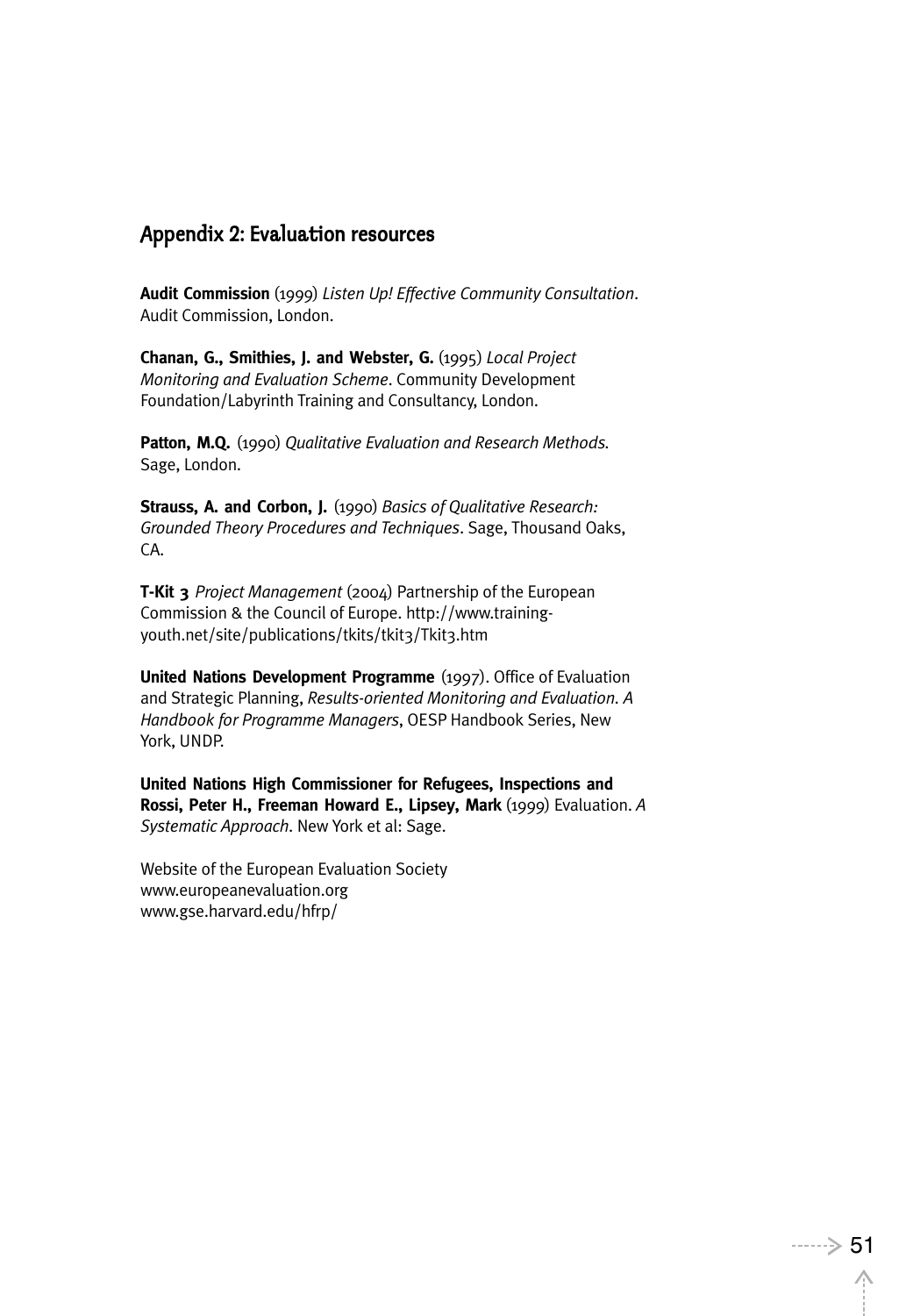#### Sales agents for publications of the Council of Europe Agents de vente des publications du Conseil de l Europe

#### **AUSTRALIA/AUSTRALIE**

Hunter Publications, 58A, Gipps Street AUS-3066 COLLINGWOOD, Victoria Tel.: (61) 3 9417 5361 Fax: (61) 3 9419 7154 E-mail: Sales@hunter-pubs.com.au http://www.hunter-pubs.com.au

#### **AUSTRIA/AUTRICHE**

Gerold und Co., Weihburggasse 26 **A-1010 WIEN** Tel.: (43) 1 533 5014 Fax: (43) 1 533 5014 18 E-mail: buch@gerold.telecom.at http://www.gerold.at

#### **BELGIUM/BELGIQUE**

La Librairie européenne SA 50, avenue A. Jonnart **B-1200 BRUXELLES 20** Tel.: (32) 2 734 0281 Fax: (32) 2 735 0860 E-mail: info@libeurop.be http://www.libeurop.be

Jean de Lannoy 202, avenue du Roi **B-1190 BRUXELLES** Tel.: (32) 2 538 4308 Fax: (32) 2 538 0841 E-mail: jean.de.lannoy@euronet.be http://www.jean-de-lannoy.be

#### CANADA

Renouf Publishing Company Limited 5369 Chemin Canotek Road CDN-OTTAWA, Ontario, K1J 9J3 Tel.: (1) 613 745 2665 Fax: (1) 613 745 7660 E-mail: order.dept@renoufbooks.com http://www.renoufbooks.com

#### **CZECH REPUBLIC/**

**RÉPUBLIQUE TCHÈQUE** Suweco Cz Dovoz Tisku Praha Ceskomoravska 21 CZ-18021 PRAHA 9 Tel: (420) 2 660 35 364 Fax: (420) 2 683 30 42 E-mail: import@suweco.cz

#### DENMARK/DANEMARK

Swets Blackwell A/S Jagtvej 169 B, 2 Sal DK-2100 KOBENHAVN O Tel.: (45) 39 15 79 15 Fax: (45) 39 15 79 10 E-mail: info@dk.swetsblackwell.com

#### **FINLAND/FINLANDE**

Akateeminen Kirjakauppa Keskuskatu 1, PO Box 218 FIN-00381 HELSINKI Tel.: (358) 9 121 41 Fax: (358) 9 121 4450 E-mail: akatilaus@stockmann.fi http://www.akatilaus.akateeminen.com

#### **FRANCE**

La Documentation française (Diffusion/Vente France entière) 124 rue H. Barbusse F-93308 Aubervilliers Cedex Tel.: (33) 01 40 15 70 00 Fax: (33) 01 40 15 68 00 E-mail: commandes.vel@ladocfrancaise.gouv.fr http://www.ladocfrancaise.gouv.fr

Librairie Kléber (Vente Strasbourg) Palais de l Europe F-67075 STRASBOURG Cedex Fax: (33) 03 88 52 91 21 E-mail: librairie.kleber@coe.int

#### **GERMANY/ALLEMAGNE**

UNO Verlag<br>Am Hofgarten 10 D-53113 BONN Tel.: (49) 2 28 94 90 20 Fax: (49) 2 28 94 90 222 E-mail: bestellung@uno-verlag.de http://www.uno-verlag.de

#### **GREECE/GRÈCE**

Librairie Kauffmann Mavrokordatou 9 GR-ATHINAI 106 78 Tel.: (30) 1 38 29 283 Fax: (30) 1 38 33 967 E-mail: ord@otenet.gr

#### **HUNGARY/HONGRIE**

Euro Info Service Hungexpo Europa Kozpont ter 1 H-1101 BUDAPEST Tel.: (361) 264 8270 Fax: (361) 264 8271 E-mail: euroinfo@euroinfo.hu http://www.euroinfo.hu

#### **ITALY/ITALIE**

Libreria Commissionaria Sansoni Via Duca di Calabria 1/1, CP 552 I-50125 FIRENZE Tel.: (39) 556 4831 Fax: (39) 556 41257 E-mail: licosa@licosa.com http://www.licosa.com

#### NETHERLANDS/PAYS-BAS

De Lindeboom Internationale Publikaties PO Box 202, MA de Ruyterstraat 20 A NL-7480 AE HAAKSBERGEN Tel.: (31) 53 574 0004 Fax: (31) 53 572 9296 E-mail: lindeboo@worldonline.nl http://home-1-worldonline.nl/~lindeboo/

#### **NORWAY/NORVÈGE**

Akademika, A/S Universitetsbokhandel PO Box 84, Blindern N-0314 OSLO Tel.: (47) 22 85 30 30 Fax: (47) 23 12 24 20

#### POLAND/POLOGNE

Głowna Księgarnia Naukowa im. B. Prusa Krakowskie Przedmiescie 7 PL-00-068 WARSZAWA Tel.: (48) 29 22 66 Fax: (48) 22 26 64 49 E-mail: inter@internews.com.pl http://www.internews.com.pl

#### **PORTUGAL**

Livraria Portugal Rua do Carmo, 70 P-1200 LISBOA Tel.: (351) 13 47 49 82 Fax: (351) 13 47 02 64 E-mail: liv.portugal@mail.telepac.pt

#### SPAIN/ESPAGNE

Mundi-Prensa Libros SA Castelló 37 E-28001 MADRID Tel.: (34) 914 36 37 00 Fax: (34) 915 75 39 98 E-mail: libreria@mundiprensa.es http://www.mundiprensa.com

#### SWITZERLAND/SUISSE

**BERSY** Route de Monteiller CH-1965 SAVIESE Tel.: (41) 27 395 53 33 Fax: (41) 27 395 53 34 E-mail: jprausis@netplus.ch

Adeco - Van Diermen Chemin du Lacuez 41 CH-1807 BLONAY Tel.: (41) 21 943 26 73 Fax: (41) 21 943 36 06 E-mail: mvandier@worldcom.ch

#### **UNITED KINGDOM/ROYAUME-UNI**

TSO (formerly HMSO) 51 Nine Elms Lane **GB-LONDON SW8 5DR** Tel.: (44) 207 873 8372 Fax: (44) 207 873 8200 E-mail: customer.services@theso.co.uk http://www.the-stationery-office.co.uk http://www.itsofficial.net

#### UNITED STATES and CANADA/ ÉTATS-UNIS et CANADA

Manhattan Publishing Company 468 Albany Post Road, PO Box 850 CROTON-ON-HUDSON, NY 10520, USA Tel.: (1) 914 271 5194 Fax: (1) 914 271 5856 E-mail: Info@manhattanpublishing.com http://www.manhattanpublishing.com

Council of Europe Publishing/Editions du Conseil de l Europe F-67075 Strasbourg Cedex Tel.: (33) 03 88 41 25 81 - Fax: (33) 03 88 41 39 10 E-mail: publishing@coe.int - Website: http://book.coe.int